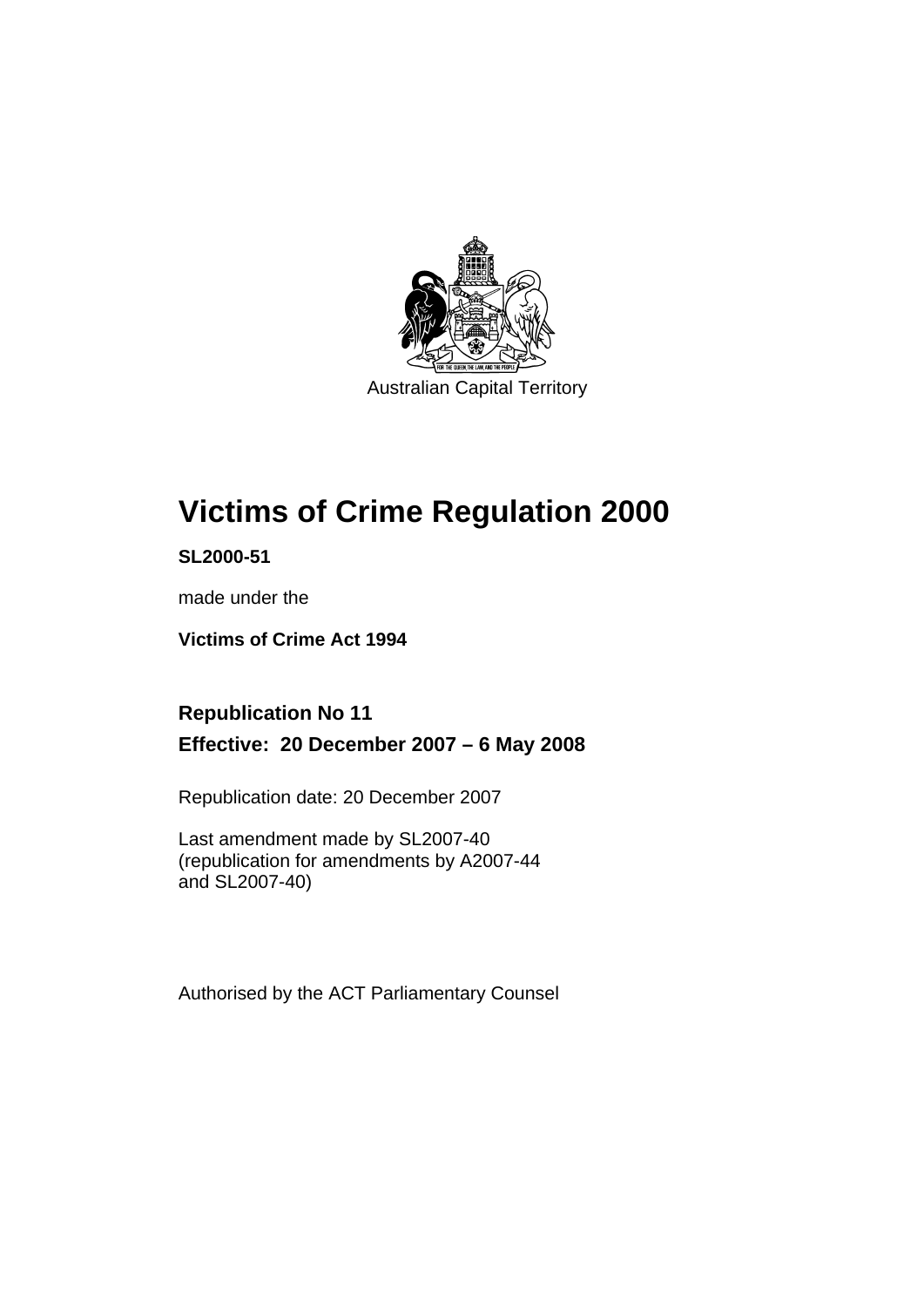#### **About this republication**

#### **The republished law**

This is a republication of the *Victims of Crime Regulation 2000*, made under the *[Victims of](#page-6-0)  [Crime Act 1994](#page-6-0)* (including any amendment made under the *Legislation Act 2001*, part 11.3 (Editorial changes)) as in force on 20 December 2007*.* It also includes any amendment, repeal or expiry affecting the republished law to 20 December 2007.

The legislation history and amendment history of the republished law are set out in endnotes 3 and 4.

#### **Kinds of republications**

The Parliamentary Counsel's Office prepares 2 kinds of republications of ACT laws (see the ACT legislation register at www.legislation.act.gov.au):

- authorised republications to which the *Legislation Act 2001* applies
- unauthorised republications.

The status of this republication appears on the bottom of each page.

#### **Editorial changes**

The *Legislation Act 2001*, part 11.3 authorises the Parliamentary Counsel to make editorial amendments and other changes of a formal nature when preparing a law for republication. Editorial changes do not change the effect of the law, but have effect as if they had been made by an Act commencing on the republication date (see *Legislation Act 2001*, s 115 and s 117). The changes are made if the Parliamentary Counsel considers they are desirable to bring the law into line, or more closely into line, with current legislative drafting practice.

This republication does not include amendments made under part 11.3 (see endnote 1).

#### **Uncommenced provisions and amendments**

If a provision of the republished law has not commenced or is affected by an uncommenced amendment, the symbol  $\mathbf{U}$  appears immediately before the provision heading. The text of the uncommenced provision  $\overline{or}$  amendment appears only in the last endnote.

#### **Modifications**

If a provision of the republished law is affected by a current modification, the symbol  $\mathbf{M}$ appears immediately before the provision heading. The text of the modifying provision appears in the endnotes. For the legal status of modifications, see *Legislation Act 2001*, section 95.

#### **Penalties**

The value of a penalty unit for an offence against this republished law at the republication date is—

- (a) if the person charged is an individual—\$100; or
- (b) if the person charged is a corporation—\$500.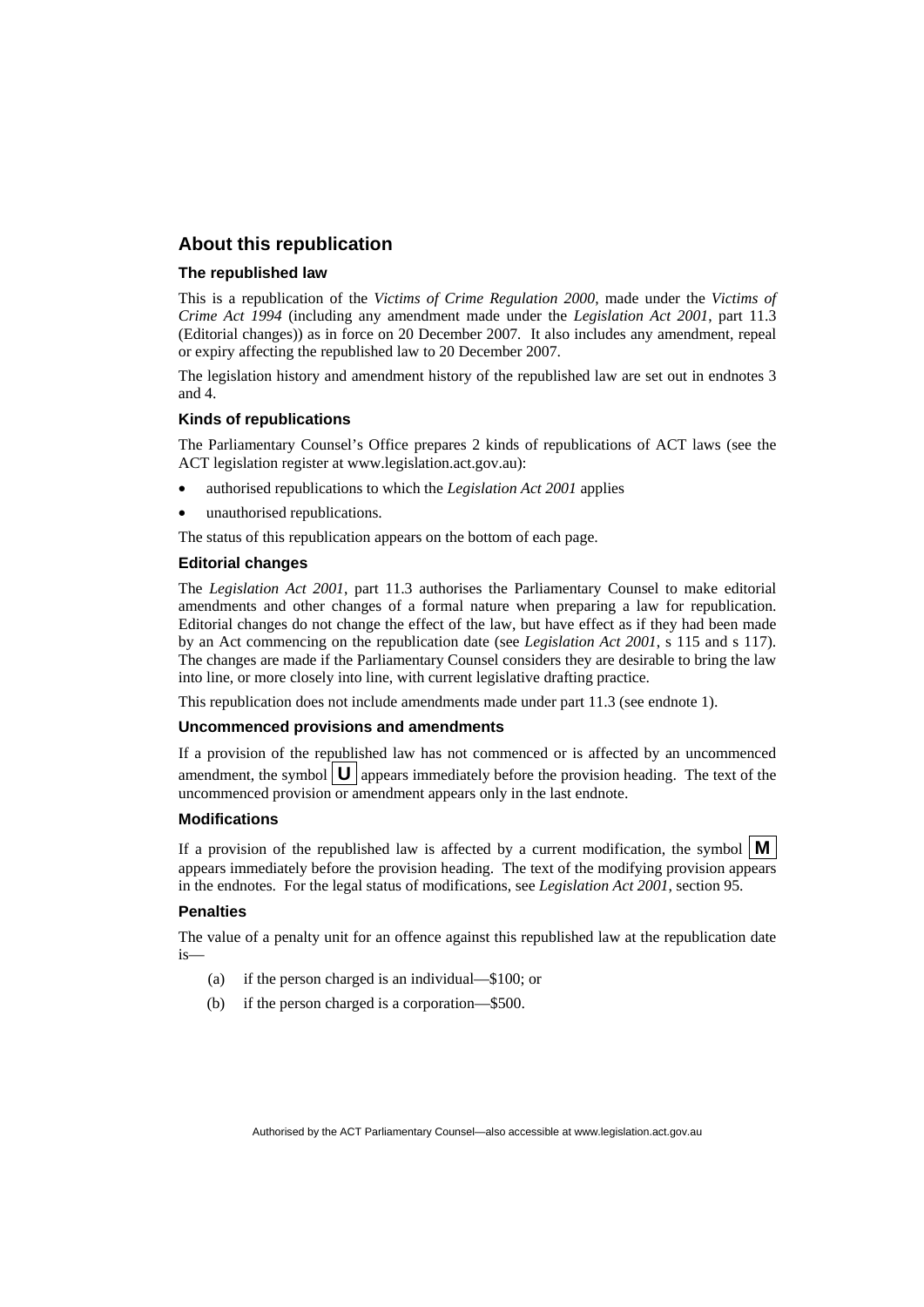

# **[Victims of Crime Regulation 2000](#page-6-0)**

made under the

**[Victims of Crime Act 1994](#page-6-0)** 

# **Contents**

|                     |                                     | Page       |
|---------------------|-------------------------------------|------------|
| Part 1              | <b>Preliminary</b>                  |            |
| 1                   | Name of regulation                  | 2          |
| 3                   | Dictionary                          | 2          |
| 4                   | <b>Notes</b>                        | 2          |
| Part 2              | Victims assistance board            |            |
| <b>Division 2.1</b> | <b>Establishment and membership</b> |            |
| 5                   | Establishment                       | 3          |
| 6                   | <b>Functions</b>                    | 3          |
| 7                   | Membership of board                 |            |
| 8                   | Appointed members of board          |            |
| 9                   | Conditions of appointment generally | 5          |
| R <sub>11</sub>     | Victims of Crime Regulation 2000    | contents 1 |
| 20/12/07            | Effective: 20/12/07-06/05/08        |            |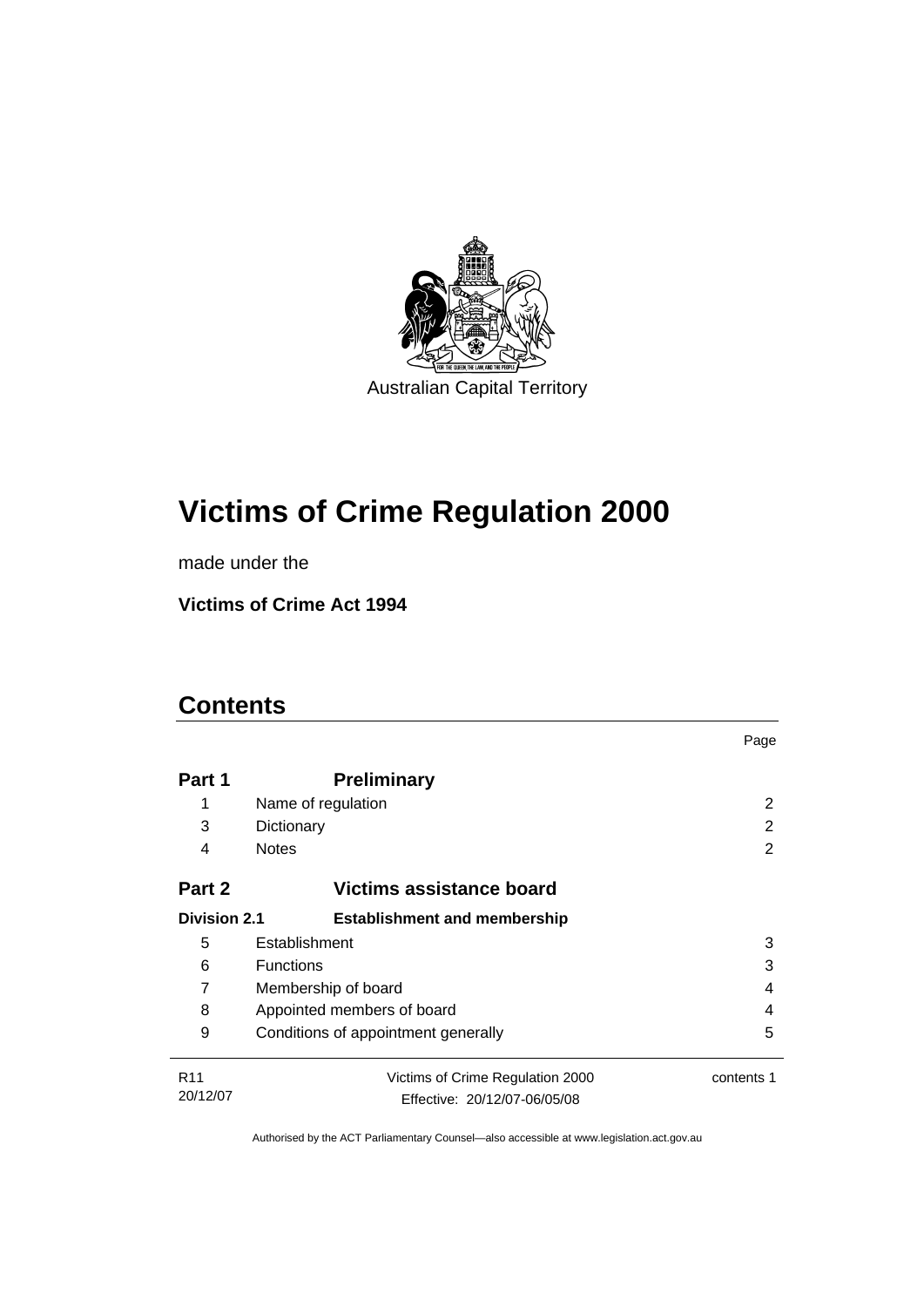| 10<br>11<br><b>Division 2.2</b><br>13<br>14 | Chairperson and deputy chairperson<br>Duration of appointment<br><b>Proceedings of board</b><br>Time and place of meetings<br>Procedures governing conduct of meetings | Page<br>6<br>6<br>$\overline{7}$<br>7 |
|---------------------------------------------|------------------------------------------------------------------------------------------------------------------------------------------------------------------------|---------------------------------------|
| 15                                          | Disclosure of interests                                                                                                                                                | 8                                     |
| 16                                          | Staff of the board                                                                                                                                                     | 9                                     |
| 17                                          | Guidelines                                                                                                                                                             | 9                                     |
| 18                                          | Independent arbitrators                                                                                                                                                | 9                                     |
| Part <sub>3</sub>                           | <b>Victims services scheme</b>                                                                                                                                         |                                       |
| <b>Division 3.1</b>                         | The victims services scheme                                                                                                                                            |                                       |
| 19                                          | Victims services scheme                                                                                                                                                | 11                                    |
| 20                                          | Objects of the victims services scheme                                                                                                                                 | 11                                    |
| 21                                          | Responsible service agency                                                                                                                                             | 12                                    |
| 22                                          | Responsible service agency-functions                                                                                                                                   | 12                                    |
| 23                                          | Responsible service agency-obligations                                                                                                                                 | 13                                    |
| 24                                          | Eligible victims under the victims services scheme                                                                                                                     | 14                                    |
| <b>Division 3.2</b>                         | <b>Review of eligibility decisions</b>                                                                                                                                 |                                       |
| 25                                          | Notice to be given of eligibility decisions                                                                                                                            | 15                                    |
| 26                                          | Who may apply for internal review of decisions                                                                                                                         | 15                                    |
| 27                                          | Applications for internal review                                                                                                                                       | 16                                    |
| 28                                          | Internal review                                                                                                                                                        | 16                                    |
| 29                                          | <b>Eligibility Review Committee</b>                                                                                                                                    | 16                                    |
| 30                                          | Review by committee                                                                                                                                                    | 17                                    |
| 31                                          | Committee review                                                                                                                                                       | 17                                    |
| 32                                          | Review by administrative appeals tribunal                                                                                                                              | 17                                    |
| <b>Division 3.3</b>                         | Levels of service under the victims services scheme                                                                                                                    |                                       |
| 33                                          | Level 1 service                                                                                                                                                        | 17                                    |
| 34                                          | Level 2 service                                                                                                                                                        | 18                                    |
| 35                                          | Level 3 service                                                                                                                                                        | 19                                    |
| 36                                          | <b>Exceptional cases</b>                                                                                                                                               | 20                                    |
| 37                                          | How contact hours are provided                                                                                                                                         | 21                                    |
| contents 2                                  | Victims of Crime Regulation 2000<br>Effective: 20/12/07-06/05/08                                                                                                       | R <sub>11</sub><br>20/12/07           |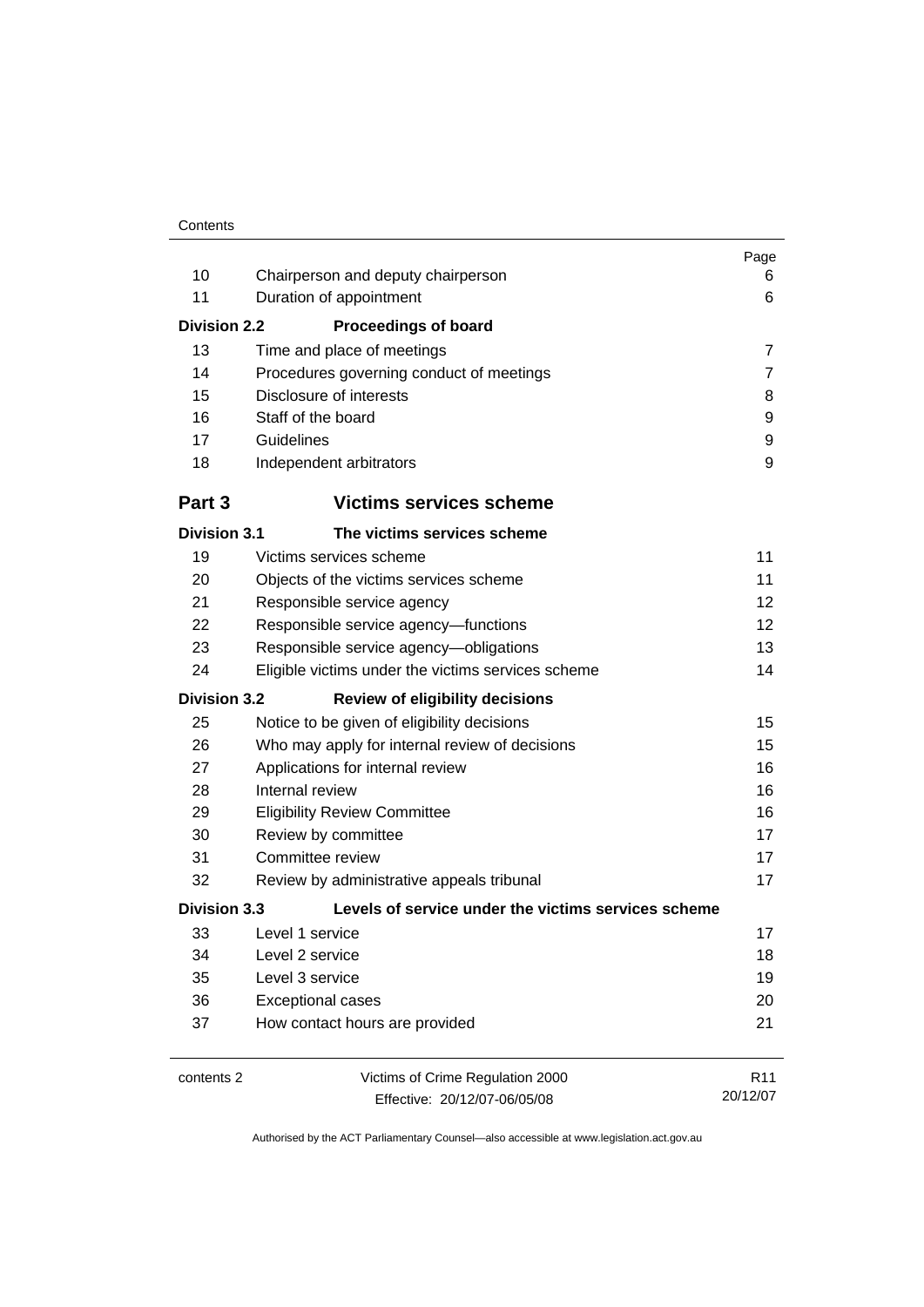|                             |                                                                                             | Contents   |
|-----------------------------|---------------------------------------------------------------------------------------------|------------|
|                             |                                                                                             | Page       |
| 38                          | Arbitration-care plans                                                                      | 21         |
| 39                          | Case closure                                                                                | 22         |
| <b>Division 3.4</b>         | <b>Service providers</b>                                                                    |            |
| 40                          | Approved service providers                                                                  | 22         |
| 41                          | Criteria for approval                                                                       | 22         |
| 42                          | Suspension of approval                                                                      | 24         |
| 43                          | Cancellation of approval                                                                    | 24         |
| <b>Division 3.5</b>         | General                                                                                     |            |
| 44                          | Volunteer program                                                                           | 25         |
| 45                          | Special financial assistance-statements                                                     | 25         |
| 46                          | Notice of decisions                                                                         | 25         |
| 47                          | Review of decisions                                                                         | 26         |
| Part 4                      | <b>Miscellaneous</b>                                                                        |            |
| 48                          | Guidelines-volunteers                                                                       | 27         |
| 49                          | Annual reporting authority                                                                  | 28         |
| 49A                         | Victims services levy-excluded offences                                                     | 28         |
| 50                          | Determination of fees for services provided by approved service<br>providers                | 28         |
| 51                          | Approved forms                                                                              | 28         |
|                             |                                                                                             |            |
| Part 5                      | <b>Modification of regulation</b>                                                           |            |
| 52                          | Application of pt 5                                                                         | 29         |
| 53                          | Dictionary, definition of health professional                                               | 29         |
| 54                          | Dictionary, definition of psychologist                                                      | 30         |
| 55                          | Expiry of pt 5                                                                              | 30         |
|                             |                                                                                             |            |
| <b>Schedule 1</b>           | Victims services levy-excluded offences                                                     | 31         |
| <b>Part 1.1</b>             | <b>Australian Road Rules</b>                                                                | 31         |
| <b>Part 1.2</b>             | <b>Road Transport (Safety and Traffic Management)</b><br><b>Regulation 2000</b>             | 36         |
| <b>Part 1.3</b>             | Australian National University Act 1991 (Cwlth)-<br>Parking and Traffic Statute (No 2) 2007 | 38         |
| R <sub>11</sub><br>20/12/07 | Victims of Crime Regulation 2000<br>Effective: 20/12/07-06/05/08                            | contents 3 |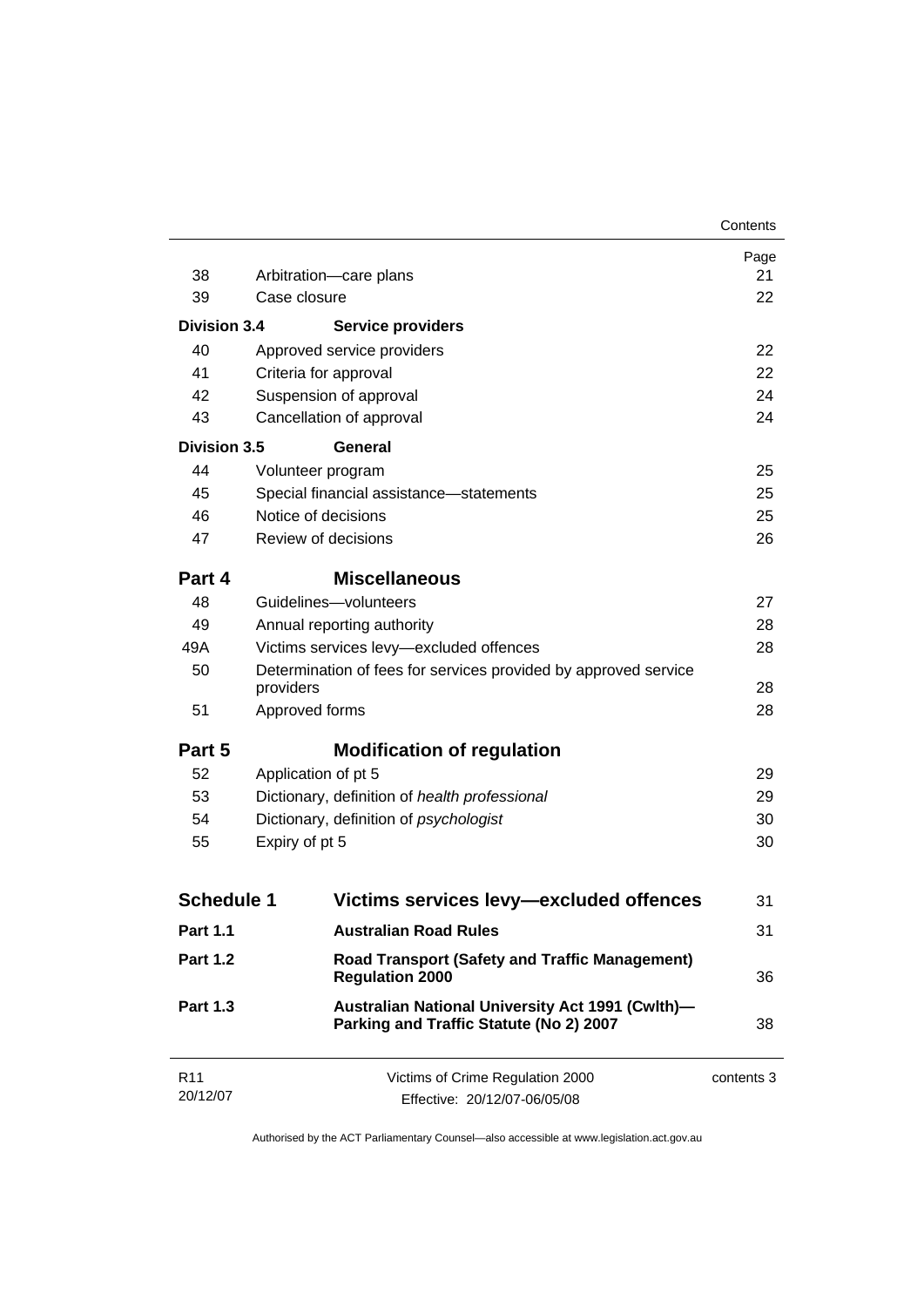**Contents** 

### **Dictionary** [41](#page-46-0)

#### **Endnotes**

|   | About the endnotes     | 45 |
|---|------------------------|----|
| 2 | Abbreviation key       | 45 |
| 3 | Legislation history    | 46 |
| 4 | Amendment history      | 48 |
| 5 | Earlier republications | 51 |

contents 4 Victims of Crime Regulation 2000 Effective: 20/12/07-06/05/08

R11 20/12/07

Page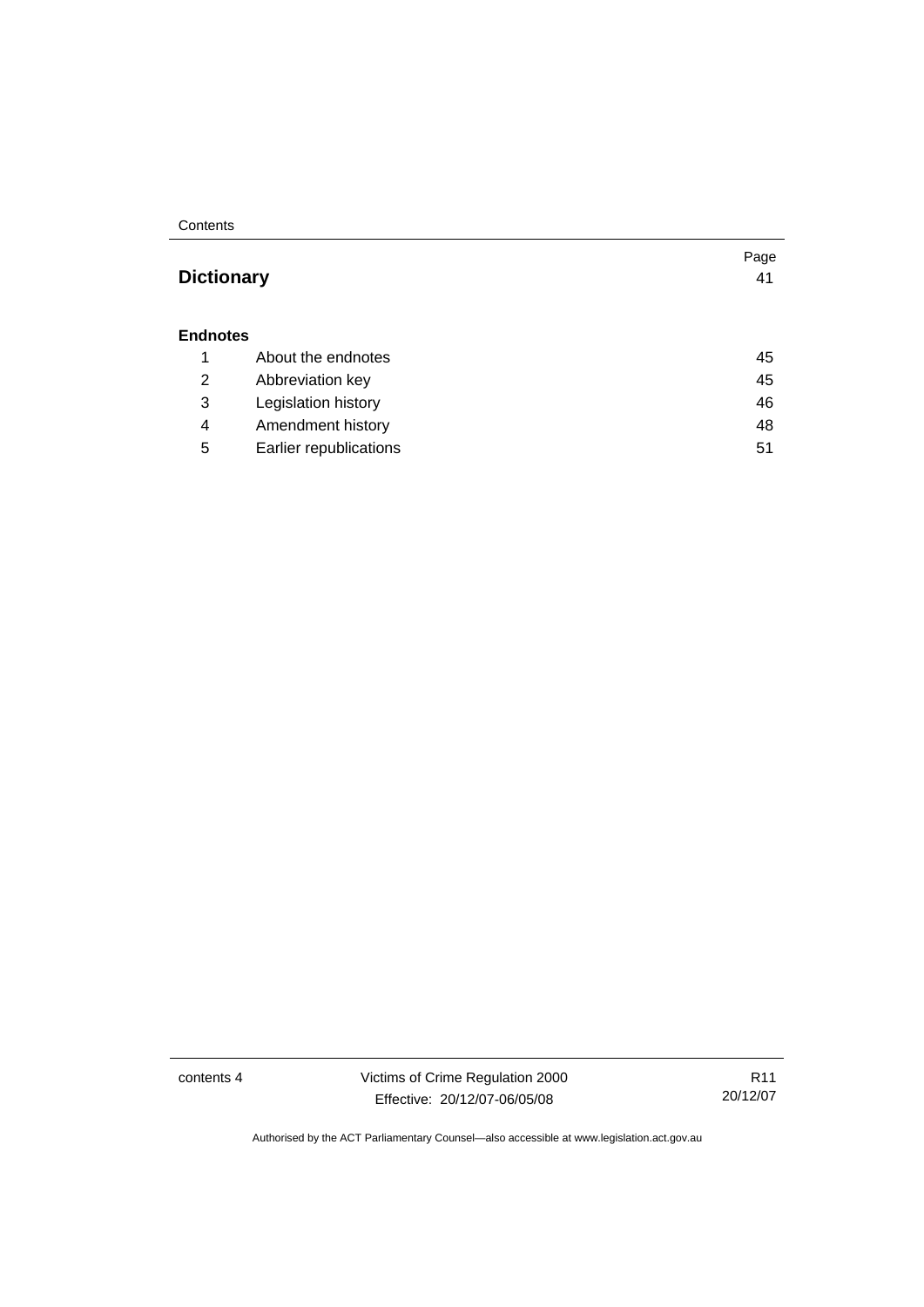<span id="page-6-0"></span>

# **Victims of Crime Regulation 2000**

made under the

Ī

**Victims of Crime Act 1994** 

R11 20/12/07 Victims of Crime Regulation 2000 Effective: 20/12/07-06/05/08

page 1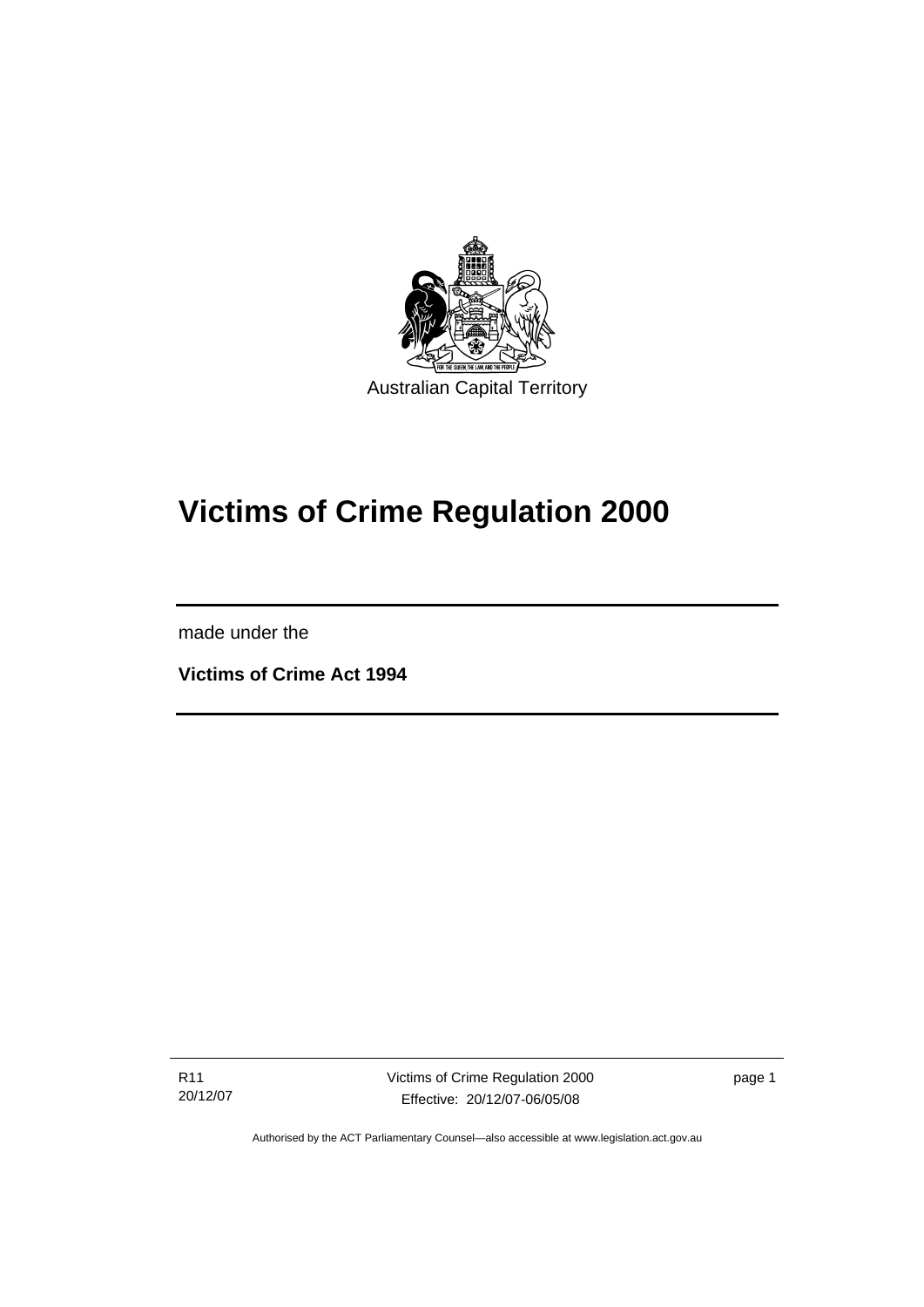#### <span id="page-7-0"></span>Part 1 **Preliminary**

Section 1

# **Part 1** Preliminary

#### **1 Name of regulation**

This regulation is the *Victims of Crime Regulation 2000*.

#### **3 Dictionary**

The dictionary at the end of this regulation is part of this regulation.

*Note 1* The dictionary at the end of this regulation defines certain terms used in this regulation and includes references (*signpost definitions*) to other terms defined elsewhere.

> For example, the signpost definition '*serious crime*—see the *Victims of Crime (Financial Assistance) Act 1983*, section 2' means that the term 'serious crime' is defined in that section and the definition applies to this regulation.

*Note 2* A definition in the dictionary (including a signpost definition) applies to the entire regulation unless the definition, or another provision of this regulation, provides otherwise or the contrary intention otherwise appears (see Legislation Act, s 155 and s 156 (1)).

#### **4 Notes**

A note included in this regulation is explanatory and is not part of this regulation.

*Note* See the Legislation Act, s 127 (1), (4) and (5) for the legal status of notes.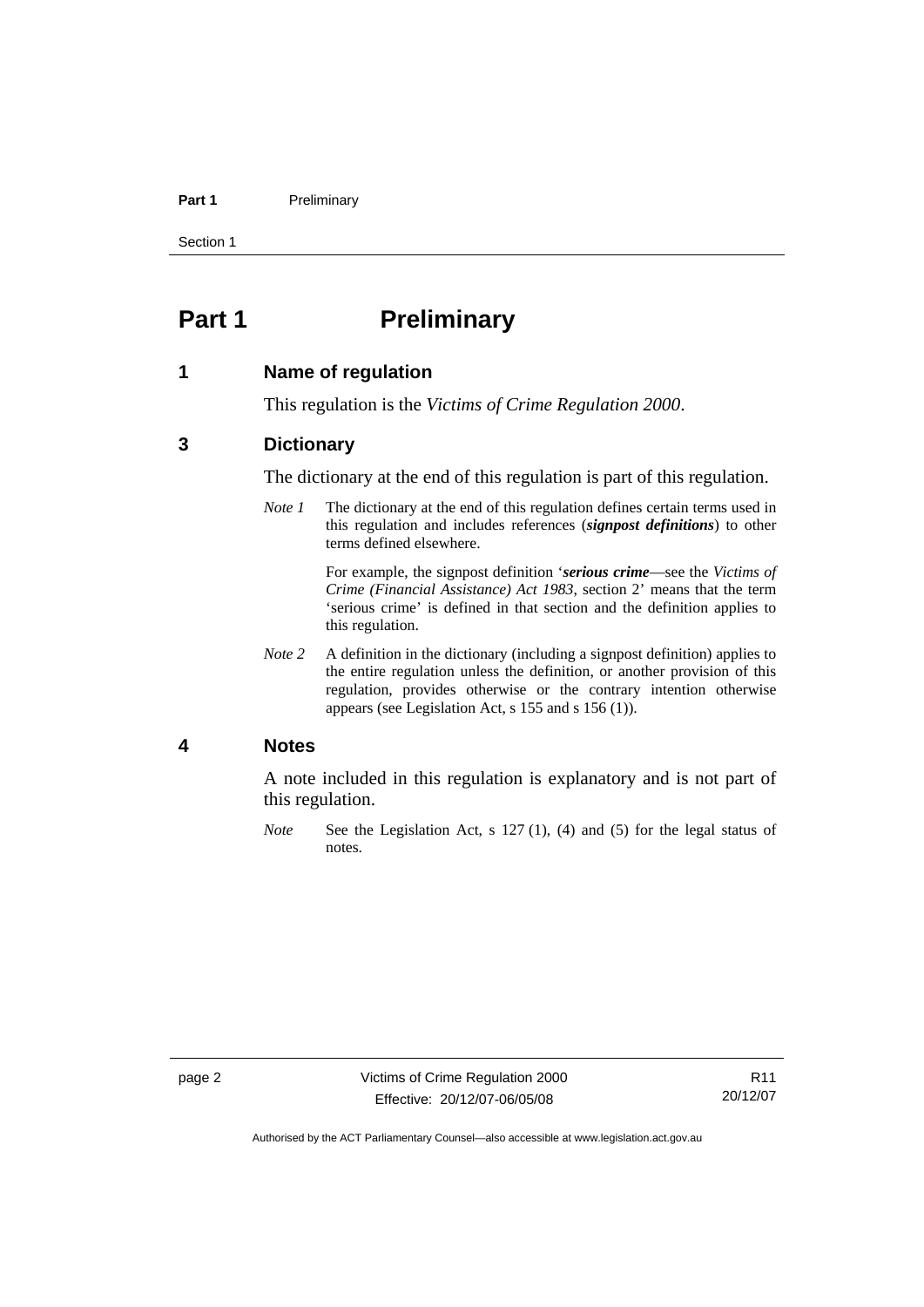# <span id="page-8-0"></span>**Part 2 Victims assistance board**

## **Division 2.1 Establishment and membership**

### **5 Establishment**

The Victims Assistance Board is established.

### **6 Functions**

The functions of the board are—

- (a) to monitor and evaluate the responsible service agency's management of the victims services scheme; and
- (b) to approve service providers; and
- (c) to prepare guidelines for the management of the victims services scheme; and
- (d) to make recommendations to the Minister about fees for services under the victims services scheme; and
- (e) to supervise the keeping by the responsible service agency of a statistical database about the operation of the victims services scheme; and
- (f) to approve independent arbitrators to resolve any disagreements between case coordinators for eligible victims and approved service providers; and
- (g) to advise the Minister on the operation of the victims services scheme and any change to the scheme it considers desirable; and
- (h) when asked by the coordinator, to give advice or information to the coordinator on issues about victims generally; and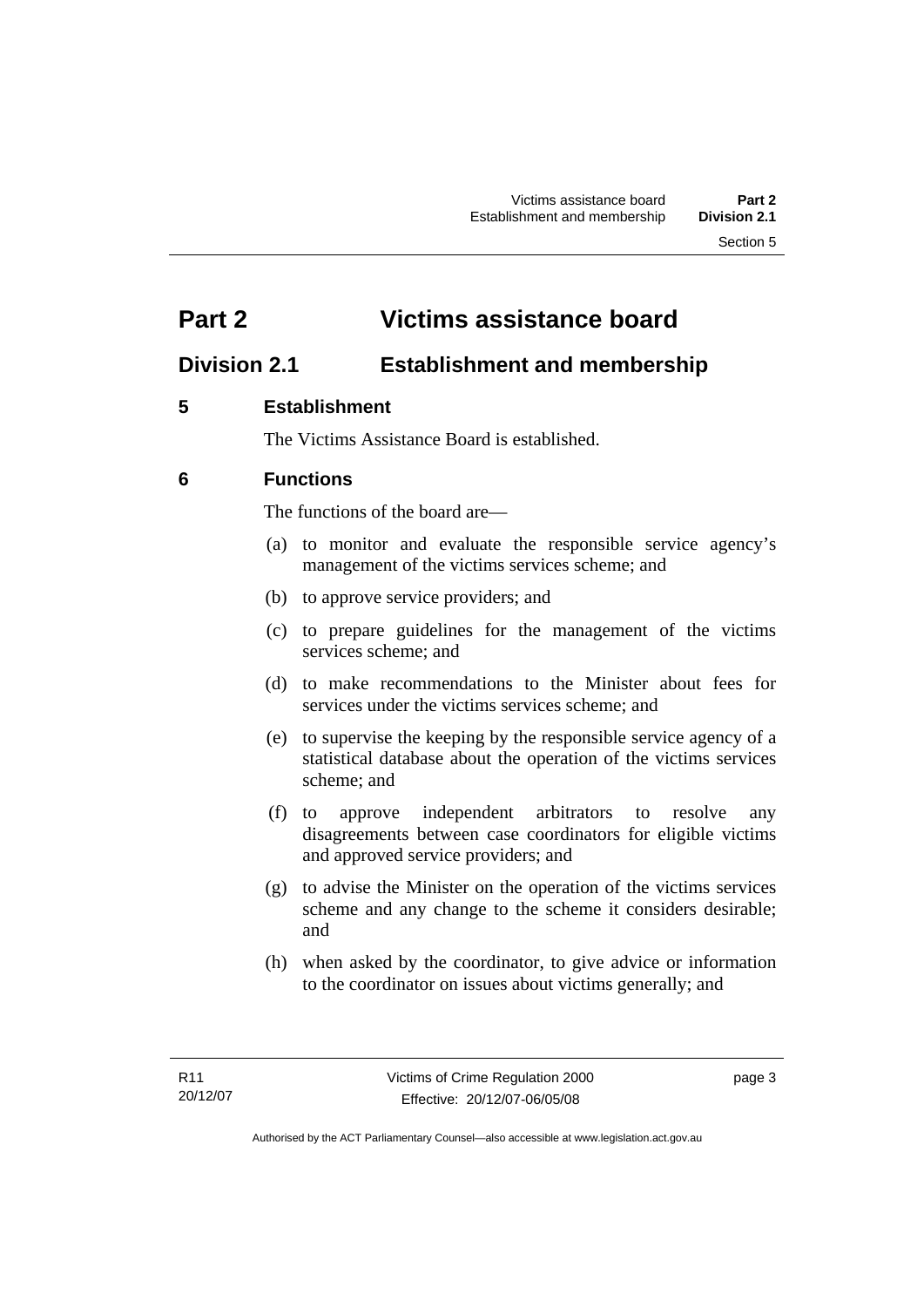(i) to exercise any other function given to the board under the Act or any other Territory law.

#### <span id="page-9-0"></span>**7 Membership of board**

- (1) The board consists of—
	- (a) the coordinator; and
	- (b) the appointed members.
- (2) The appointed members are to be appointed by the Minister.
	- *Note 1* For the making of appointments (including acting appointments), see the Legislation Act, pt 19.3.
	- *Note 2* Certain Ministerial appointments require consultation with an Assembly committee and are disallowable (see Legislation Act, div 19.3.3).

#### **8 Appointed members of board**

- (1) The Minister must appoint as members—
	- (a) a representative of each of the following:
		- (i) the DPP (the *DPP member*);
		- (ii) the Australian Federal Police (the *AFP member*);
		- (iii) ACT courts (the *courts member*);
		- (iv) the administrative unit allocated responsibility for the administration of justice (the *justice member*);
		- (v) the administrative unit allocated responsibility for the administration of community support services (the *community support member*);
		- (vi) the administrative unit allocated responsibility for the administration of youth policy and services (the *youth policy and services member*); and
	- (b) a person who, in the Minister's opinion, represents the interests of the indigenous communities (the *indigenous member*); and

| page 4 | Victims of Crime Regulation 2000 | R <sub>11</sub> |
|--------|----------------------------------|-----------------|
|        | Effective: 20/12/07-06/05/08     | 20/12/07        |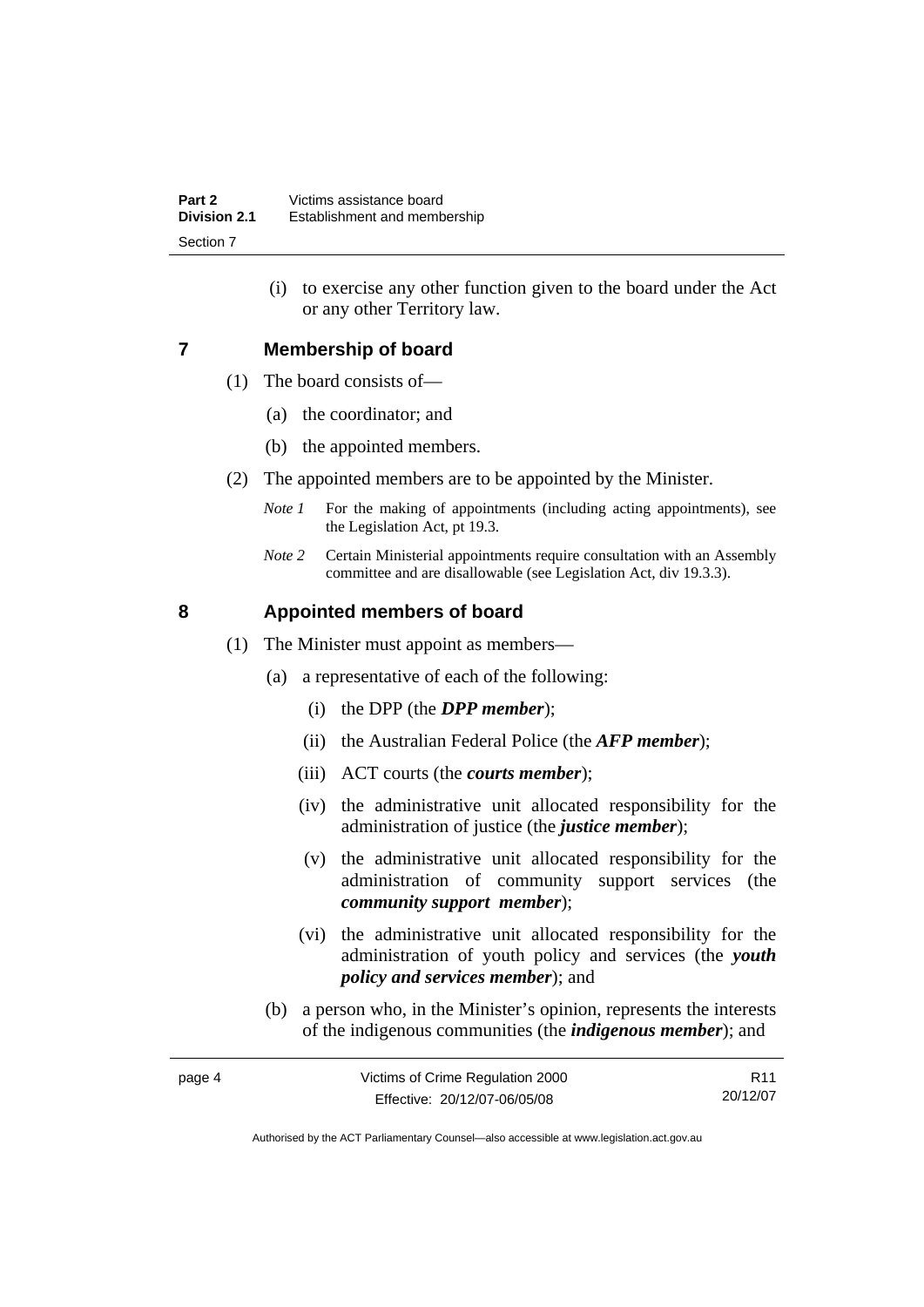- <span id="page-10-0"></span> (c) a person who, in the Minister's opinion, represents the interests of other persons of non-English speaking background (the *migrant member*); and
- (d) a person who is a lawyer (the *legal profession member*); and
- (e) a person who, in the Minister's opinion, represents the interests of health professions (other than a doctor or dentist) (the *health professions member*); and
- (f) a person who, in the Minister's opinion, represents the interests of victims services groups (the *victims groups member*); and
- (g) a psychiatrist or psychologist who, in the Minister's opinion, has experience in dealing with victims (the *psychiatrist/psychologist member*).
- (2) The courts member must be the registrar or a deputy registrar of the Supreme Court or the Magistrates Court.
- (3) A member must be employed, practise, or live, in the ACT.
- (4) The Minister must not appoint a public servant as a member mentioned in subsection  $(1)$  (b) to  $(g)$ .
	- *Note 1* For the making of appointments (including acting appointments), see the Legislation Act, pt 19.3.
	- *Note* 2 In particular, an appointment may be made by naming a person or nominating the occupant of a position (see Legislation Act, s 207).
	- *Note 3* Certain Ministerial appointments require consultation with an Assembly committee and are disallowable (see Legislation Act, div 19.3.3).
	- *Note 4* A person may be reappointed to a position if the person is eligible to be appointed to the position (see Legislation Act, s 208 and dict, pt 1, def *appoint*).

#### **9 Conditions of appointment generally**

(1) An appointed member holds the position on a part-time basis.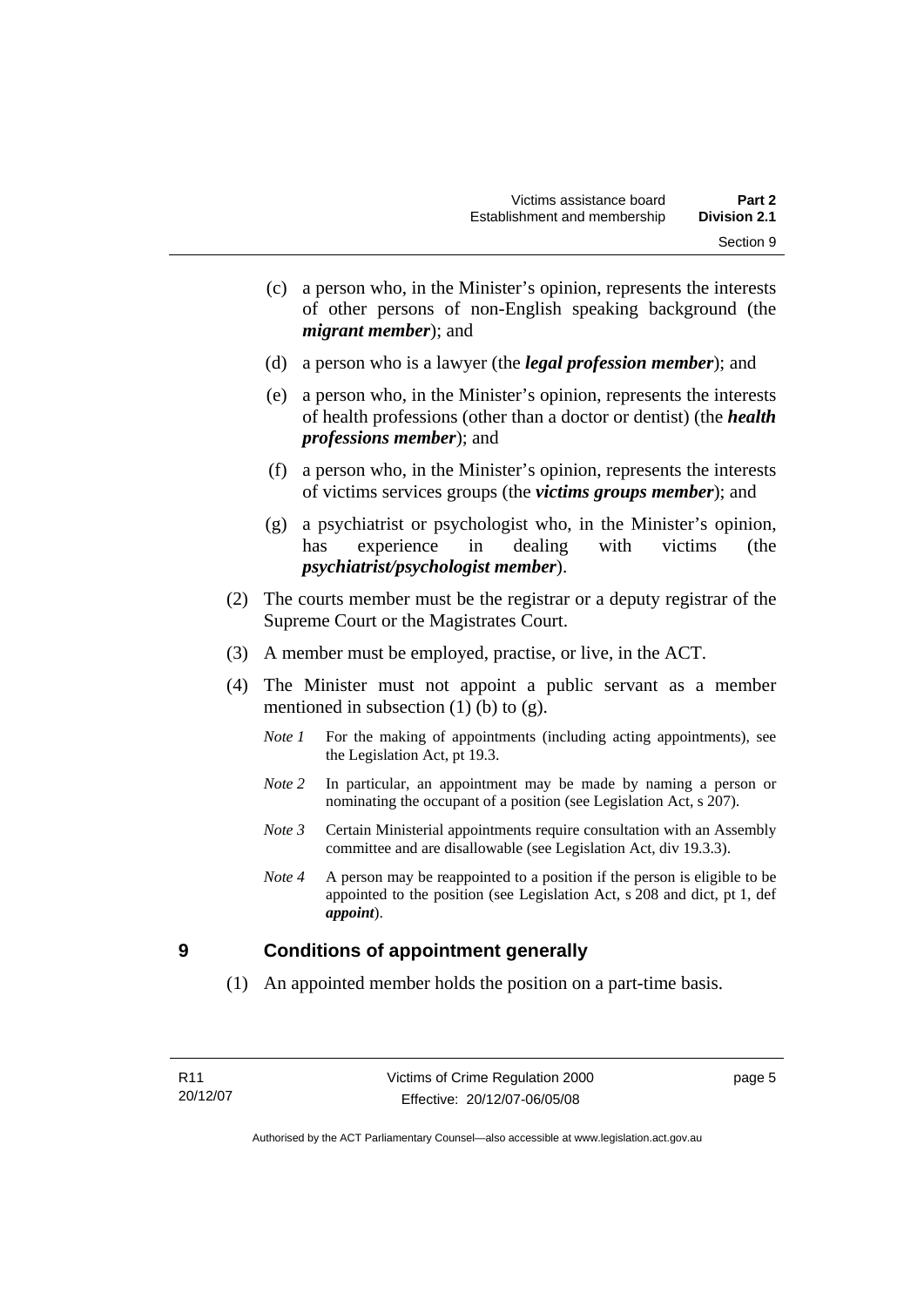<span id="page-11-0"></span>

| Part 2              | Victims assistance board     |
|---------------------|------------------------------|
| <b>Division 2.1</b> | Establishment and membership |
| Section 10          |                              |

 (2) An appointed member holds the position on the conditions not provided by this regulation or another territory law that are decided by the Minister.

#### **10 Chairperson and deputy chairperson**

- (1) The members of the board must, whenever necessary, elect—
	- (a) an appointed member to be chairperson; and
	- (b) another appointed member to be deputy chairperson.
- (2) The board must tell the Minister of the election of a member as chairperson or deputy chairperson.

#### **11 Duration of appointment**

- (1) An appointed member must not be appointed for longer than 2 years.
- (2) The Minister must end the appointment of—
	- (a) the DPP member, the AFP member, the courts member, the justice member, the community support member or the youth policy and services member if the Minister is satisfied that the member is no longer the representative of the relevant entity mentioned in section 8 (1) (a) (Appointed members of board); or
	- (b) the indigenous member, the migrant member, the health professions member or the victims groups member if the Minister is satisfied that the member no longer represents the interests of the relevant communities, professions or groups mentioned in section  $8(1)$  (b), (c), (e) or (f); or
	- (c) any member if the member ceases to be eligible for appointment.
- (3) The Minister may end the appointment of an appointed member—
	- (a) for misbehaviour or physical or mental incapacity; or

R11 20/12/07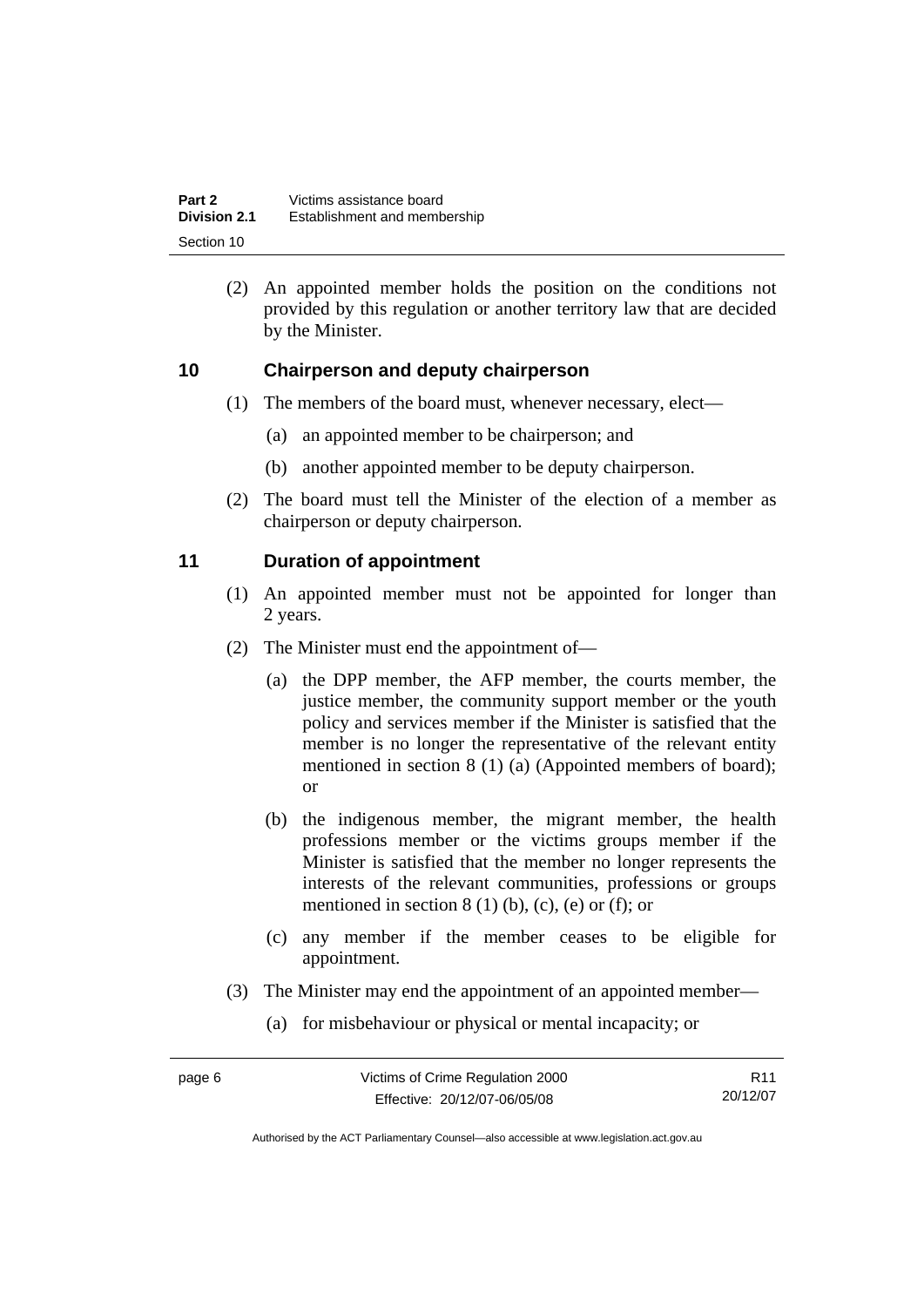- <span id="page-12-0"></span> (b) if the member becomes bankrupt, applies to take the benefit of any law for the relief of bankrupt or insolvent debtors, compounds with creditors or makes an assignment of remuneration for their benefit; or
- (c) if the member is absent for 3 consecutive meetings; or
- (d) if the member is convicted of an indictable offence; or
- (e) if the member fails to comply with section 15 (Disclosure of interests) without reasonable excuse.
- *Note* A person's appointment also ends if the person resigns (see Legislation Act, s 210).

### **Division 2.2 Proceedings of board**

#### **13 Time and place of meetings**

- (1) Meetings of the board are to be held at the times and places it decides.
- (2) However, the board must meet at least once every 3 months.
- (3) The chairperson—
	- (a) may at any time call a meeting of the board; and
	- (b) must call a meeting if asked by the Minister or at least 6 members.

### **14 Procedures governing conduct of meetings**

- (1) The chairperson presides at all meetings at which the chairperson is present.
- (2) If the chairperson is absent, the deputy chairperson presides.
- (3) If the chairperson and deputy chairperson are both absent, the member chosen by the members present presides.
- (4) The board may decide the procedure to be followed for a meeting.

| R11      | Victims of Crime Regulation 2000 | page 7 |
|----------|----------------------------------|--------|
| 20/12/07 | Effective: 20/12/07-06/05/08     |        |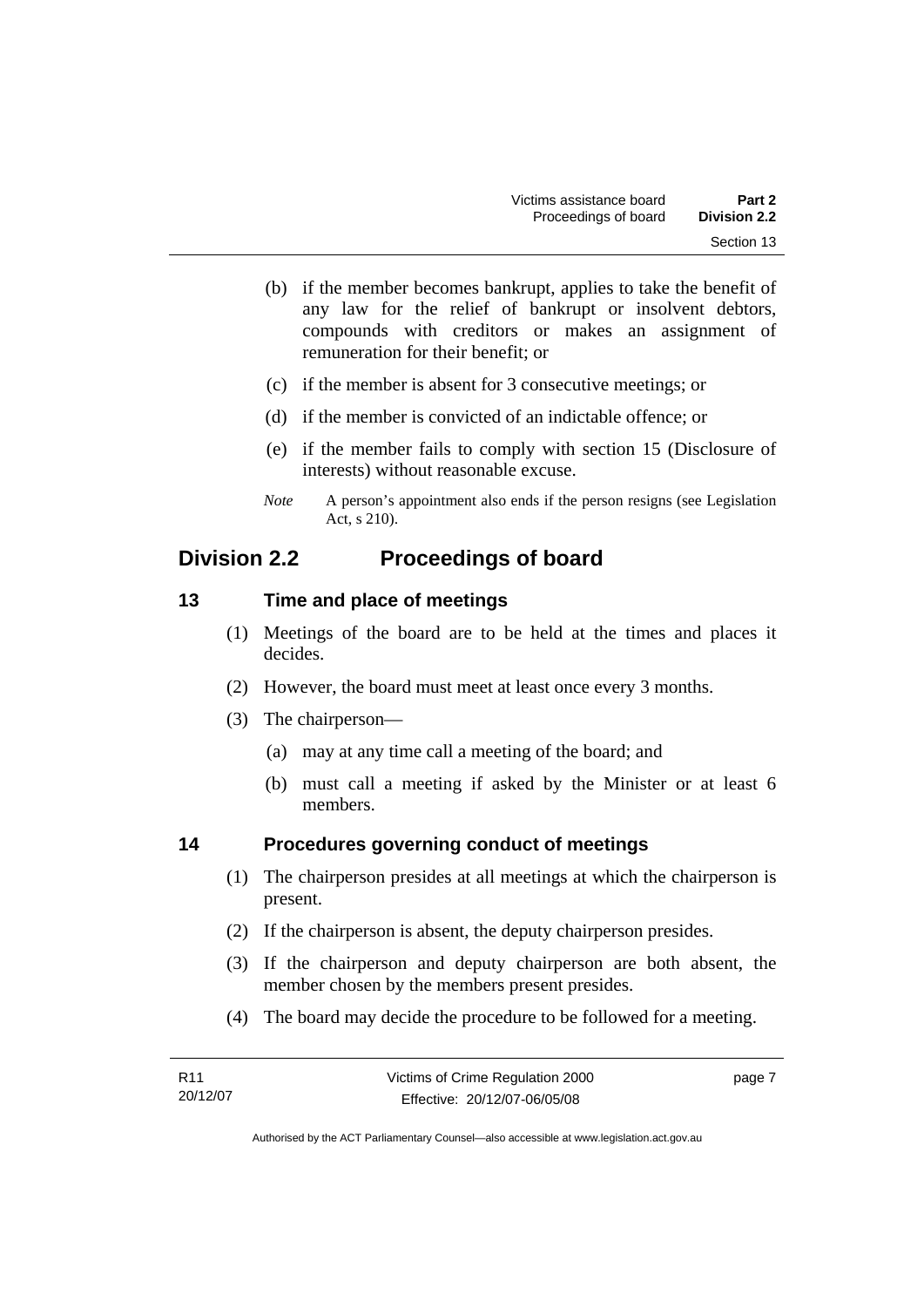- <span id="page-13-0"></span> (5) At a meeting of the board—
	- (a) 6 members form a quorum; and
	- (b) each member (other than the coordinator) has a vote on each question to be decided; and
	- (c) a question is to be decided by a majority of the votes of the members present and voting but, if the votes are equal, the member presiding has a casting vote.
- (6) The board must keep minutes of its meetings.

### **15 Disclosure of interests**

- (1) This section applies to a member of the board if—
	- (a) the member has a direct or indirect financial interest in an issue being considered, or about to be considered, by the board; and
	- (b) the interest could conflict with the proper exercise of the member's functions in relation to the board's consideration of the issue.
- (2) As soon as practicable after the relevant facts come to the member's knowledge, the member must disclose the nature of the interest to a meeting of the board.
- (3) The disclosure must be recorded in the board's minutes and, unless the board otherwise decides, the member must not—
	- (a) be present when the board considers the issue; or
	- (b) take part in a decision of the board on the issue.
- (4) Any other member who also has a direct or indirect financial interest in the issue must not—
	- (a) be present when the board is considering its decision under subsection (3); or
	- (b) take part in making the decision.

R11 20/12/07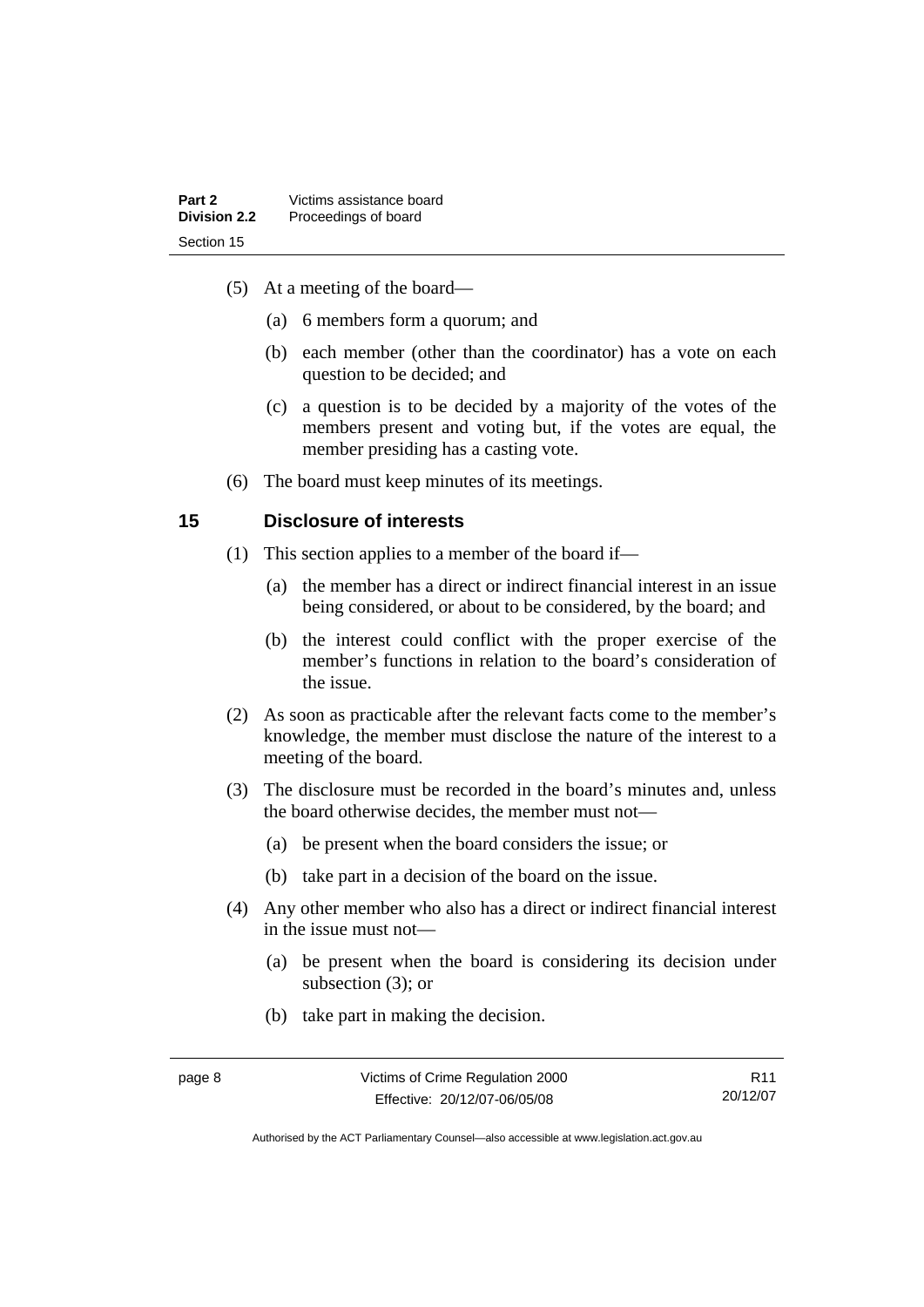#### <span id="page-14-0"></span>**16 Staff of the board**

The staff of the board are to be employed under the *Public Sector Management Act 1994*.

#### **17 Guidelines**

The board may make guidelines about—

- (a) the way a victim is assessed for eligibility to use the victims services scheme; and
- (b) the employment or engagement of people who will have contact with eligible victims; and
- (c) the preparation, content and implementation of care plans; and
- (d) the eligibility of entities to be approved as service providers; and
- (e) the referral of victims to approved service providers or other entities dealing with victims of crime; and
- (f) the establishment and operation of volunteer programs; and
- (g) the internal review of decisions made by the responsible service agency; and
- (h) the holding of indemnity insurance by approved service providers; and
- (i) other matters necessary or convenient to be decided with respect to the victims services scheme.

#### **18 Independent arbitrators**

- (1) The board may approve independent arbitrators for this regulation.
- (2) A person is eligible to be approved as an independent arbitrator only if the person is an approved service provider.
- (3) The board must keep a list of approved independent arbitrators.

| R11      | Victims of Crime Regulation 2000 | page 9 |
|----------|----------------------------------|--------|
| 20/12/07 | Effective: 20/12/07-06/05/08     |        |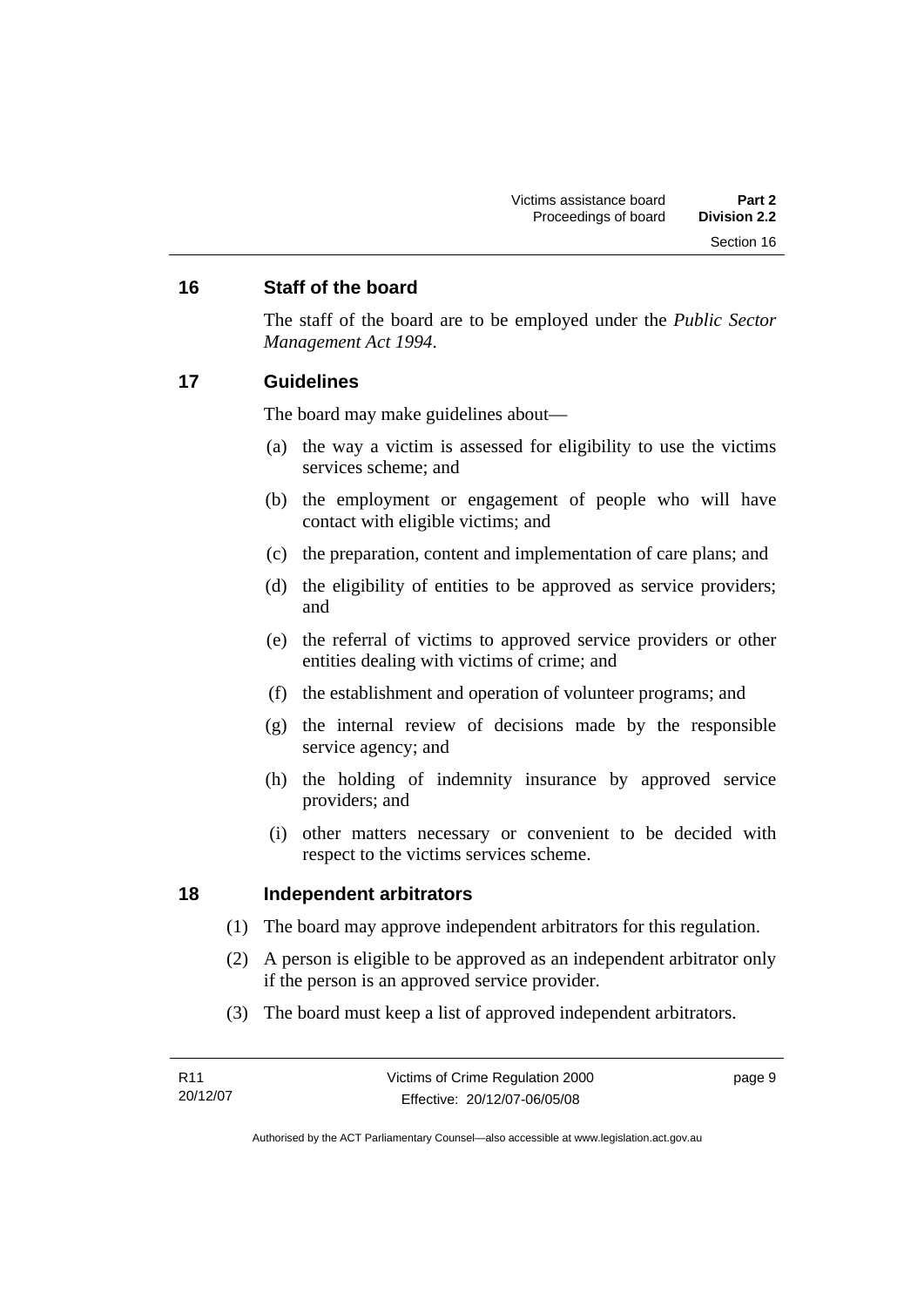| Part 2              | Victims assistance board |
|---------------------|--------------------------|
| <b>Division 2.2</b> | Proceedings of board     |
| Section 18          |                          |

- (4) The board must keep the list open for inspection (without charge) by an eligible victim.
- (5) If asked by an eligible victim, the board must give a copy of the list (without charge) to the victim.

page 10 Victims of Crime Regulation 2000 Effective: 20/12/07-06/05/08

R11 20/12/07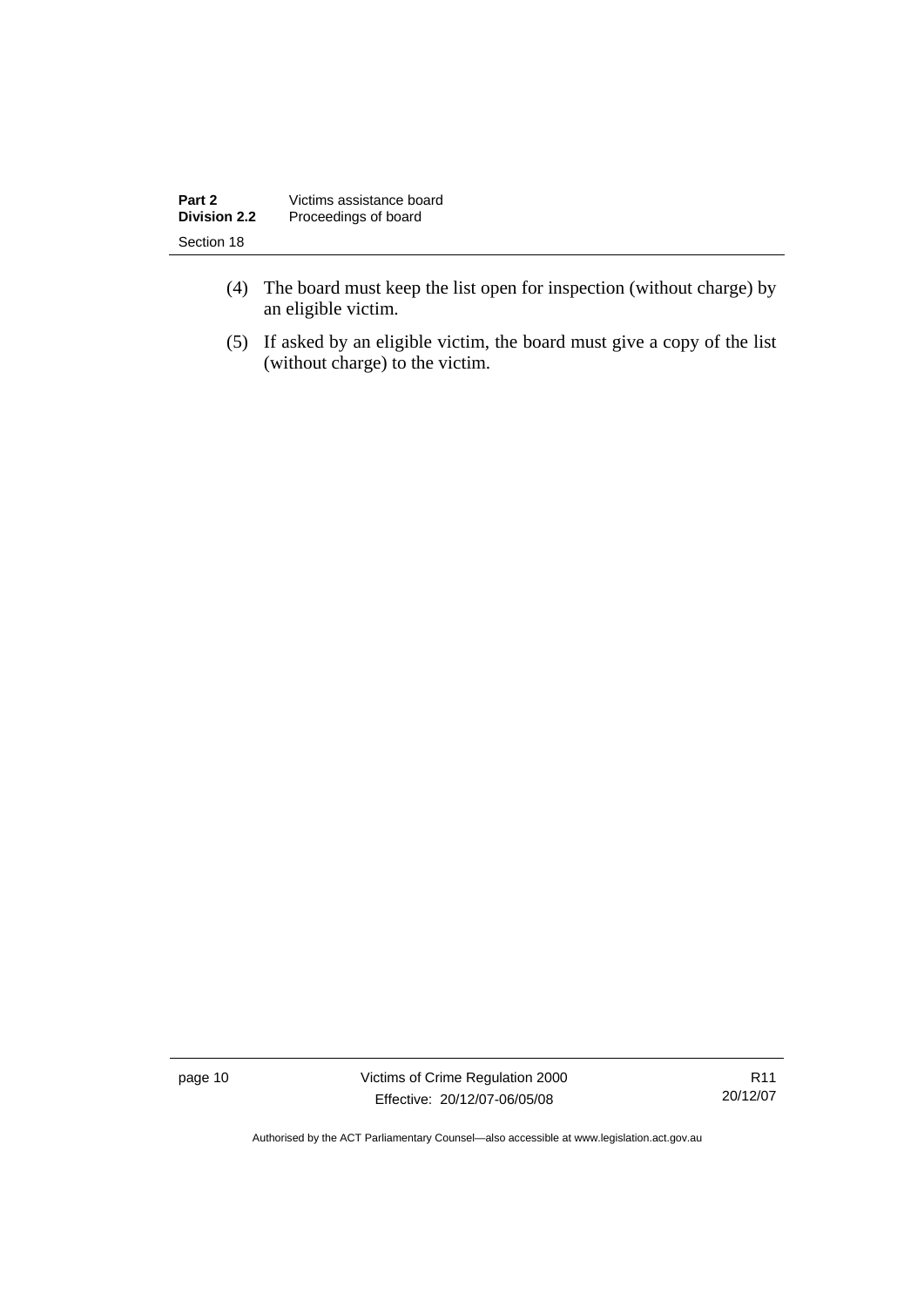# <span id="page-16-0"></span>**Part 3 Victims services scheme**

# **Division 3.1 The victims services scheme**

### **19 Victims services scheme**

A victims services scheme is established.

### **20 Objects of the victims services scheme**

The objects of the victims services scheme are—

- (a) to provide assistance to victims of crime that will—
	- (i) promote their recovery from the harm suffered because of crime; and
	- (ii) allow them to take part in the social, economic and cultural life of their community; and
- (b) to provide the assistance to victims of crime using a multidisciplinary approach; and
- (c) to provide the assistance to victims of crime in ways that are—
	- (i) timely; and
	- (ii) accessible; and
	- (iii) solution-focused; and
	- (iv) professional; and
	- (v) individualised; and
	- (vi) appropriate to the victim.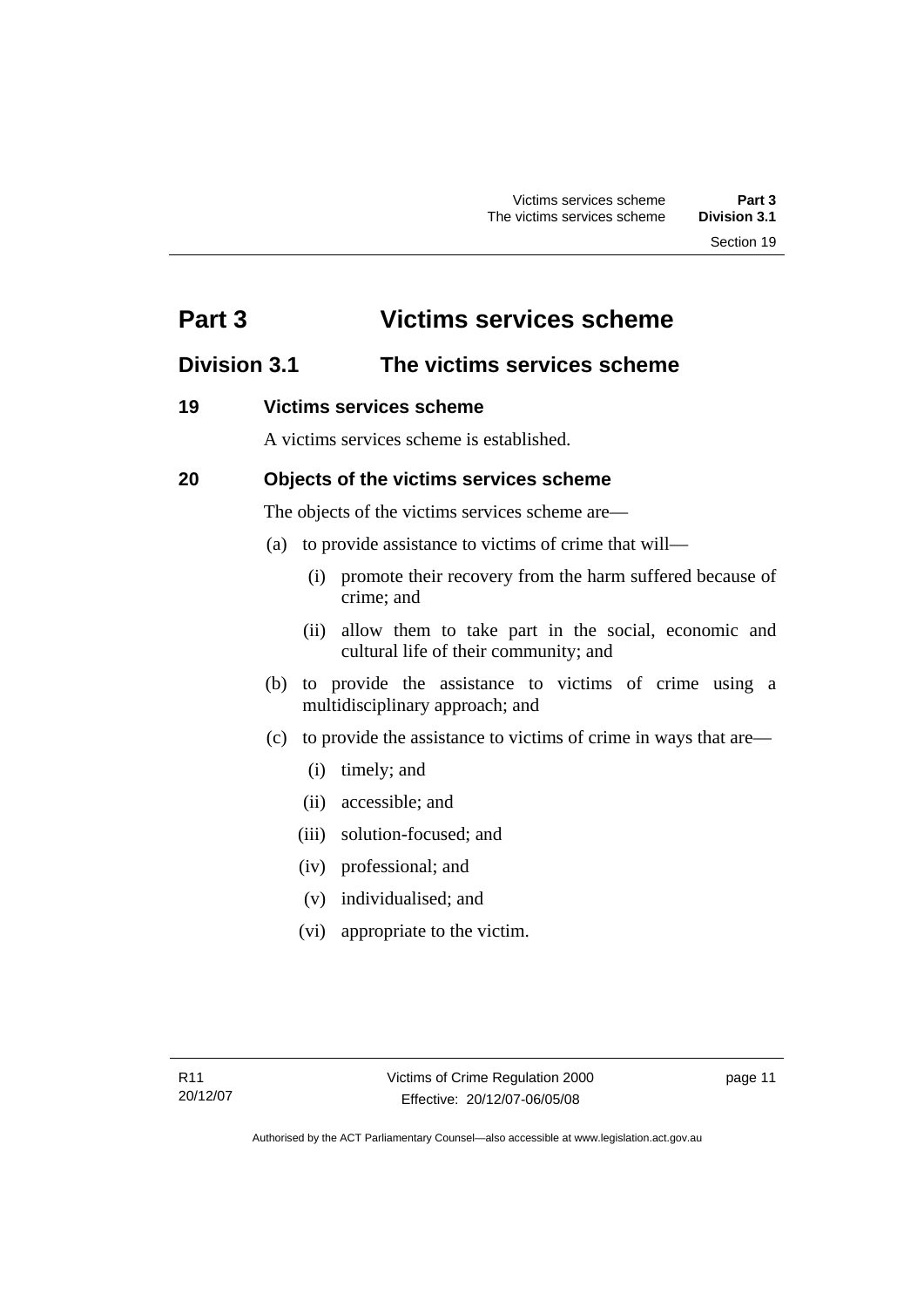<span id="page-17-0"></span>**Part 3** Victims services scheme<br>**Division 3.1** The victims services sche **Division 3.1** The victims services scheme Section 21

#### **21 Responsible service agency**

For the Act, section 19 (2) (a), the chief executive is nominated as the service agency responsible for the management of the victims services scheme.

#### **22 Responsible service agency—functions**

The functions of the responsible service agency are—

- (a) to decide the eligibility of people for the different levels of services under the victims services scheme; and
- (b) to provide, or arrange for the provision of, professional services for victims in accordance with this regulation and the guidelines made under section 17 (Guidelines); and
- (c) as appropriate, to refer victims to other entities who provide other assistance and support to victims; and
- (d) to keep records about victims for which services are provided; and
- (e) to train and supervise people engaged by it to provide services; and
- (f) to report to the board on the services it provides and the provision of services it arranges; and
- (g) to evaluate the day-to-day operation of the victims services scheme; and
- (h) to establish a victims support network in consultation with community organisations and other entities that deal with victims; and
- (i) to provide a telephone contact for people seeking information about, or services under, the victims services scheme; and

R11 20/12/07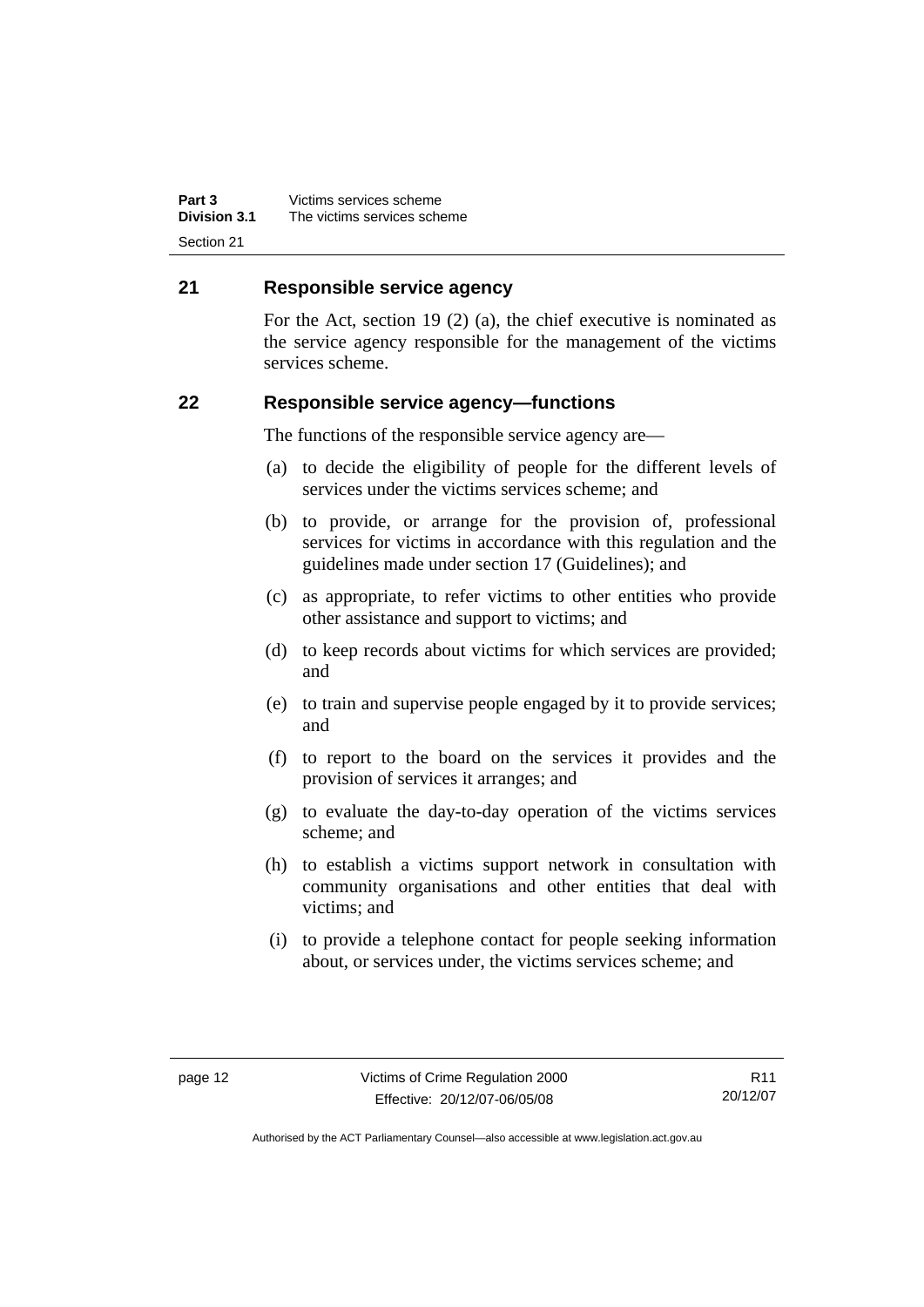- <span id="page-18-0"></span> (j) to develop and maintain a volunteer program to provide practical assistance and support to victims and to train and supervise volunteers for the program; and
- (k) to provide victims with information about the criminal justice system, the operation of the victims services scheme and complaint procedures; and
- (l) to keep financial records of its operations under the victims services scheme.

### **23 Responsible service agency—obligations**

- (1) The responsible service agency must comply with the guidelines made under section 17 (Guidelines) about the employment or engagement of people who will have contact with eligible victims.
- (2) Without limiting subsection (1), the responsible service agency must—
	- (a) be satisfied that a person who will have contact with eligible victims has—
		- (i) qualifications or experience in working with victims and with people from a diversity of ethnic and cultural backgrounds; and
		- (ii) experience or knowledge of working in a multidisciplinary team environment; and
	- (b) assess and evaluate the victims services it provides; and
	- (c) encourage the people it engages or employs to provide those services to undertake continuing education in the provision of services to victims; and
	- (d) take steps to ensure the people engaged or employed by it are familiar with the *Community and Health Services Complaints Act 1993*.

page 13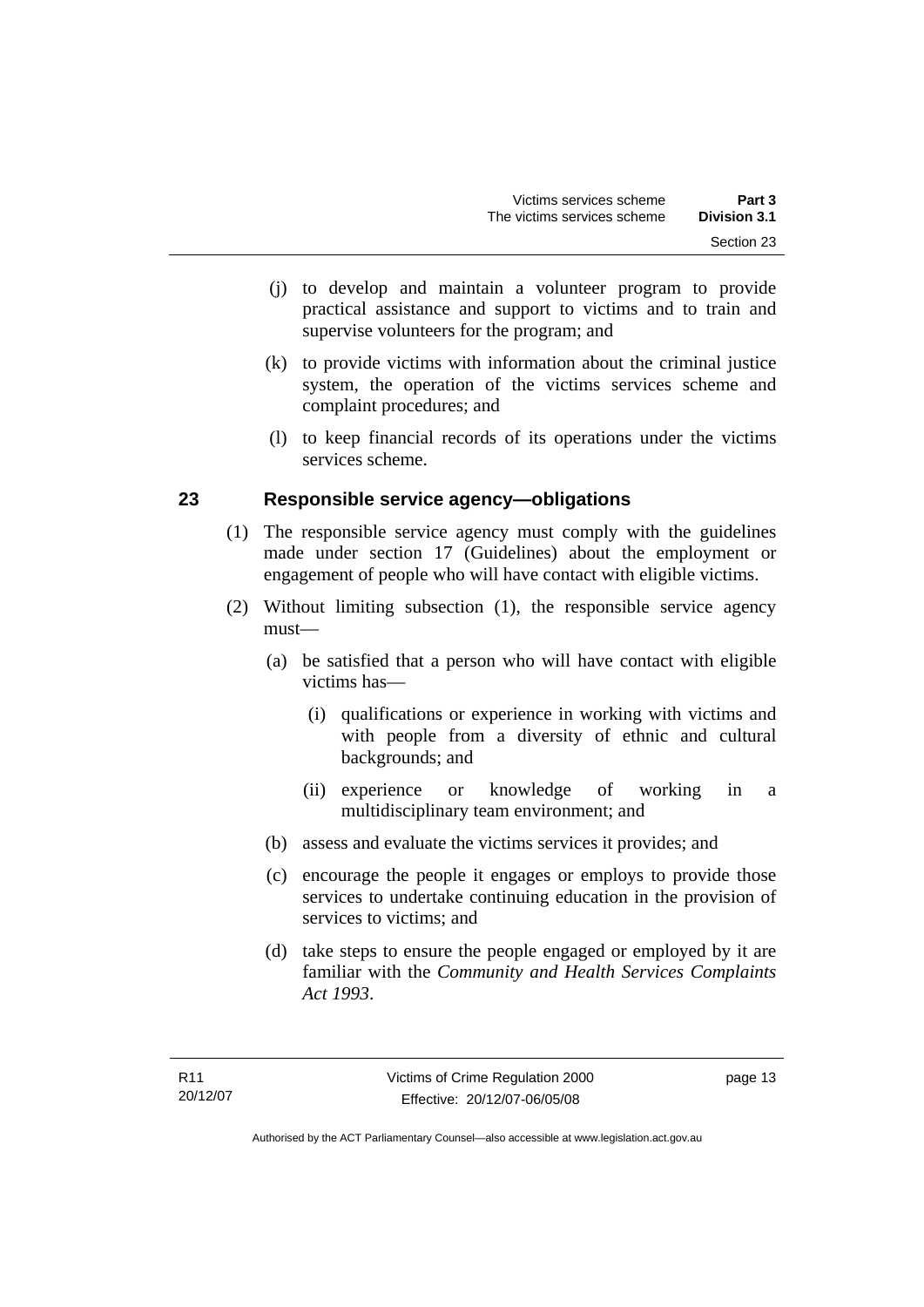<span id="page-19-0"></span>

| Part 3              | Victims services scheme     |
|---------------------|-----------------------------|
| <b>Division 3.1</b> | The victims services scheme |
| Section 24          |                             |

 (3) The responsible service agency must take reasonable steps to ensure that a person employed or engaged by it who has been convicted of a serious crime does not have contact with an eligible victim.

#### **24 Eligible victims under the victims services scheme**

- (1) An eligible victim may use the victims services scheme.
- (2) An *eligible victim* is a victim other than a victim—
	- (a) who suffers harm caused by, or arising out of the use of, a motor vehicle; or
	- (b) who suffers harm (directly or indirectly) as a result of committing an offence.
- (3) In deciding whether a person is an eligible victim, the responsible service agency may—
	- (a) have regard to statements made by or on behalf of the person; and
	- (b) ask the chief police officer, the DPP or the registrar of the Supreme Court or the Magistrates Court for information about whether or not the person is a suspect or has been convicted or found guilty of an offence arising from the circumstances in which the person suffered harm.
- (4) The chief police officer, the DPP and the registrar of the Supreme Court or the Magistrates Court may give the responsible service agency information of the kind mentioned in subsection (3) (b).
- (5) In this section:

*motor vehicle*—see the *Road Transport (General) Act 1999*, dictionary.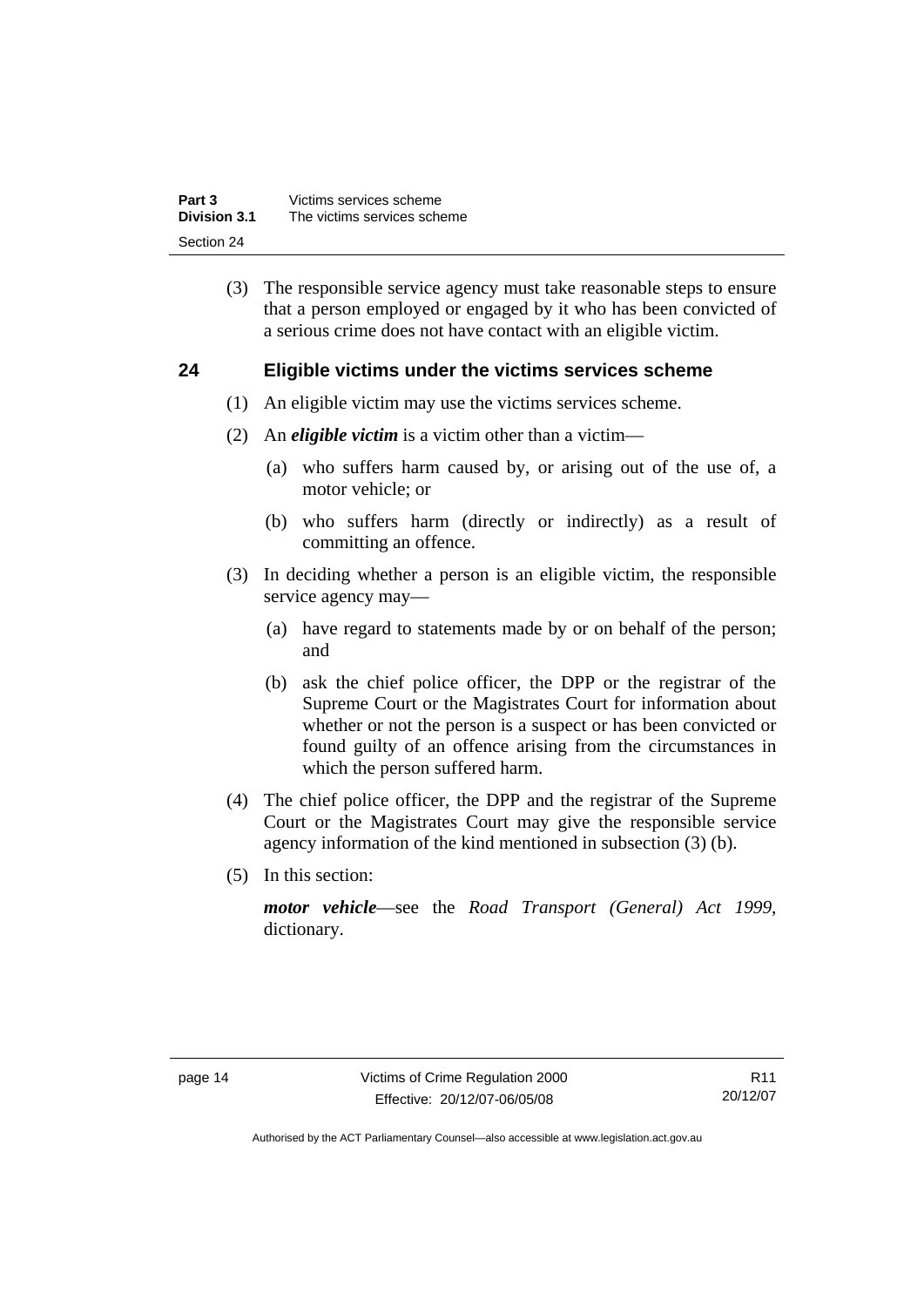# <span id="page-20-0"></span>**Division 3.2 Review of eligibility decisions**

### **25 Notice to be given of eligibility decisions**

- (1) If the responsible service agency decides that a person is not eligible for the victims services scheme (the *reviewable decision*), it must give written notice of the decision to the person (the *affected person*).
- (2) The notice must be in accordance with the requirements of the code of practice in force under the *Administrative Appeals Tribunal Act 1989*, section 25B (1) and, in particular, the notice must tell the person—
	- (a) that the person has the right—
		- (i) to apply for internal review of the reviewable decision by an internal reviewer; and
		- (ii) to apply to the committee for a review of the decision of the internal reviewer; and
		- (iii) to apply to the administrative appeals tribunal for a review of the decision of the committee; and
	- (b) how an application must be made; and
	- (c) about options available under other ACT laws to have the decision reviewed by a court or the ombudsman.

### **26 Who may apply for internal review of decisions**

- (1) If the affected person is dissatisfied with the reviewable decision, the affected person may apply in writing to the responsible service agency for an internal review of the reviewable decision.
- (2) The responsible service agency must arrange for a person not involved in making the decision (the *internal reviewer*) to review the decision.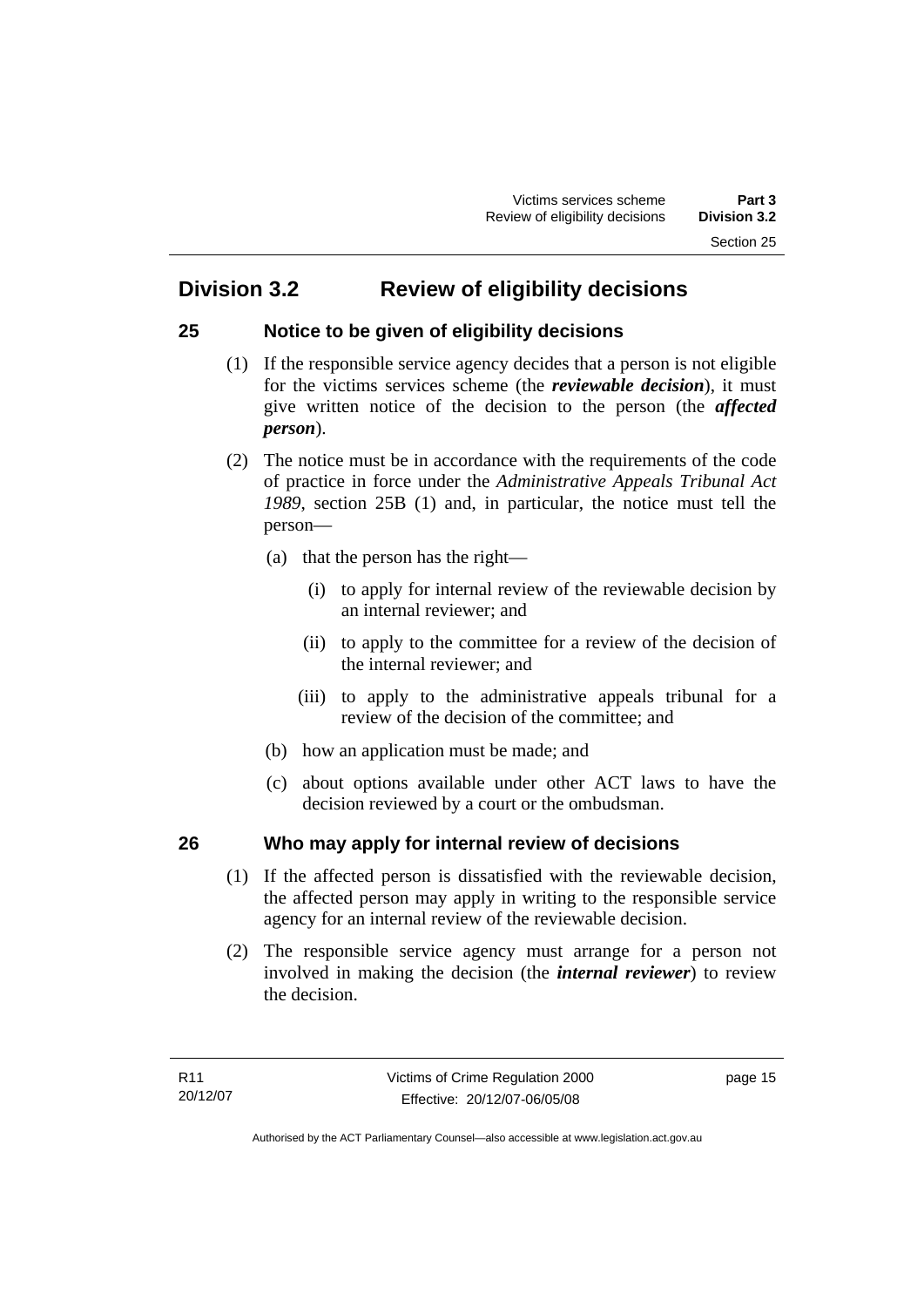### <span id="page-21-0"></span>**27 Applications for internal review**

- (1) Application for internal review of the reviewable decision must be made within—
	- (a) 28 days after the day when the person is told about the decision by the responsible service agency; or
	- (b) any longer period allowed by the internal reviewer, either before or after the end of the 28 days.
- (2) The application must set out the grounds on which internal review of the decision is sought.

### **28 Internal review**

- (1) The internal reviewer must review the reviewable decision, and confirm, vary or revoke the decision, within 28 days after the responsible service agency receives the application for internal review of the decision.
- (2) If the decision is not varied or revoked within the 28 days, the decision is taken to have been confirmed by the internal reviewer.
- (3) As soon as practicable after reviewing the decision, the internal reviewer must give written notice of the decision on the internal review to the affected person.
- (4) The notice must be in accordance with the requirements of the code of practice in force under the *Administrative Appeals Tribunal Act 1989*, section 25B (1).

#### **29 Eligibility Review Committee**

- (1) An Eligibility Review Committee (the *committee*) is established.
- (2) The committee consists of the DPP member, the courts member and the legal profession member.

R11 20/12/07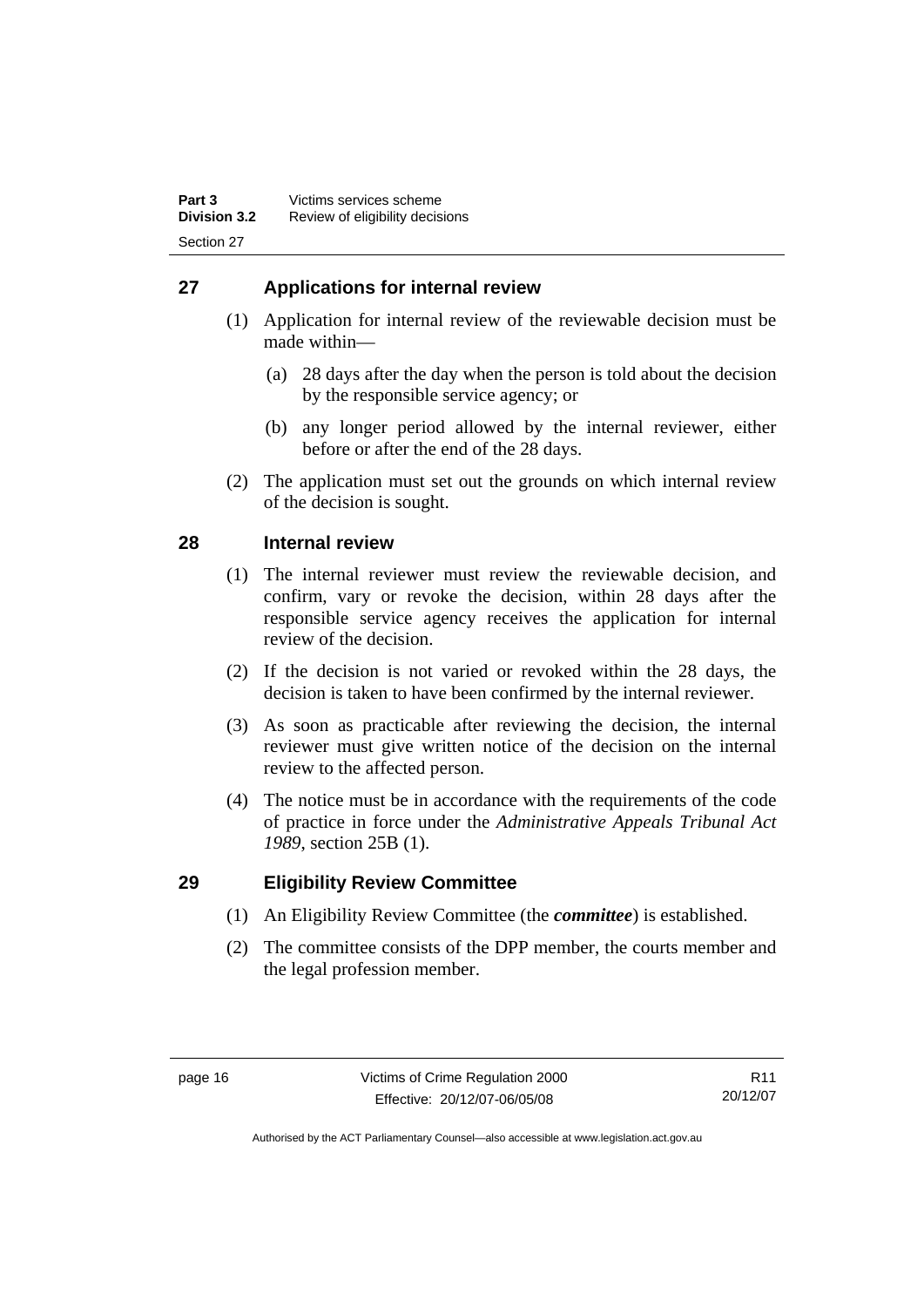#### <span id="page-22-0"></span>**30 Review by committee**

If the affected person is dissatisfied with the decision of the internal reviewer, the affected person may apply in writing to the committee for review of the decision.

#### **31 Committee review**

- (1) The committee must review the decision of the internal reviewer, and confirm, vary or revoke the decision, within 28 days after the committee receives the application for review of that decision.
- (2) If the decision is not varied or revoked within the 28 days, the decision is taken to have been confirmed by the committee.
- (3) As soon as practicable after reviewing the decision, the committee must give written notice of the decision on its review to the affected person.
- (4) The notice must be in accordance with the requirements of the code of practice in force under the *Administrative Appeals Tribunal Act 1989*, section 25B (1).

### **32 Review by administrative appeals tribunal**

If the affected person is dissatisfied with the decision of the committee, the affected person may apply to the administrative appeals tribunal for review of the committee's decision.

### **Division 3.3 Levels of service under the victims services scheme**

#### **33 Level 1 service**

- (1) All eligible victims are entitled to receive level 1 service under the victims services scheme.
- (2) Level 1 service consists of not more than 2 contact hours.

page 17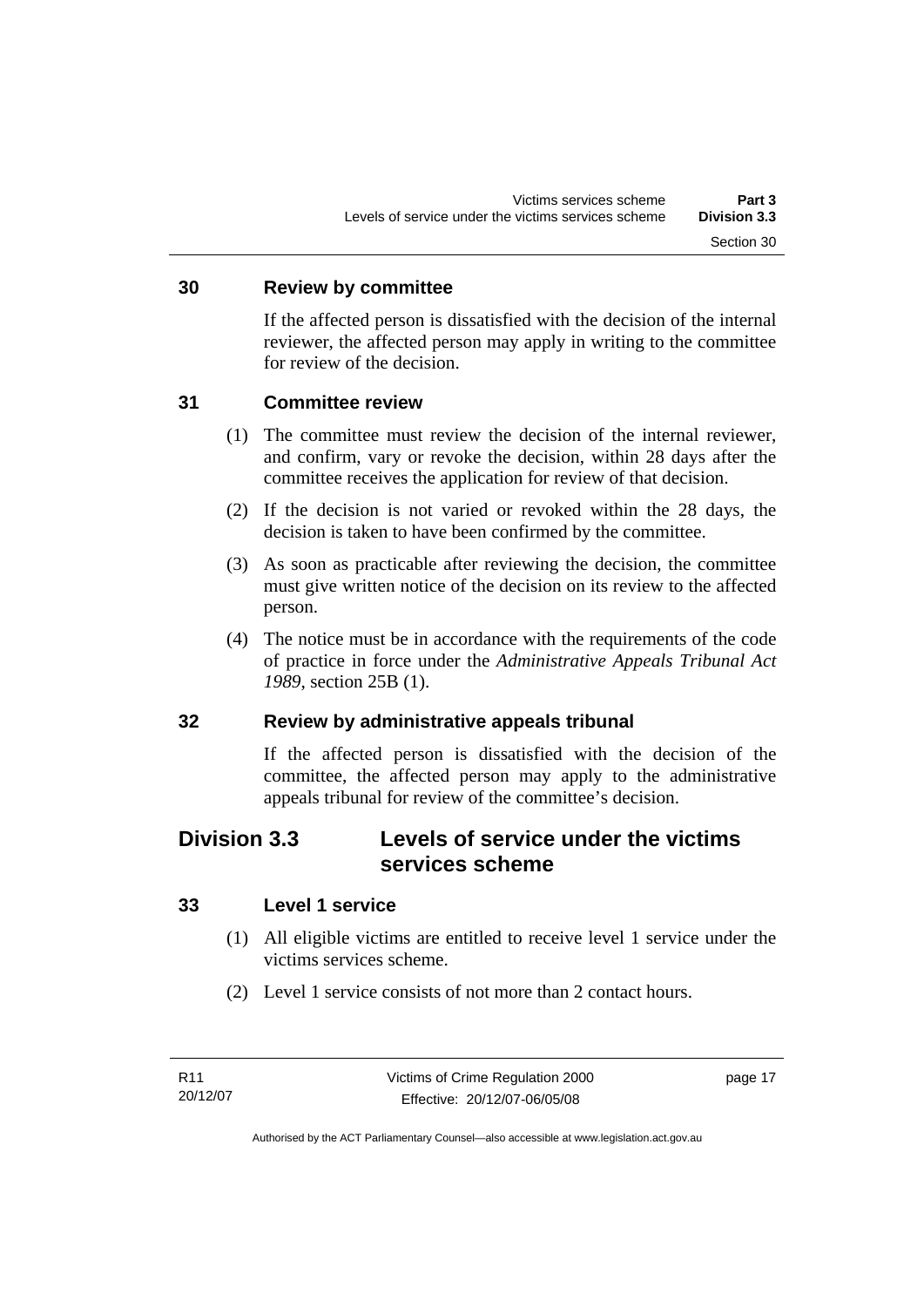<span id="page-23-0"></span> (3) The responsible service agency may, but is not required to, prepare a care plan for an eligible victim receiving level 1 service.

### **34 Level 2 service**

- (1) An eligible victim is entitled to receive level 2 service under the victims services scheme if the victim has completed level 1 service under the victims services scheme for the crime concerned and the victim—
	- (a) is a primary victim; or
	- (b) is a related victim; or
	- (c) would have been a related victim if the primary victim had died; or
	- (d) is a witness to a violent crime in circumstances in which it is probable that the witness would suffer harm.
- (2) Level 2 service consists of not more than 6 contact hours in addition to the level 1 service contact hours.
- (3) The responsible service agency must appoint a case coordinator to an eligible victim receiving level 2 service.
- (4) The case coordinator is responsible for managing the delivery of services to the eligible victim under this regulation.
- (5) The case coordinator must develop a care plan in consultation with the eligible victim.
- (6) The care plan must state—
	- (a) the rehabilitation goals for the eligible victim; and
	- (b) the number of contact hours and particular services to be provided to the victim for achieving those goals
- (7) Level 2 service is to be given in accordance with the care plan.

R11 20/12/07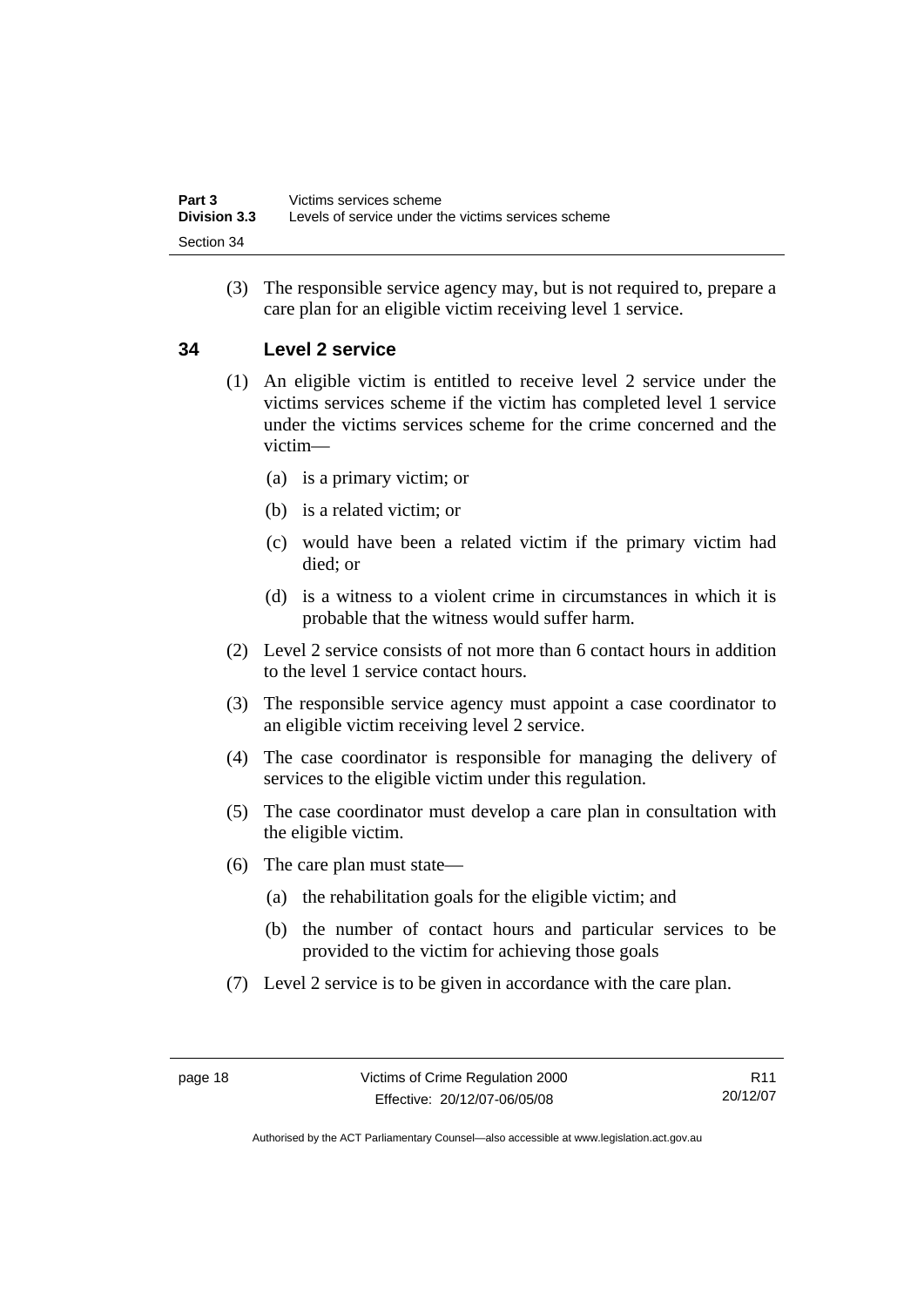- <span id="page-24-0"></span> (8) After the level 2 service contact hours have been given in accordance with the care plan, the responsible service agency or approved service provider who provided the level 2 contact hours must prepare and give a closure report to the case coordinator.
- (9) The closure report must include particulars of the number of contact hours and the extent to which the rehabilitation goals of the care plan were achieved.
- (10) On receiving the closure report for the eligible victim, if the case coordinator decides that the eligible victim would not receive therapeutic benefit from receiving level 3 service, the case coordinator must carry out case closure in relation to the victim.
- (11) In this section:

*related victim*—see the *Victims of Crime (Financial Assistance) Act 1983*, section 16.

*violent crime*—see the *Victims of Crime (Financial Assistance) Act 1983*, section 3.

#### **35 Level 3 service**

- (1) An eligible victim entitled to receive level 2 service is entitled to receive level 3 service under the victims services scheme if—
	- (a) the victim has completed level 2 service for the crime concerned in accordance with the care plan; and
	- (b) the victim's case coordinator has decided under section 34 (8) (Level 2 services) that the victim would receive therapeutic benefit from receiving level 3 service.
- (2) Level 3 service consists of not more than 12 contact hours in addition to the level 1 and level 2 contact hours.
- (3) The case coordinator must develop a revised care plan for level 3 service contact hours in consultation with the eligible victim.
- (4) The revised care plan must state—

| R11      | Victims of Crime Regulation 2000 | page 19 |
|----------|----------------------------------|---------|
| 20/12/07 | Effective: 20/12/07-06/05/08     |         |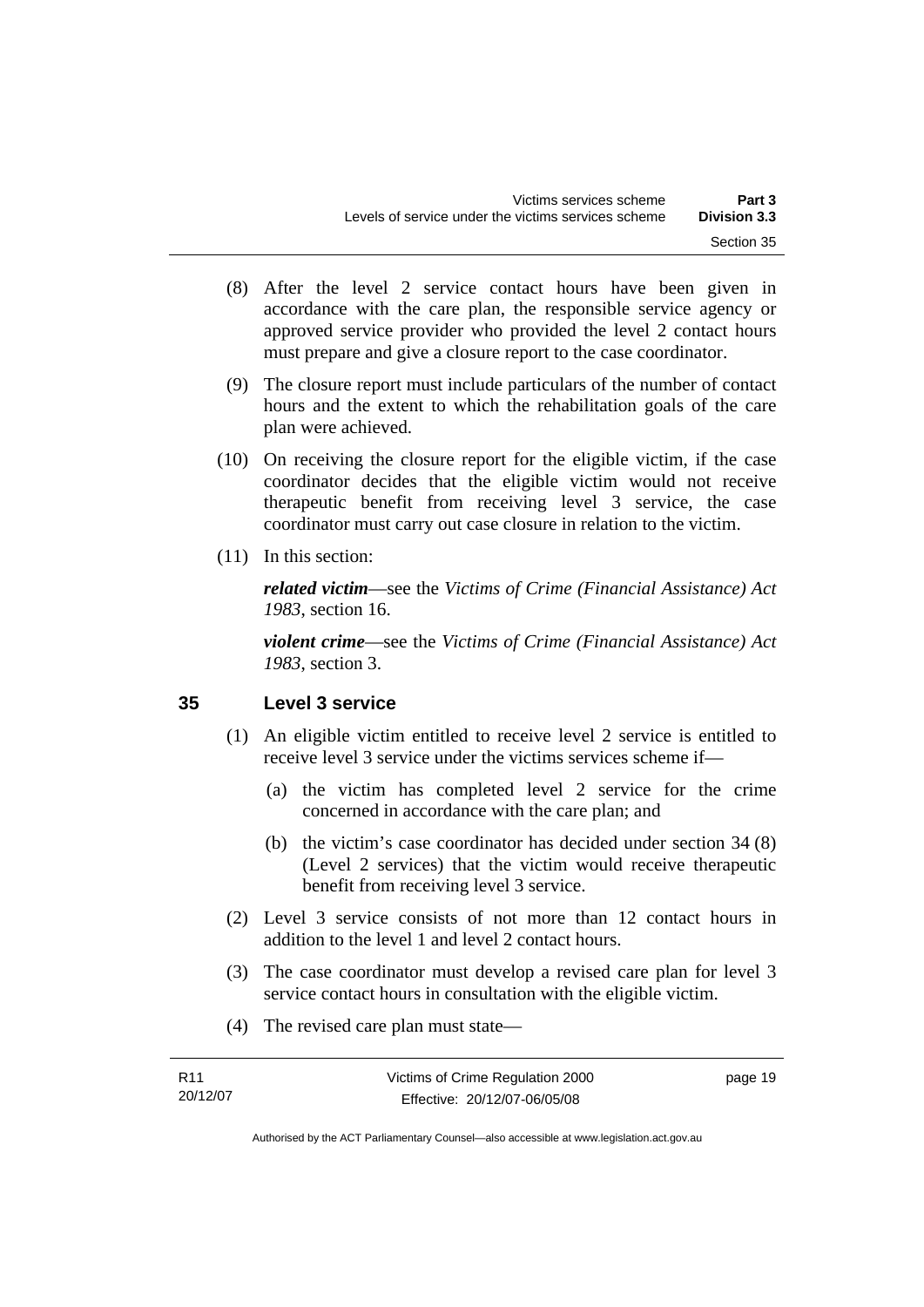- <span id="page-25-0"></span>(a) the rehabilitation goals for the eligible victim; and
- (b) the number of contact hours and particular services to be provided to the victim for achieving the goals.
- (5) After the level 3 service contact hours have been given in accordance with the revised care plan, the responsible service agency, or the approved service provider who provided the level 3 service contact hours, must prepare and give a closure report to the case coordinator.
- (6) The closure report must include particulars of the number of contact hours and the extent to which the rehabilitation goals of the revised care plan were achieved.
- (7) Subject to section 36, on receiving the closure report for the eligible victim, the case coordinator must carry out case closure in relation to the victim.

#### **36 Exceptional cases**

- (1) This section applies if the case coordinator for an eligible victim makes a written recommendation to the manager of the responsible service agency that—
	- (a) on information available to the case coordinator, further contact hours in addition to level 3 service contact hours would give substantial therapeutic benefit to the victim; and
	- (b) the further contact hours cannot be provided under a scheme or program other than the victims services scheme.
- (2) The manager of the responsible service agency may refer the recommendation to the chief executive.
- (3) If the responsible service agency refers the recommendation to the chief executive, the chief executive must consider it and, by written notice, tell the responsible service agency whether or not the recommendation, or a variation of it, is to be carried out.

R11 20/12/07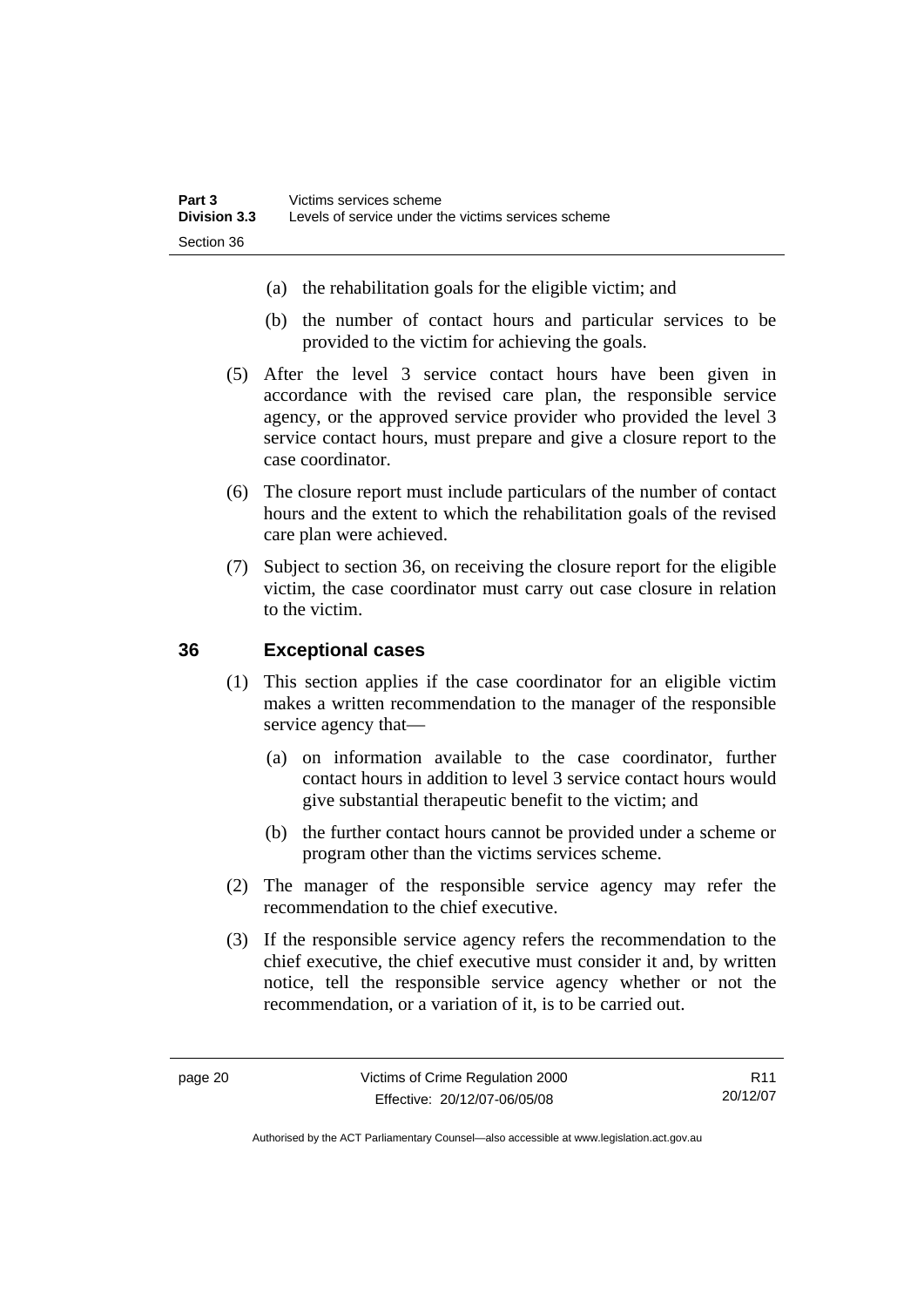- <span id="page-26-0"></span> (4) If the chief executive tells the responsible service agency that the recommendation or a variation of it is to be carried out, the responsible service agency must arrange for the provision of the further contact hours in accordance with the notice.
- (5) After the further contact hours have been given, the responsible service agency, or the approved service provider who provided the service, must prepare and give a closure report to the case coordinator.
- (6) The closure report must include particulars of the number of contact hours and the extent to which the rehabilitation goals of the revised care plan were achieved.
- (7) On receiving the closure report for the victim, the case coordinator must carry out case closure in relation to the victim.

### **37 How contact hours are provided**

- (1) Contact hours for an eligible victim who lives in the ACT must be provided by the responsible service agency or an approved service provider.
- (2) Contact hours for an eligible victim who lives outside the ACT may, with the written approval of the responsible service agency, be provided by a person that is not an approved service provider.
- (3) Contact hours under level 2 or level 3 service are to be given to an eligible victim in a way that, as far as possible, gives the victim a choice of completing the contact hours with the responsible service agency or an approved service provider chosen by the victim.

### **38 Arbitration—care plans**

If, for an eligible victim who is entitled to receive level 2 or level 3 service, the case coordinator and approved service provider do not agree about the content of a care plan, the need for additional contact hours or both, the case coordinator must refer the issue in

page 21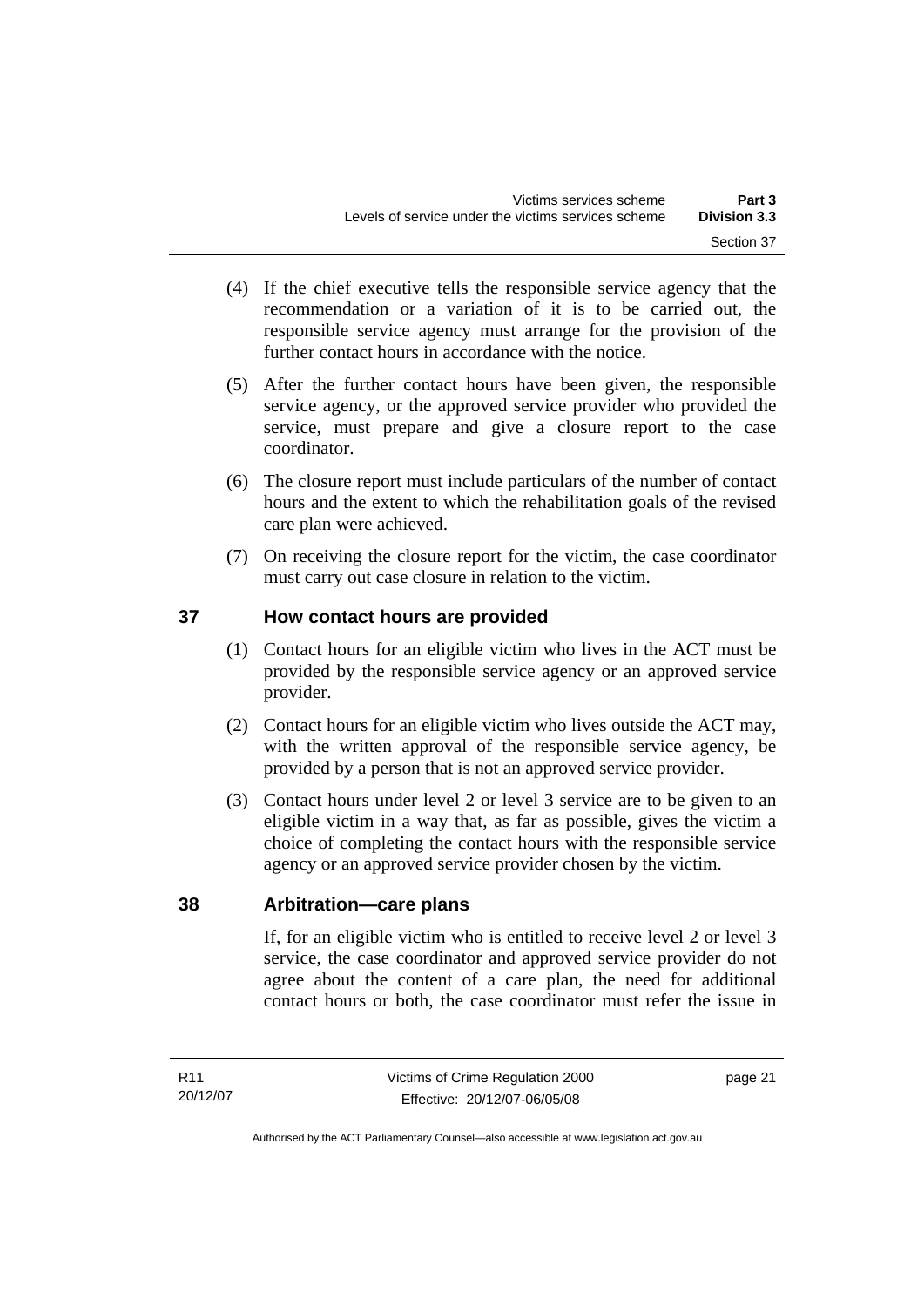<span id="page-27-0"></span>

| Part 3              | Victims services scheme |
|---------------------|-------------------------|
| <b>Division 3.4</b> | Service providers       |
| Section 39          |                         |

writing to an independent arbitrator nominated by the manager of the responsible service agency.

#### **39 Case closure**

Case closure for an eligible victim consists of the following procedure:

- (a) if the victim agrees—
	- (i) a discharge interview with the victim to measure the attainment of the victim's rehabilitation goals; and
	- (ii) the completion, by or on behalf of the victim, of a survey to evaluate the services received by the victim;
- (b) the completion by the victim's case coordinator of an evaluation of, and report about, the services provided to the victim.

### **Division 3.4 Service providers**

#### **40 Approved service providers**

- (1) The board may approve service providers for this regulation.
- (2) The board must keep an up-to-date list of approved service providers.
- (3) The board may issue guidelines for using service providers that are not approved.

#### **41 Criteria for approval**

The board may approve a person as a service provider only if satisfied that—

- (a) the person—
	- (i) is trained in the provision of services to victims; and

page 22 Victims of Crime Regulation 2000 Effective: 20/12/07-06/05/08

R11 20/12/07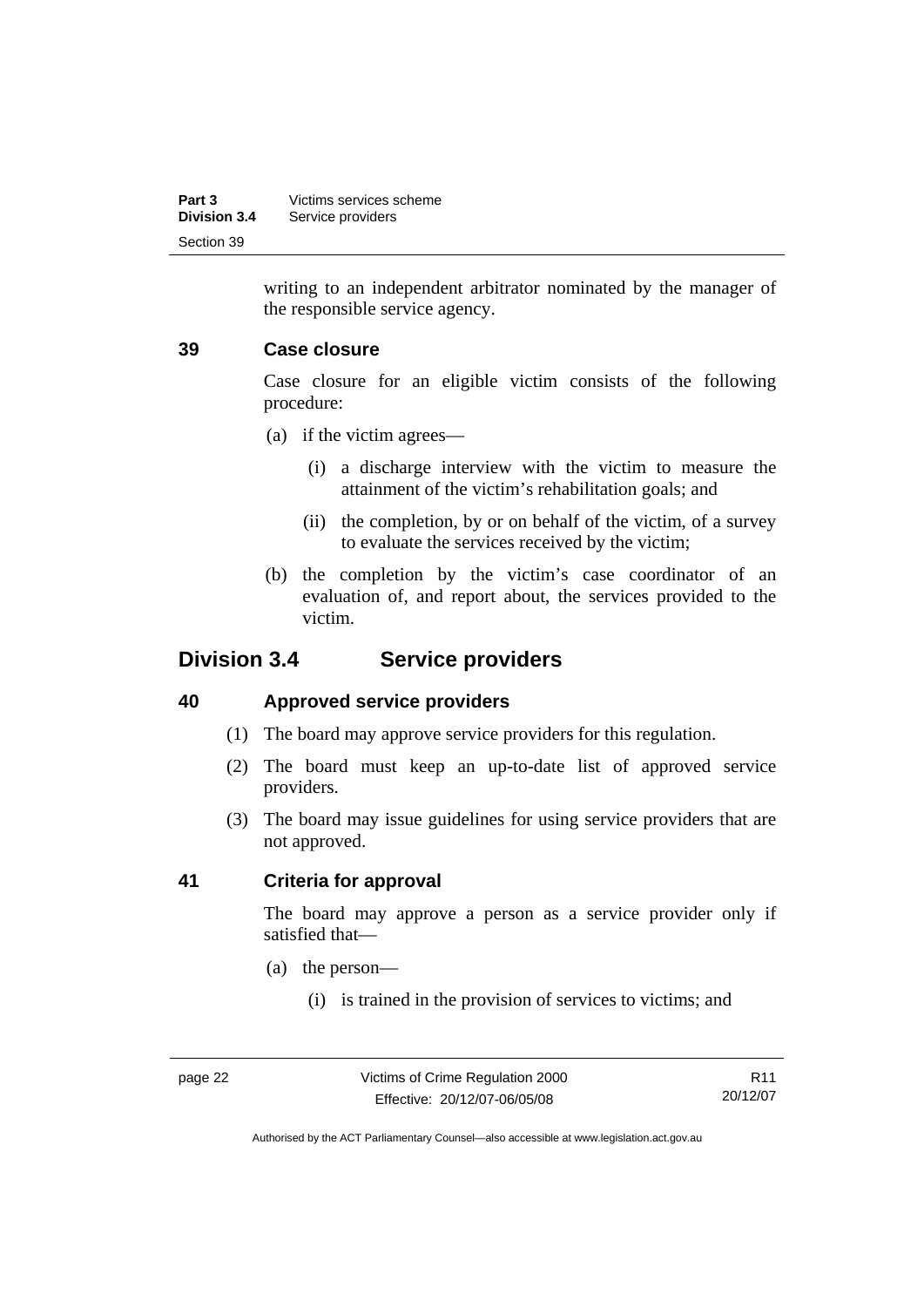- (ii) has experience or knowledge of working in a multidisciplinary team environment; and
- (iii) holds an appropriate policy of indemnity insurance; and
- (b) if the service to be provided is a health professions service the person is an appropriately qualified health professional; and
- (c) the person has not been convicted of a serious crime; and
- (d) the person meets the guidelines made under section 17 (Guidelines) for approval as a service provider for the victims services scheme; and
- (e) the person is capable of satisfying the requirements of this regulation; and
- (f) the person will—
	- (i) undertake continuing education in the provision of services to victims; and
	- (ii) conduct an assessment and evaluation of the services it provides and ensure its services are subject to independent review; and
	- (iii) deal with eligible victims in a way that gives proper regard to their dignity, worth, independence, cultural diversity and human rights; and
	- (iv) provide services of appropriate quality with respect to safety, risk, health and community care outcomes and the interests of eligible victims; and
	- (v) provide services that are consistent with best practice for the particular kind of service; and
	- (vi) establish codes of conduct for people engaged or employed by it to promote the highest ethical and professional standards; and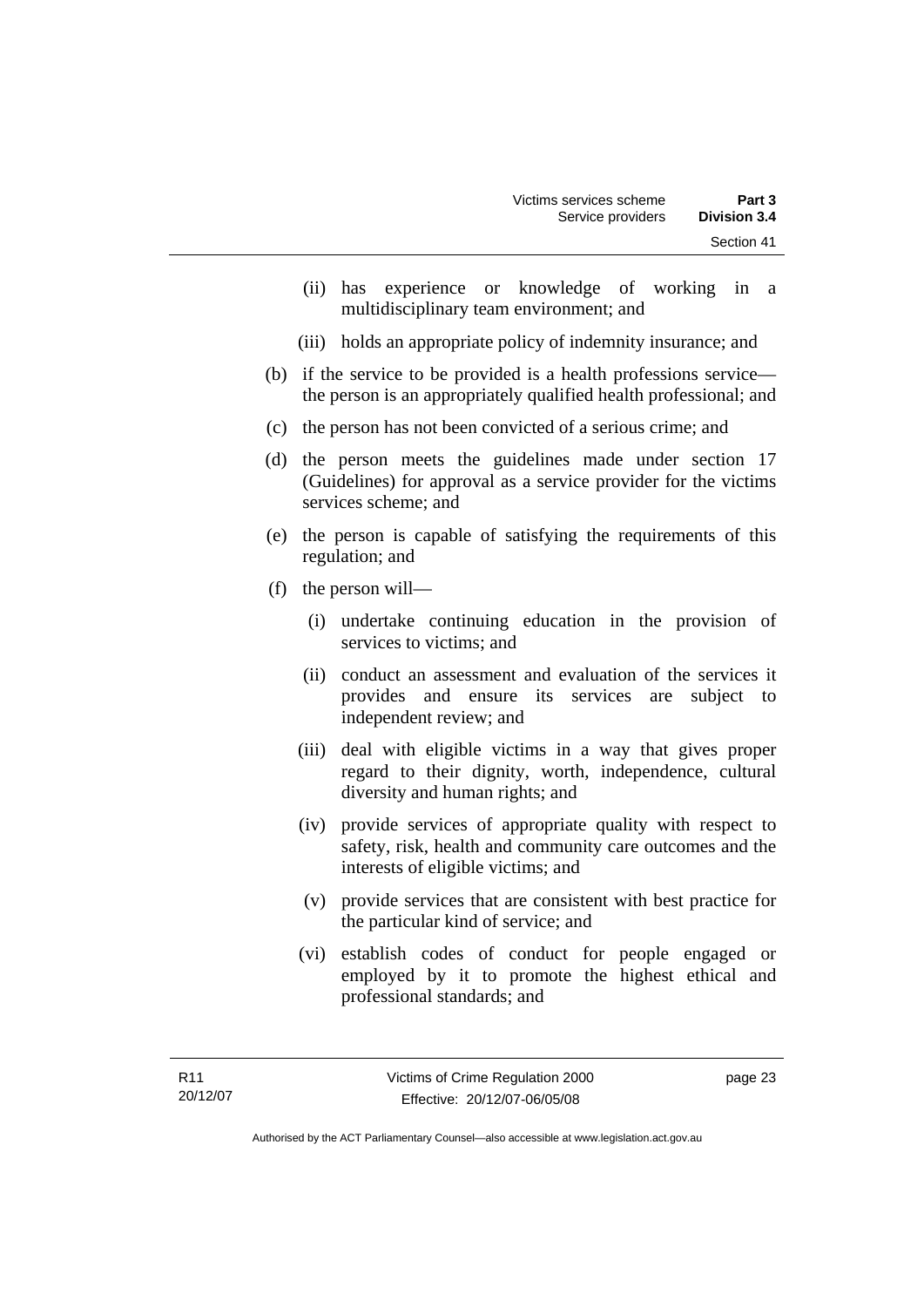<span id="page-29-0"></span>

| Part 3       | Victims services scheme |
|--------------|-------------------------|
| Division 3.4 | Service providers       |
| Section 42   |                         |

- (vii) ensure premises used by people engaged or employed by it are secure, give eligible victims privacy and comply with occupational health and safety requirements; and
- (viii) take steps to ensure that people engaged or employed by it are familiar with the *Community and Health Services Complaints Act 1993*; and
- (g) the person will not use contact hours for the preparation of reports for use in proceedings.

#### **42 Suspension of approval**

- (1) The board may suspend the approval of a service provider if—
	- (a) the board is no longer satisfied, based on reasonable grounds, of the matters mentioned in section 41; or
	- (b) the service provider is a suspect in the commission of an indictable offence; or
	- (c) the service provider has been the subject of a complaint to the commission and the complaint has not been decided or is upheld.
- (2) In this section:

*commission* means the human rights commission.

#### **43 Cancellation of approval**

The board must cancel the approval of an approved service provider if—

- (a) on at least 3 occasions, a ground existed on which the board would have been entitled to suspend the approval of the provider; or
- (b) if the ground for suspension of the approval of the provider is a state of affairs—the state of affairs has existed for 3 months or longer; or

| page 24 | Victims of Crime Regulation 2000 | R11      |
|---------|----------------------------------|----------|
|         | Effective: 20/12/07-06/05/08     | 20/12/07 |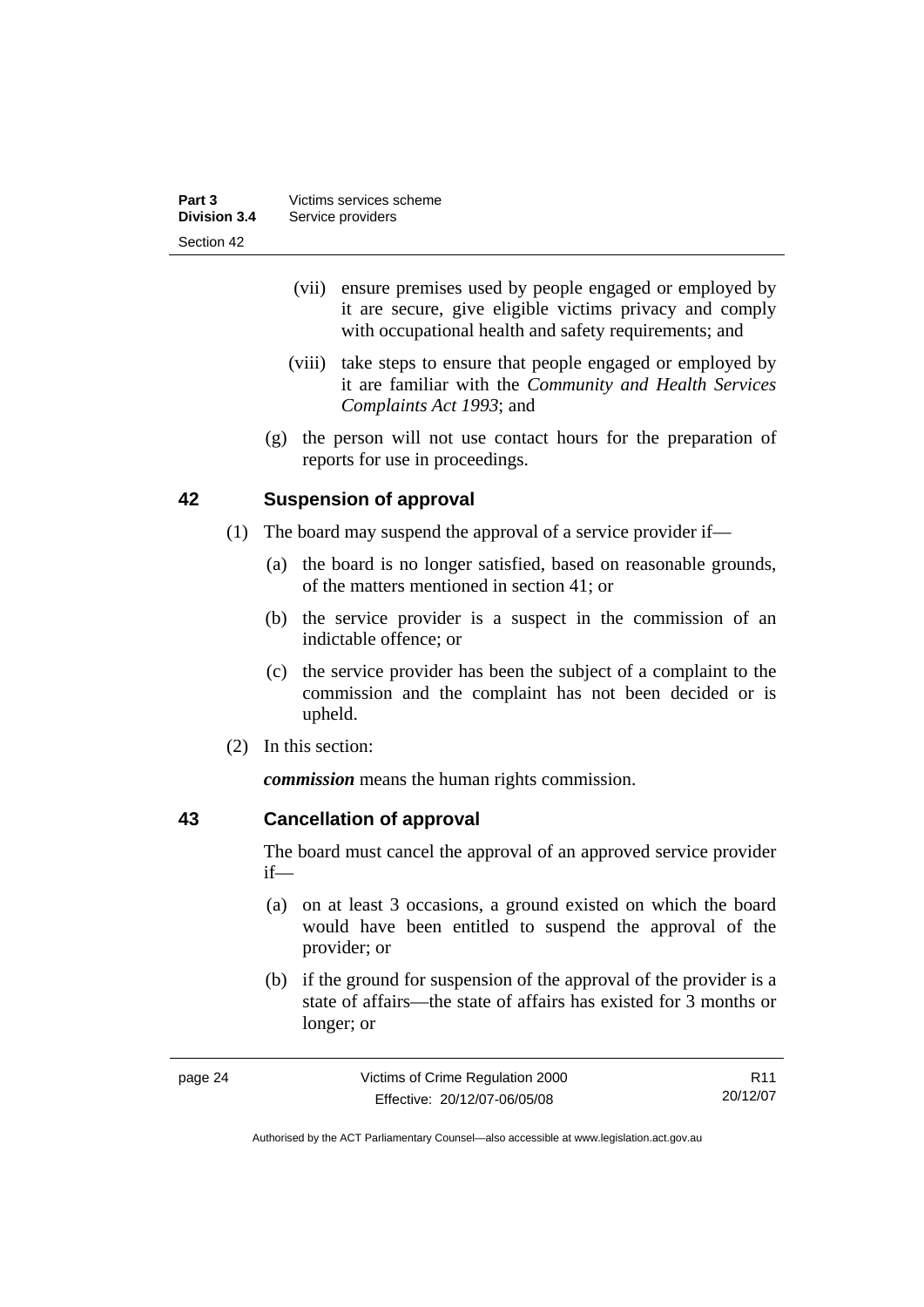- <span id="page-30-0"></span> (c) the approved service provider has been convicted or found guilty of an indictable offence; or
- (d) for an approved service provider who provides a health professions service—the provider has ceased to be registered as a health professional.

### **Division 3.5 General**

### **44 Volunteer program**

An eligible victim may use a volunteer program.

#### **45 Special financial assistance—statements**

If a primary victim asks the responsible service agency for a statement and certificate under the *Victims of Crime (Financial Assistance) Act 1983*, section 27, the manager of the responsible service agency must provide the statement and certificate.

### **46 Notice of decisions**

- (1) This section applies to a decision of the board—
	- (a) to refuse to approve a service provider under section 40 (Approved service providers); or
	- (b) to suspend an approved service provider under section 42 (Suspension of approval); or
	- (c) to cancel the approval of a service provider under section 43 (Cancellation of approval).
- (2) The board must give written notice of a decision to which this section applies to the person affected by the decision.
- (3) The notice must be in accordance with the requirements of the code of practice in force under the *Administrative Appeals Tribunal Act 1989*, section 25B (1).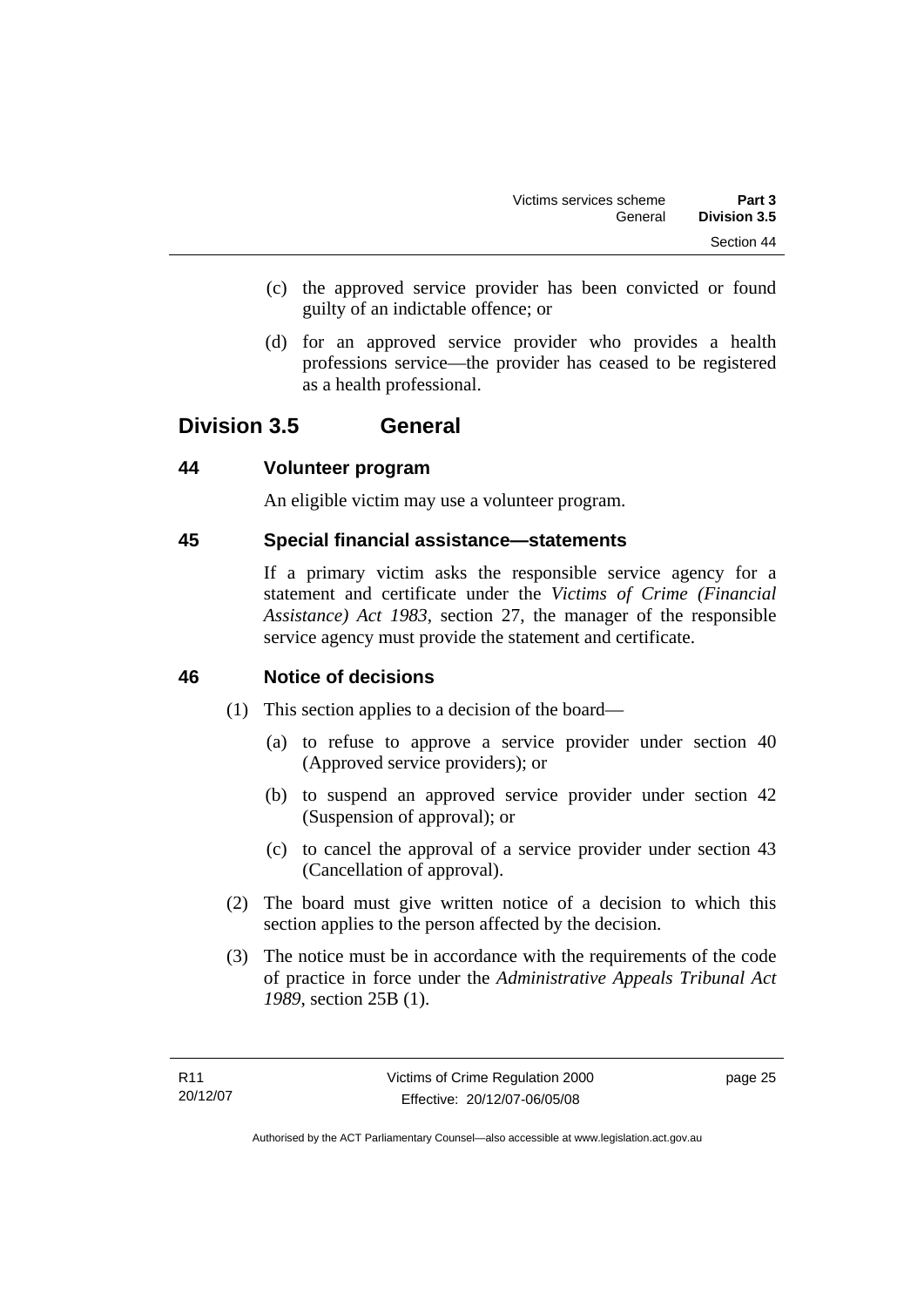<span id="page-31-0"></span>

| Part 3       | Victims services scheme |
|--------------|-------------------------|
| Division 3.5 | General                 |
| Section 47   |                         |

### **47 Review of decisions**

Application may be made to the administrative appeals tribunal for a review of a decision of the board mentioned in section 46 (1).

page 26 Victims of Crime Regulation 2000 Effective: 20/12/07-06/05/08

R11 20/12/07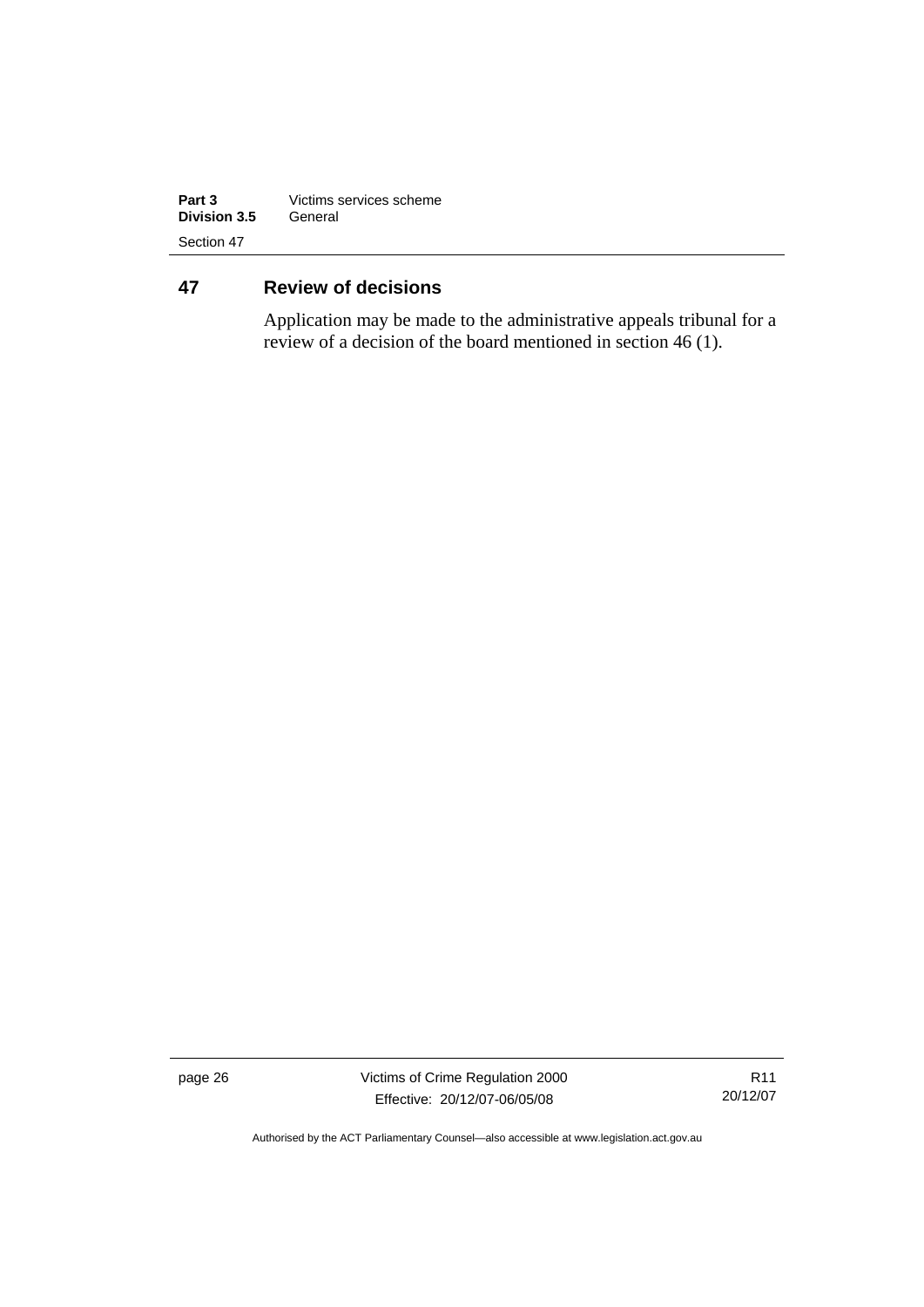# <span id="page-32-0"></span>**Part 4 Miscellaneous**

#### **48 Guidelines—volunteers**

The board may make guidelines about the following:

- (a) fixing minimum standards of qualifications or experience for people who volunteer to provide practical assistance and support to victims;
- (b) the experience or knowledge required by a volunteer;
- (c) the undertaking by a volunteer of continuing education in the provision of services to victims;
- (d) the undertaking by a volunteer of training courses about dealing with people from a diversity of ethnic and cultural backgrounds;
- (e) the use of people who have committed a serious crime as volunteers;
- (f) the supervision of volunteers and the conducting of assessments and evaluations of the services provided by volunteers;
- (g) the occupational health and safety of volunteers;
- (h) indemnity insurance for the acts or omissions of volunteers;
- (i) the debriefing of volunteers;
- (j) other matters necessary or convenient to be decided with respect to volunteers.
- *Note* Under the *Occupational Health and Safety Act 1989*, s 8, the Minister administering that Act can declare people included in specified classes of people to be taken to be employed by the person to whom their services are voluntary given. The effect of the declaration is that an employer who must take all reasonably practicable steps to protect the

page 27

Authorised by the ACT Parliamentary Counsel—also accessible at www.legislation.act.gov.au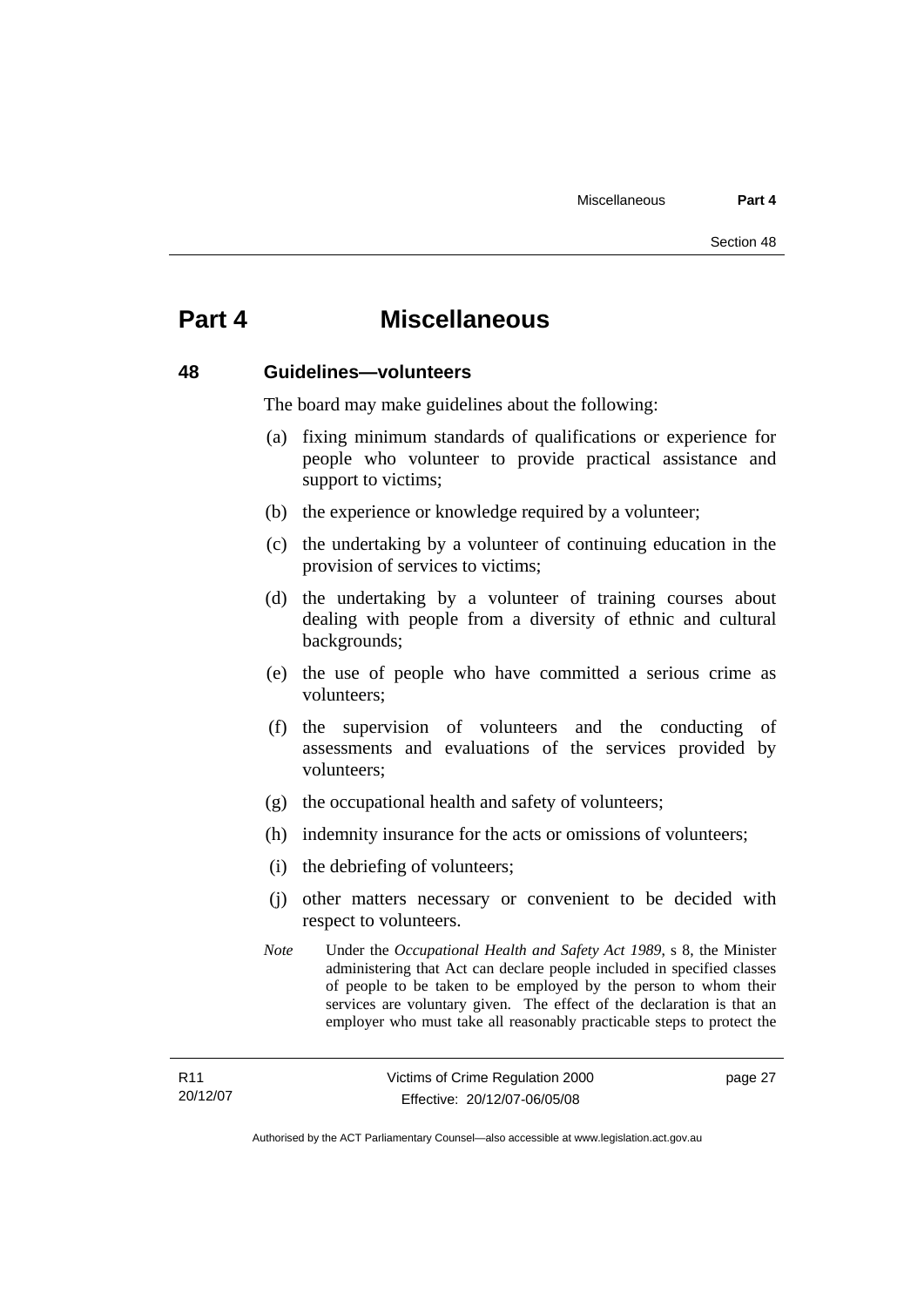#### <span id="page-33-0"></span>**Part 4** Miscellaneous

Section 49

health, safety and welfare of the employer's employees must give the same protection to a volunteer.

#### **49 Annual reporting authority**

For the Act, section 19 (2) (f), the chief executive is the annual reporting authority for the victims services scheme.

#### **49A Victims services levy—excluded offences**

For the Act, section 23, the offences mentioned in schedule 1 are prescribed offences to which the victims services levy does not apply.

#### **50 Determination of fees for services provided by approved service providers**

- (1) The Minister may, in writing, determine the fees that are payable for services provided to an eligible victim under this regulation by an approved service provider.
- (2) A determination is a disallowable instrument.
	- *Note* A disallowable instrument must be notified, and presented to the Legislative Assembly, under the Legislation Act.

#### **51 Approved forms**

(1) The Minister may, in writing, approve forms for this regulation.

*Note* For other provisions about forms, see the Legislation Act, s 255.

- (2) If the Minister approves a form for a particular purpose, the approved form must be used for that purpose.
- (3) An approved form is a notifiable instrument.
	- Note A notifiable instrument must be notified under the Legislation Act.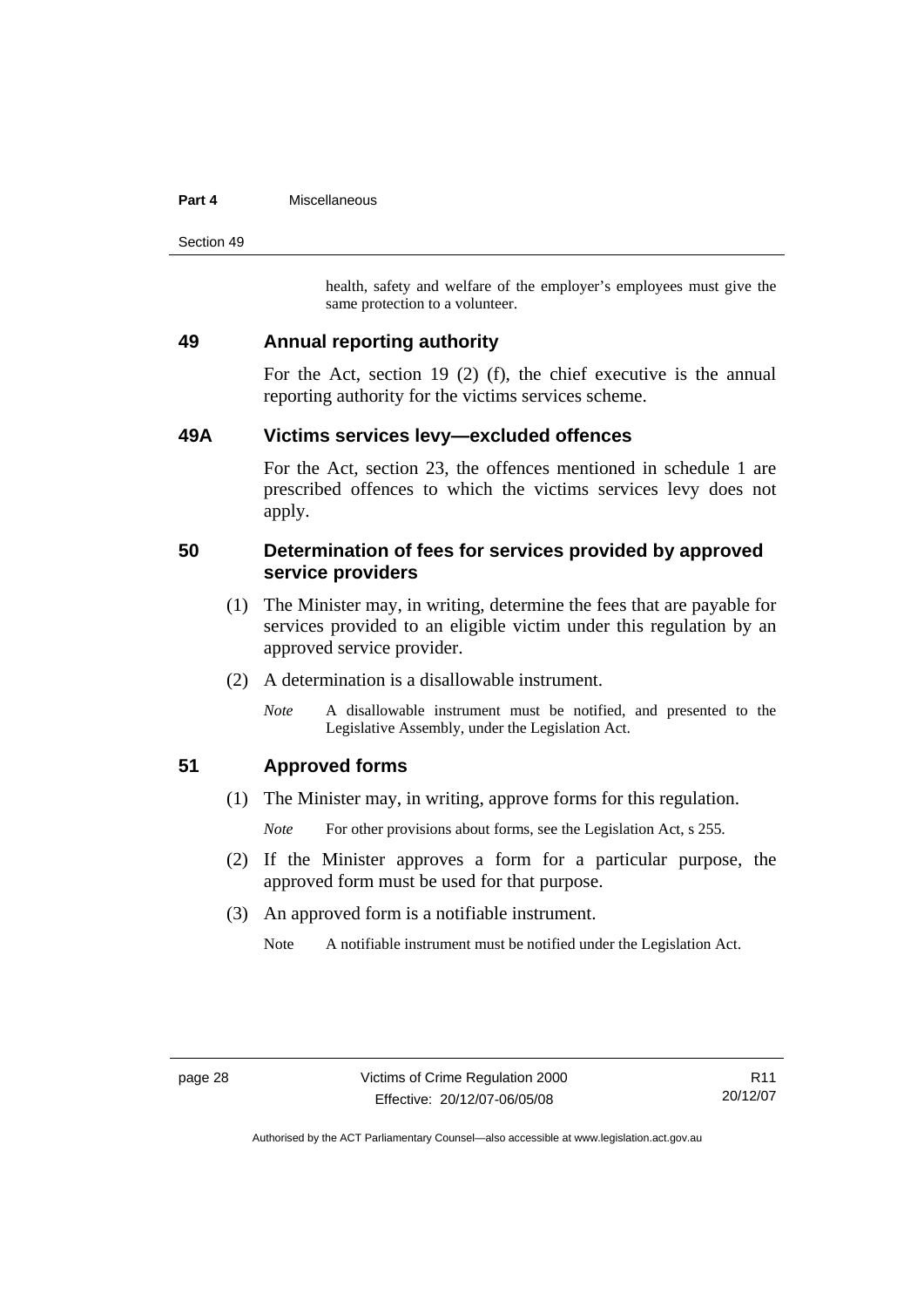# <span id="page-34-0"></span>**Part 5 Modification of regulation**

#### **52 Application of pt 5**

This part modifies this regulation.

### **53 Dictionary, definition of** *health professional*

*substitute* 

#### *health professional*—

- (a) means a person registered under the *Health Professionals Act 2004*; and
- (b) includes a person registered under 1 of the following Acts (unless repealed):
	- (i) *Chiropractors and Osteopaths Act 1983*;
	- (ii) *Dental Technicians and Dental Prosthetists Registration Act 1988*;
	- (iii) *Dentists Act 1931*;
	- (iv) *Nurses Act 1988*;
	- (v) *Optometrists Act 1956*;
	- (vi) *Pharmacy Act 1931*;
	- (vii) *Physiotherapists Act 1977*;
	- (viii) *Podiatrists Act 1994*;
	- (ix) *Psychologists Act 1994*.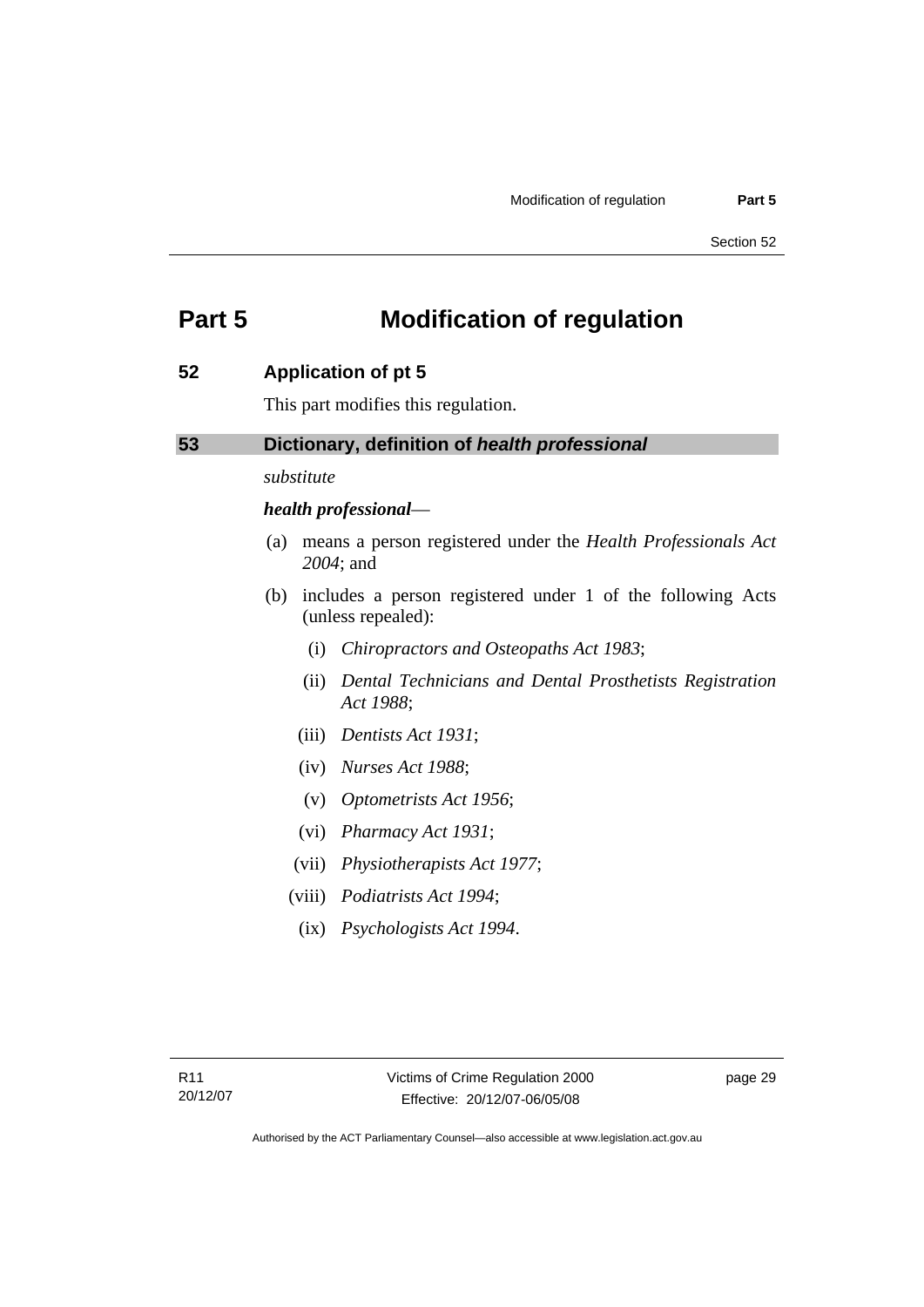#### <span id="page-35-0"></span>**Part 5 Modification of regulation**

Section 54

### **54 Dictionary, definition of** *psychologist*

*substitute* 

*psychologist* means—

- (a) a person registered as a psychologist under the *Health Professionals Act 2004*; and
- (b) a person registered under the *Psychologists Act 1994* (unless repealed).

### **55 Expiry of pt 5**

This part expires on the day the *Health Professionals Act 2004*, section 136 (Repeals) expires.

page 30 Victims of Crime Regulation 2000 Effective: 20/12/07-06/05/08

R11 20/12/07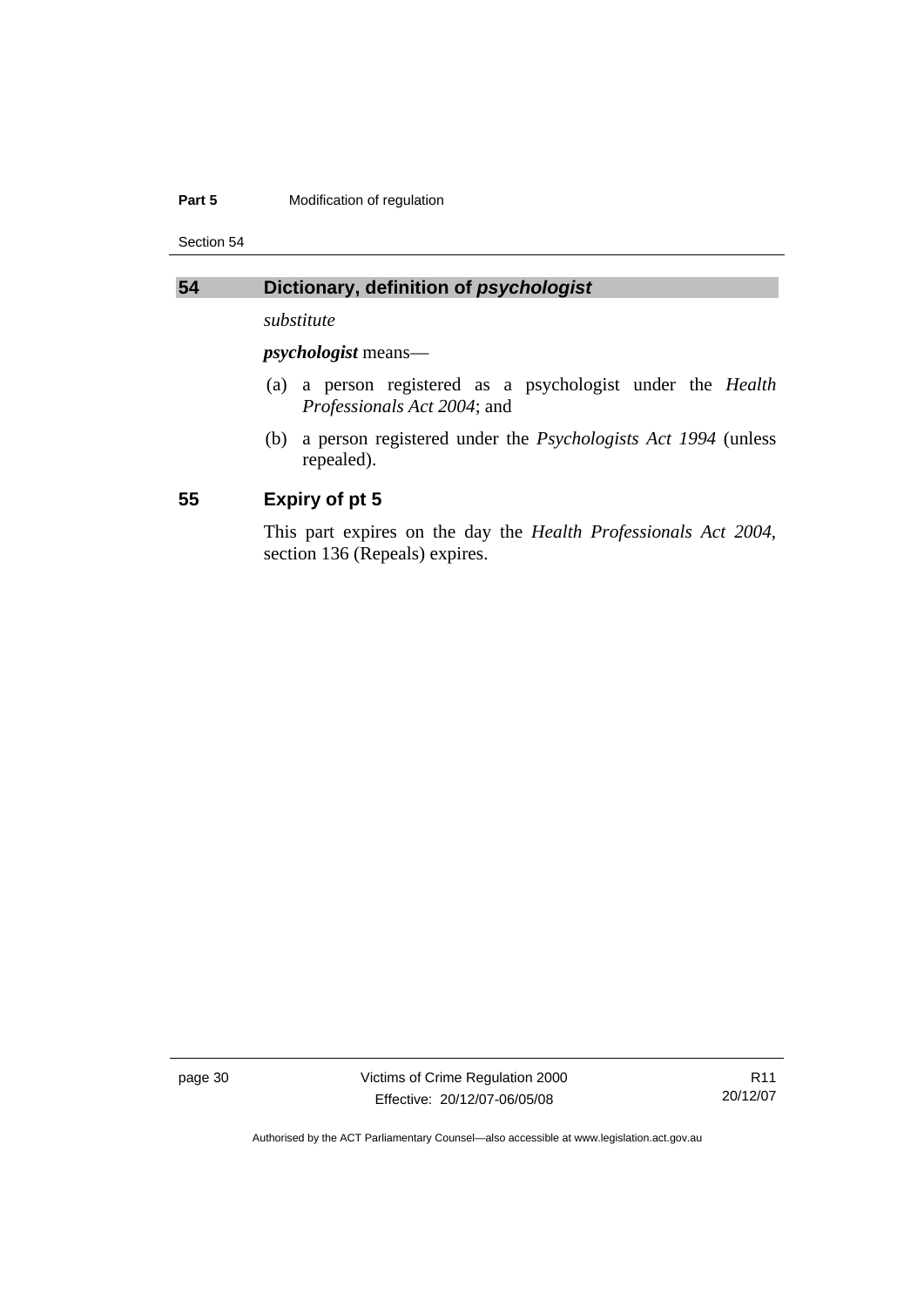# <span id="page-36-0"></span>**Schedule 1 Victims services levy excluded offences**

(s 49A)

# **Part 1.1 Australian Road Rules**

| column 1       | column <sub>2</sub>                         | column 3                                                 |
|----------------|---------------------------------------------|----------------------------------------------------------|
| item           | offence provision and, if<br>relevant, case | short description                                        |
| 1              | 167                                         | disobey no stopping sign                                 |
| 2              | 168(1)                                      | disobey no parking sign                                  |
| 3              | 169                                         | stop at side of road with continuous yellow<br>edge line |
| $\overline{4}$ | 170(2)                                      | stop on/near intersection (traffic lights)               |
| 5              | 170(3)                                      | stop on/near intersection (no traffic lights)            |
| 6              | 171(1)                                      | stop on/near children's crossing                         |
| 7              | 172(1)                                      | stop on/near pedestrian crossing                         |
| 8              | 173(1)                                      | stop on/near marked foot crossing                        |
| 9              | 174(2)                                      | stop near bicycle crossing lights                        |
| 10             | 175(1)                                      | stop on/near level crossing                              |
| 11             | 176(1)                                      | stop on clearway                                         |
| 12             | 177(1)                                      | stop on freeway                                          |
| 13             | 178                                         | stop in emergency stopping lane                          |
| 14             | 179(1)                                      | stop in loading zone                                     |
| 15             | 179(2)(a)                                   | stop in loading zone longer than 1/2 hour                |
| 16             | $179(2)$ (b)                                | stop in loading zone longer than indicated               |
| 17             | 179(2)(c)                                   | stop in loading zone longer than permitted               |

| R11      | Victims of Crime Regulation 2000 | page 31 |
|----------|----------------------------------|---------|
| 20/12/07 | Effective: 20/12/07-06/05/08     |         |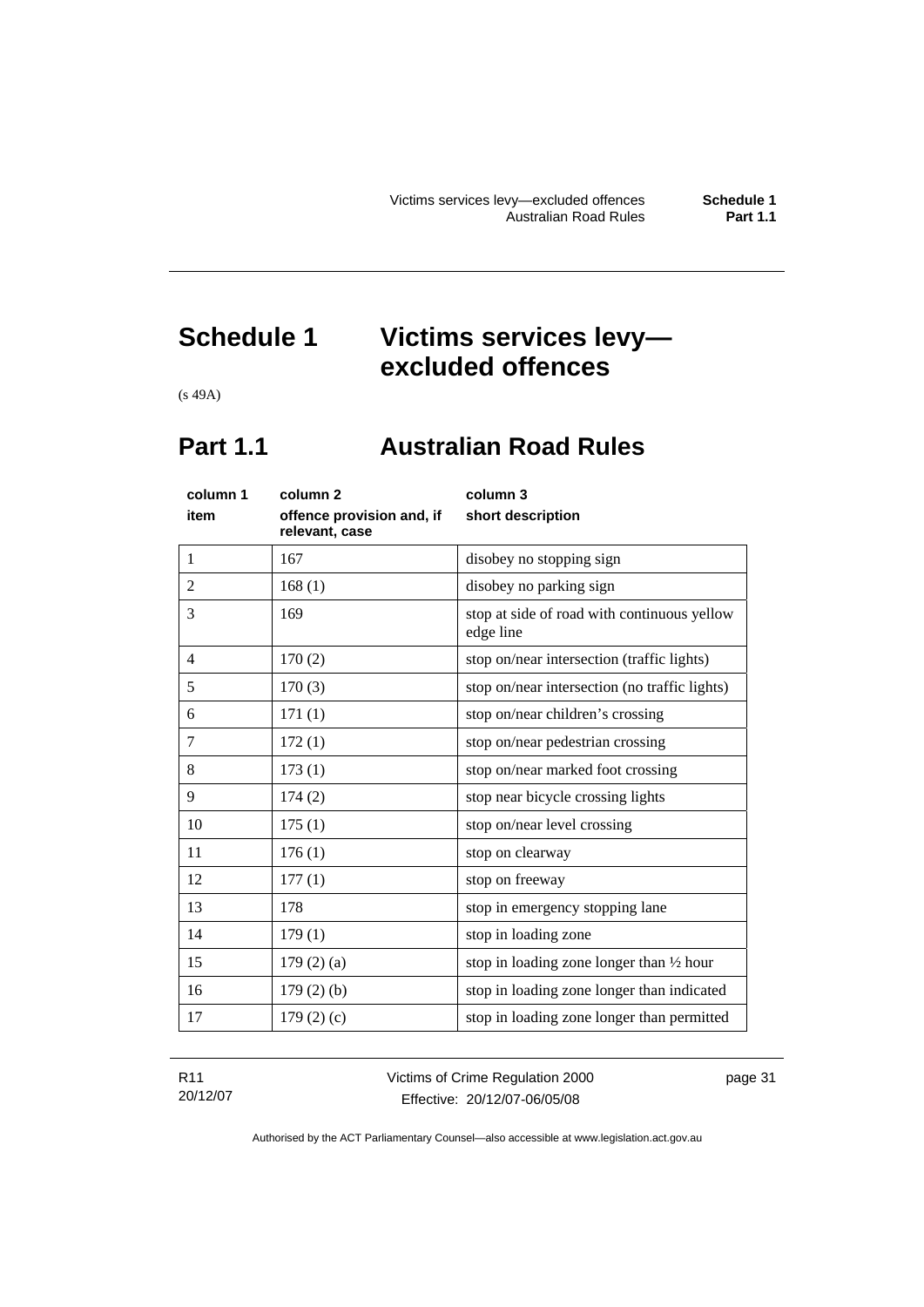| <b>Schedule 1</b> | Victims services levy-excluded offences |
|-------------------|-----------------------------------------|
| <b>Part 1.1</b>   | Australian Road Rules                   |

| column 1 | column 2                                                                       | column 3                                                     |
|----------|--------------------------------------------------------------------------------|--------------------------------------------------------------|
| item     | offence provision and, if<br>relevant, case                                    | short description                                            |
| 18       | 180(1)                                                                         | stop in truck zone                                           |
| 19       | 181(1)                                                                         | stop in works zone                                           |
| 20       | 182(1)                                                                         | stop in taxi zone                                            |
| 21       | 183(1)                                                                         |                                                              |
| 21.1     | for a bus zone in a<br>clearway, transit lane<br>or bus lane                   | stop in bus zone (clearway/transit lane/bus<br>lane)         |
| 21.2     | other than for a bus<br>zone in a clearway,<br>transit lane or bus<br>lane     | stop in bus zone (not clearway/transit lane/<br>bus lane)    |
| 22       | 184(1)                                                                         |                                                              |
| 22.1     | for a minibus zone in<br>a clearway, transit<br>lane or bus lane               | stop in minibus zone (clearway/transit lane/<br>bus lane)    |
| 22.2     | other than for a<br>minibus zone in a<br>clearway, transit lane<br>or bus lane | stop in minibus zone (not clearway/transit<br>lane/bus lane) |
| 23       | 185(1)                                                                         | stop in permit zone                                          |
| 24       | 186(1)                                                                         | stop in mail zone                                            |
| 25       | 187                                                                            | stop in/on bus/transit/truck/bicycle/tram<br>lane/tracks     |
| 26       | 188                                                                            | stop in shared zone                                          |
| 27       | 189(1)                                                                         | double park                                                  |
| 28       | 190(1)                                                                         | stop in/near safety zone                                     |
| 29       | 191                                                                            | stop near obstruction so as to obstruct<br>traffic           |
| 30       | 192(1)                                                                         | stop on structure                                            |

page 32 Victims of Crime Regulation 2000 Effective: 20/12/07-06/05/08

R11 20/12/07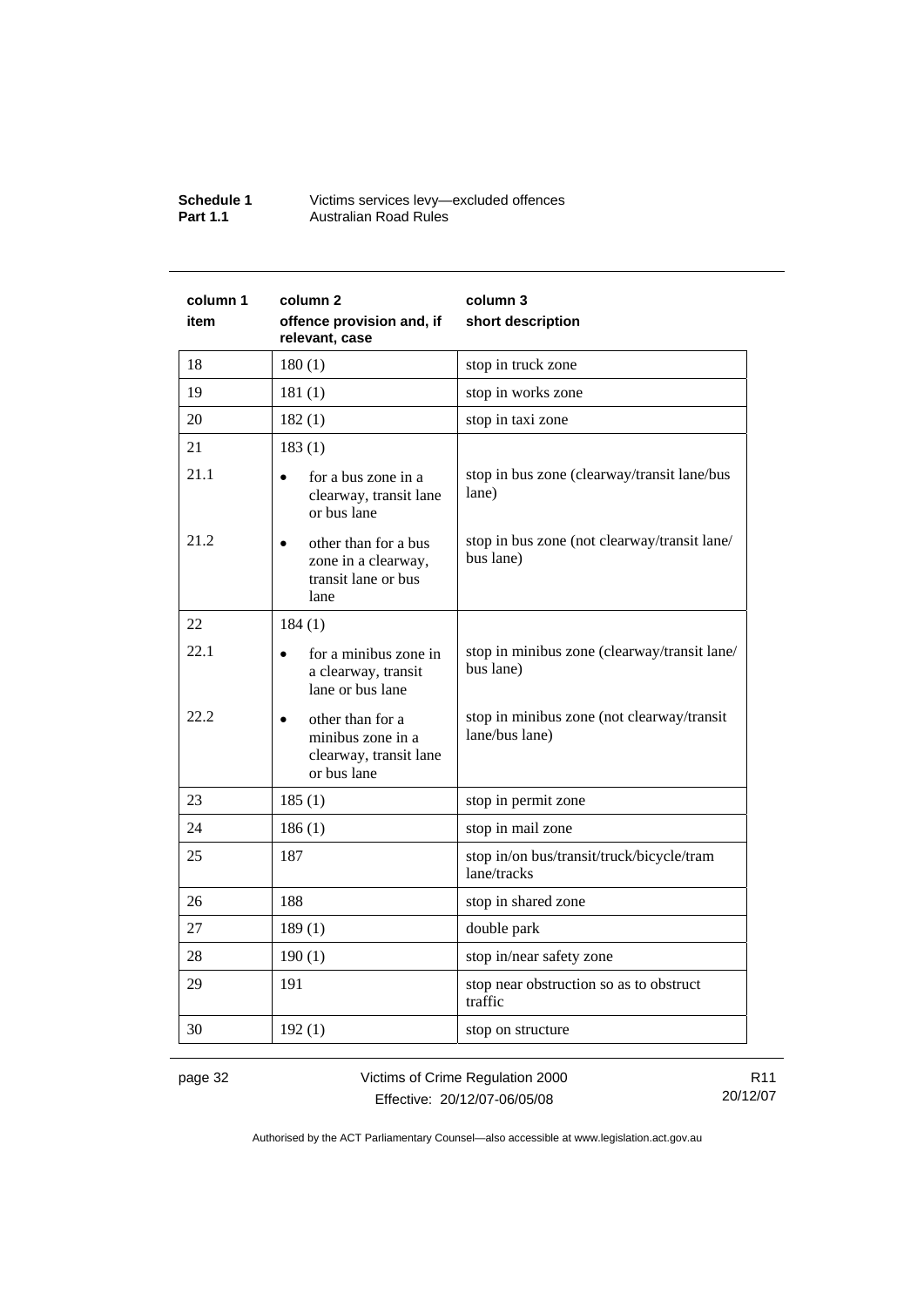#### Victims services levy—excluded offences **Schedule 1**  Australian Road Rules **Part 1.1**

| column 1<br>item | column 2<br>offence provision and, if<br>relevant, case | column 3<br>short description                        |
|------------------|---------------------------------------------------------|------------------------------------------------------|
| 31               | 192(2)                                                  | stop in tunnel/underpass                             |
| 32               | 193(1)                                                  | stop on crest/curve outside built-up area            |
| 33               | 194(1)                                                  | stop near fire hydrant/indicator/plug<br>indicator   |
| 34               | 195(1)                                                  | stop at/near bus stop                                |
| 35               | 196(1)                                                  | stop at/near tram stop                               |
| 36               | 197(1)                                                  | stop on path/strip in built-up area                  |
| 37               | 198(1)                                                  | obstruct access to ramp/path/passageway              |
| 38               | 198(2)                                                  | stop on/across driveway/other access<br>to/from land |
| 39               | 199(1)                                                  | stop near postbox                                    |
| 40               | 200(1)                                                  | not stop heavy/long vehicle on road<br>shoulder      |
| 41               | 200(2)                                                  | stop heavy/long vehicle longer than 1 hr             |
| 42               | 201                                                     | disobey bicycle parking sign                         |
| 43               | 202                                                     | disobey motorbike parking sign                       |
| 44               | 203(1)                                                  | stop in parking area for disabled                    |
| 45               | 203A                                                    | stop in slip lane                                    |
| 46               | 205                                                     | park continuously for longer than permitted          |
| 47               | 208(1)                                                  |                                                      |
| 47.1             | by contravening<br>208(2)                               | not parallel park in direction of travel             |
| 47.2             | by contravening<br>208(3)                               | not parallel park near left                          |
| 47.3             | by contravening<br>208(4)                               | not parallel park near road side                     |

| R11      | Victims of Crime Regulation 2000 | page 33 |
|----------|----------------------------------|---------|
| 20/12/07 | Effective: 20/12/07-06/05/08     |         |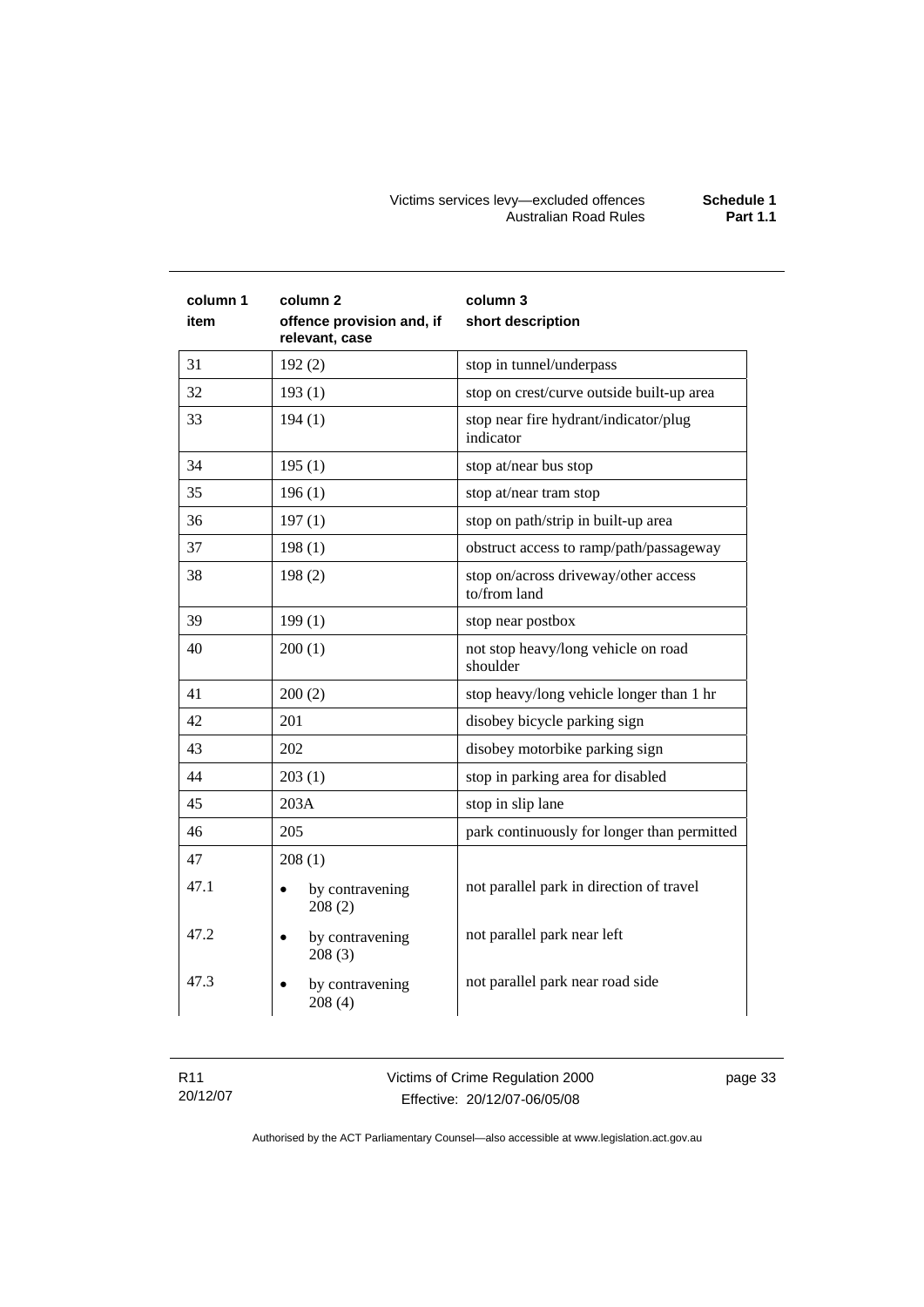| <b>Schedule 1</b> | Victims services levy-excluded offences |
|-------------------|-----------------------------------------|
| <b>Part 1.1</b>   | Australian Road Rules                   |

| column 1<br>item | column 2<br>offence provision and, if<br>relevant, case | column 3<br>short description                    |
|------------------|---------------------------------------------------------|--------------------------------------------------|
| 47.4             | by contravening<br>208(5)                               | parallel park close to front/back of vehicle     |
| 47.5             | by contravening<br>208(6)                               | parallel park close to dividing line/strip       |
| 47.6             | by contravening<br>208(7)                               | parallel park close if no dividing line/strip    |
| 47.7             | by contravening<br>208(8)                               | park so as to obstruct vehicles/pedestrians      |
| 48               | 209(2)(a)                                               | not parallel park in direction of travel         |
| 49               | 209(2)(b)                                               | not parallel park near centre of median<br>strip |
| 50               | 209(2)(c)                                               | parallel park close to front/back of vehicle     |
| 51               | 210(1)                                                  |                                                  |
| 51.1             | by contravening<br>210(2)(a)                            | not park at specified angle                      |
| 51.2             | by contravening<br>$\bullet$<br>210(2)(b)               | not park rear out at specified angle             |
| 51.3             | by contravening<br>210(2A)(a)                           | not park at 45° (no angle specified)             |
| 51.4             | by contravening<br>210(2A)(b)                           | not park rear out at 45°                         |
| 51.5             | by contravening<br>210(3)(a)                            | not park at 90°                                  |
| 51.6             | by contravening<br>$210(3)$ (b) (i)                     | not park rear in/front in at 90° as specified    |
| 51.7             | by contravening<br>210(4)(a)(i)                         | not park rear in at specified angle              |

page 34 Victims of Crime Regulation 2000 Effective: 20/12/07-06/05/08

R11 20/12/07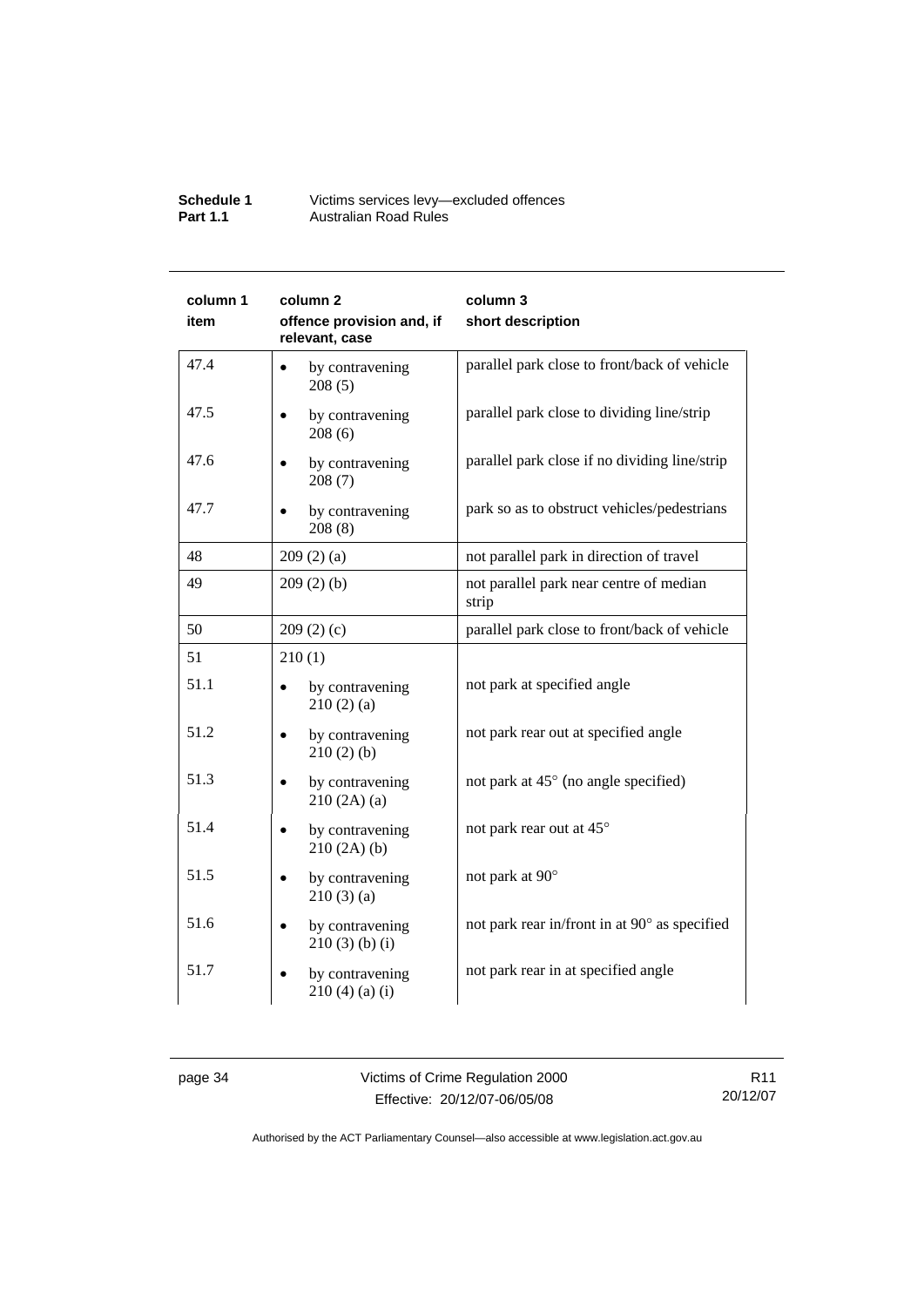#### Victims services levy—excluded offences **Schedule 1**  Australian Road Rules **Part 1.1**

| column 1<br>item | column 2<br>offence provision and, if<br>relevant, case | column 3<br>short description                         |
|------------------|---------------------------------------------------------|-------------------------------------------------------|
| 51.8             | by contravening<br>$\bullet$<br>$210(4)$ (a) (ii)       | not park rear in at $45^{\circ}$ (no angle specified) |
| 52               | 211(1)                                                  | disobey park in bays only sign                        |
| 53               | 211(2)                                                  | not park wholly within parking bay                    |
| 54               | 211(3)                                                  | use more parking bays than necessary                  |

R11 20/12/07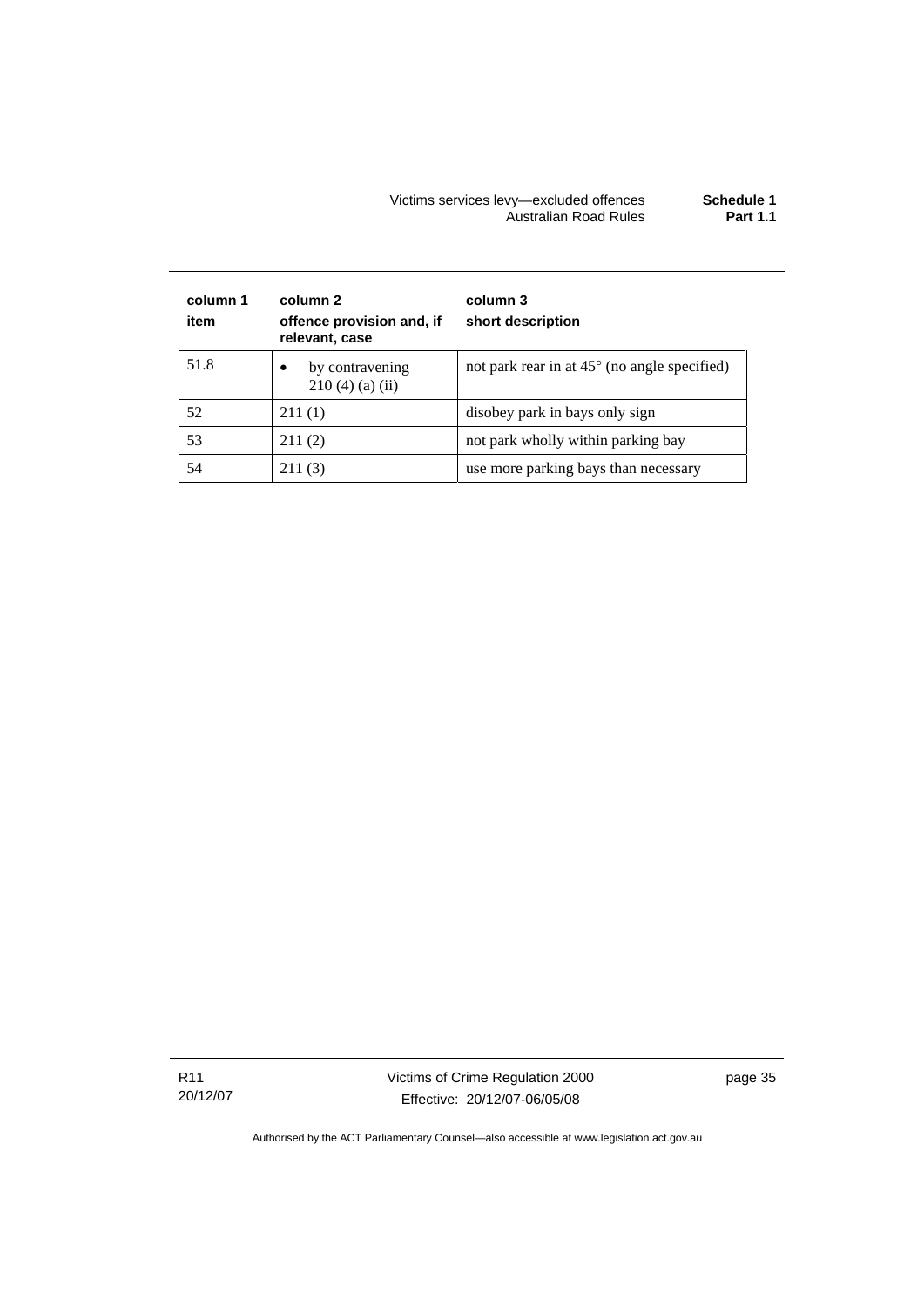<span id="page-41-0"></span>

**Schedule 1** Victims services levy—excluded offences **Part 1.2 Road Transport (Safety and Traffic Management) Regulation 2000** 

# **Part 1.2** Road Transport (Safety and **Traffic Management) Regulation 2000**

| column 1       | column <sub>2</sub>                         | column 3                                                                       |  |
|----------------|---------------------------------------------|--------------------------------------------------------------------------------|--|
| item           | offence provision and, if<br>relevant, case | short description                                                              |  |
| 1              | 44(1)                                       | park outside metered space                                                     |  |
| $\overline{2}$ | 44(2)                                       | park in occupied metered space                                                 |  |
| 3              | 44(3)                                       | park not completely in metered space                                           |  |
| 4              | 44A(1)                                      | park without paying meter fee                                                  |  |
| 5              | 44B(1)                                      | park after meter expired                                                       |  |
| 6              | 44B(2)                                      | park for longer than allowed by meter signs                                    |  |
| $\overline{7}$ | 46(2)                                       | park in closed metered space                                                   |  |
| 8              | 49(1)                                       | park outside ticket space                                                      |  |
| 9              | 49(3)                                       | park in occupied ticket space                                                  |  |
| 10             | 49(4)                                       | park not completely in ticket space                                            |  |
| 11             | 49A(1)                                      | park without current/current equivalent<br>ticket displayed/properly displayed |  |
| 12             | 49B(1)                                      | park after ticket expired                                                      |  |
| 13             | 49B(2)                                      | park for longer than allowed by ticket signs                                   |  |
| 14             | 51(3)                                       | park in closed ticket area/space                                               |  |
| 15             | 52(2)(a)                                    | display thing falsely resembling parking<br>ticket                             |  |
| 16             | 52(2)(b)                                    | display changed/damaged/defaced parking<br>ticket                              |  |

page 36 Victims of Crime Regulation 2000 Effective: 20/12/07-06/05/08

R11 20/12/07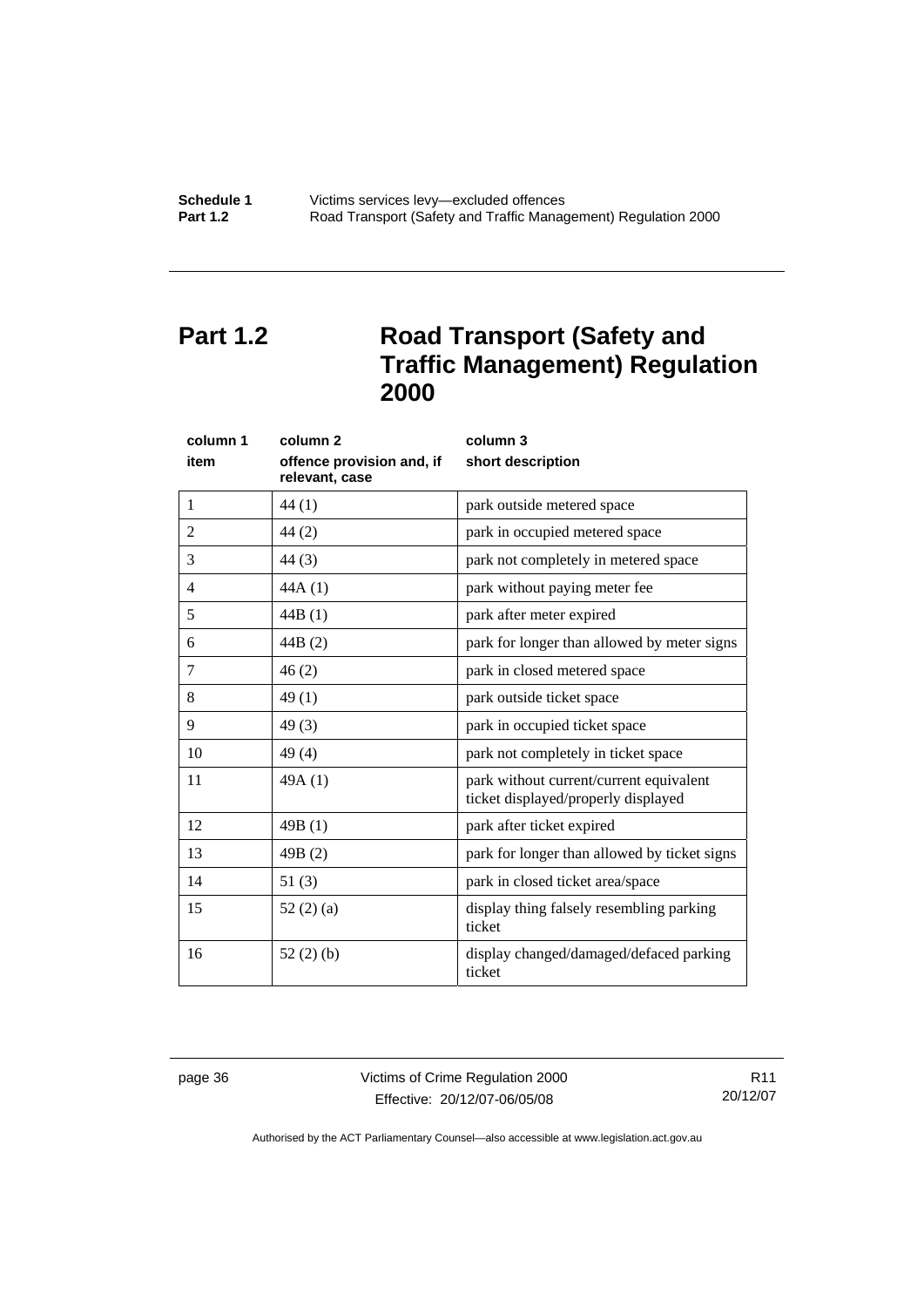| column 1<br>item | column <sub>2</sub><br>offence provision and, if<br>relevant, case         | column 3<br>short description                                                                                                     |
|------------------|----------------------------------------------------------------------------|-----------------------------------------------------------------------------------------------------------------------------------|
| 17               | 57A(1)                                                                     |                                                                                                                                   |
| 17.1             | for a bus zone in a<br>clearway, transit lane<br>or bus lane               | stop public bus in bus zone<br>(clearway/transit lane/bus lane)                                                                   |
| 17.2             | other than for a bus<br>zone in a clearway,<br>transit lane or bus<br>lane | stop public bus in bus zone (not<br>clearway/transit lane/bus lane)                                                               |
| 18               | 57A (3)                                                                    | stop public bus at/near bus stop                                                                                                  |
| 19               | 85(2)                                                                      | park stock truck/enclosed<br>semitrailer/commercial vehicle with<br>height $>$ 3.6m on residential land                           |
| 20               | 86(2)                                                                      | park vehicle/combination with<br>length $>$ 7.5m and GVM $>$ 4.5t on land<br>adjoining residential land longer than<br>1 hour     |
| 21               | 87(2)                                                                      | park commercial vehicle with length $> 6m/$<br>height $> 2.6$ m/GVM $> 3.75$ t on residential<br>land with multi-unit development |

R11 20/12/07 Victims of Crime Regulation 2000 Effective: 20/12/07-06/05/08

page 37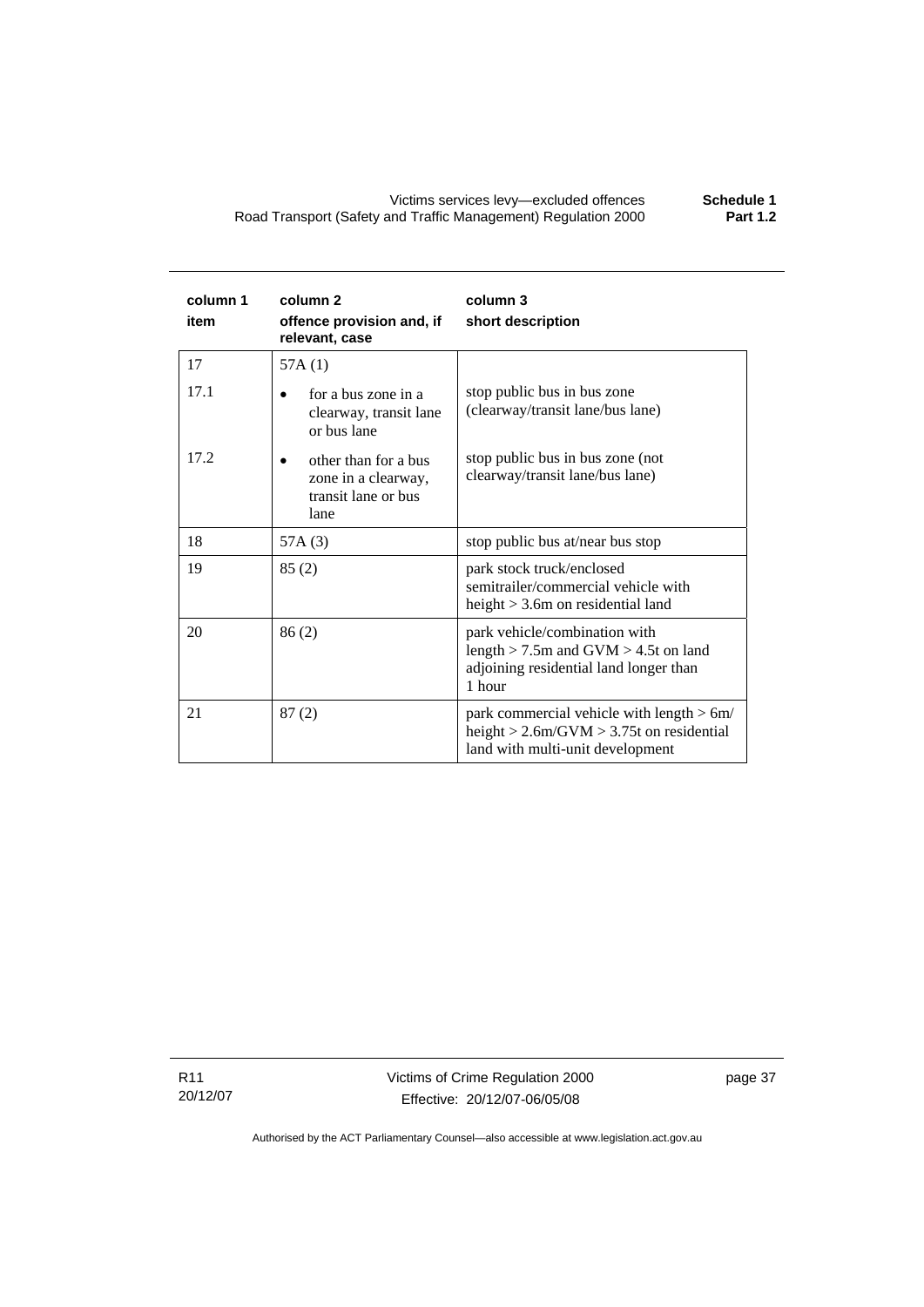<span id="page-43-0"></span>

**Schedule 1** Victims services levy—excluded offences **Part 1.3 Australian National University Act 1991 (Cwlth)—Parking and Traffic** Statute (No 2) 2007

# **Part 1.3 Australian National University Act 1991 (Cwlth)—Parking and Traffic Statute (No 2) 2007**

| column 1 | column <sub>2</sub>                         | column 3                                                                                           |  |
|----------|---------------------------------------------|----------------------------------------------------------------------------------------------------|--|
| item     | offence provision and, if<br>relevant, case | short description                                                                                  |  |
| 1        | 16(1)                                       | stand or park without voucher displayed                                                            |  |
| 2        | 16(2)                                       | stand or park after voucher expired                                                                |  |
| 3        | 29(3)(a)                                    | park outside marked parking bay                                                                    |  |
| 4        | 29(3)(b)                                    | park on or across bay road marking                                                                 |  |
| 5        | 29(4)(a)                                    | park in a way that obstructs other drivers                                                         |  |
| 6        | 29(4)(b)                                    | park in a way that impedes other drivers                                                           |  |
| 7        | 29(4)(c)                                    | park in a way that inconveniences other<br>drivers                                                 |  |
| 8        | 30(3)                                       | park in loading zone                                                                               |  |
| 9        | 30(4)(a)                                    | park in loading zone after unloading or<br>loading completed                                       |  |
| 10       | 30(4)(b)                                    | park in loading zone longer than signs<br>indicate                                                 |  |
| 11       | 31(1)                                       |                                                                                                    |  |
| 11.1     | in the case of parking<br>a vehicle         | park in area other than road or off-street<br>parking area without permission                      |  |
| 12       | 32(1)                                       | stop or park other than adjacent to<br>left-hand road boundary                                     |  |
| 13       | 32(2)                                       | stop or park adjacent to right-hand road<br>boundary other than in accordance with<br>parking sign |  |

page 38 Victims of Crime Regulation 2000 Effective: 20/12/07-06/05/08

R11 20/12/07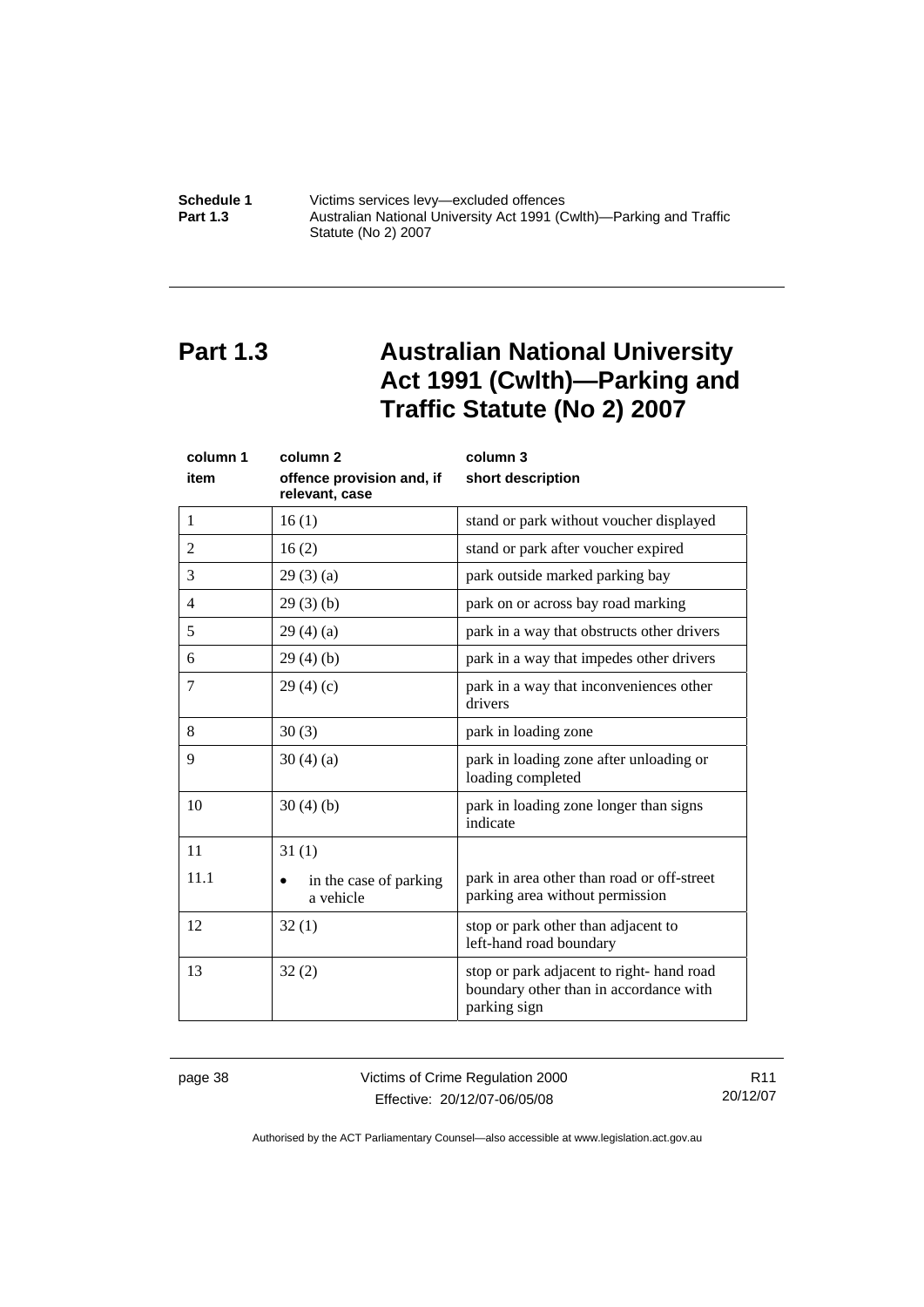#### Victims services levy—excluded offences **Schedule 1**  Australian National University Act 1991 (Cwlth)—Parking and Traffic Statute (No 2) 2007 **Part 1.3**

| column 1<br>item | column <sub>2</sub><br>offence provision and, if<br>relevant, case | column 3<br>short description                                                       |
|------------------|--------------------------------------------------------------------|-------------------------------------------------------------------------------------|
| 14               | 33(1)                                                              | park contrary to road marking or parking<br>sign                                    |
| 15               | 33(2)                                                              | stop or park contrary to no stopping sign                                           |
| 16               | 33(3)(a)                                                           | stop or park alongside red kerb or barrier                                          |
| 17               | 33(3)(b)                                                           | stop or park over red kerb or red part of<br>road                                   |
| 18               | 33(4)                                                              | park contrary to no parking sign                                                    |
| 19               | 33(5)(a)                                                           | park alongside yellow kerb or barrier                                               |
| 20               | 33(5)(b)                                                           | park over yellow kerb or yellow part of<br>road                                     |
| 21               | 33(6)                                                              | park adjacent to road side or parking area<br>marked with continuous yellow line    |
| 22               | 33(7)(a)                                                           | park contrary to time period indicated on<br>parking sign                           |
| 23               | 33(7)(b)                                                           | not park at specified angle indicated on<br>parking sign                            |
| 24               | 33 $(7)(c)(i)$                                                     | park unauthorised vehicle in authorised<br>vehicle area contrary to parking sign    |
| 25               | 33 $(7)$ $(c)$ $(ii)$                                              | park in authorised vehicle area without<br>displaying label                         |
| 26               | 33 $(7)(d)(i)$                                                     | park in permit parking area without permit                                          |
| 27               | 33(7)(d)(ii)                                                       | park in permit parking area without<br>displaying permit parking label              |
| 28               | 34(1)                                                              | stop or park in bus stop                                                            |
| 29               | 35(1)                                                              | park or stop in off-road parking area<br>contrary to no parking or no stopping sign |
| 30               | 35(2)                                                              | park or stop in off-road parking area<br>contrary to time period indicated on sign  |

R11 20/12/07 Victims of Crime Regulation 2000 Effective: 20/12/07-06/05/08

page 39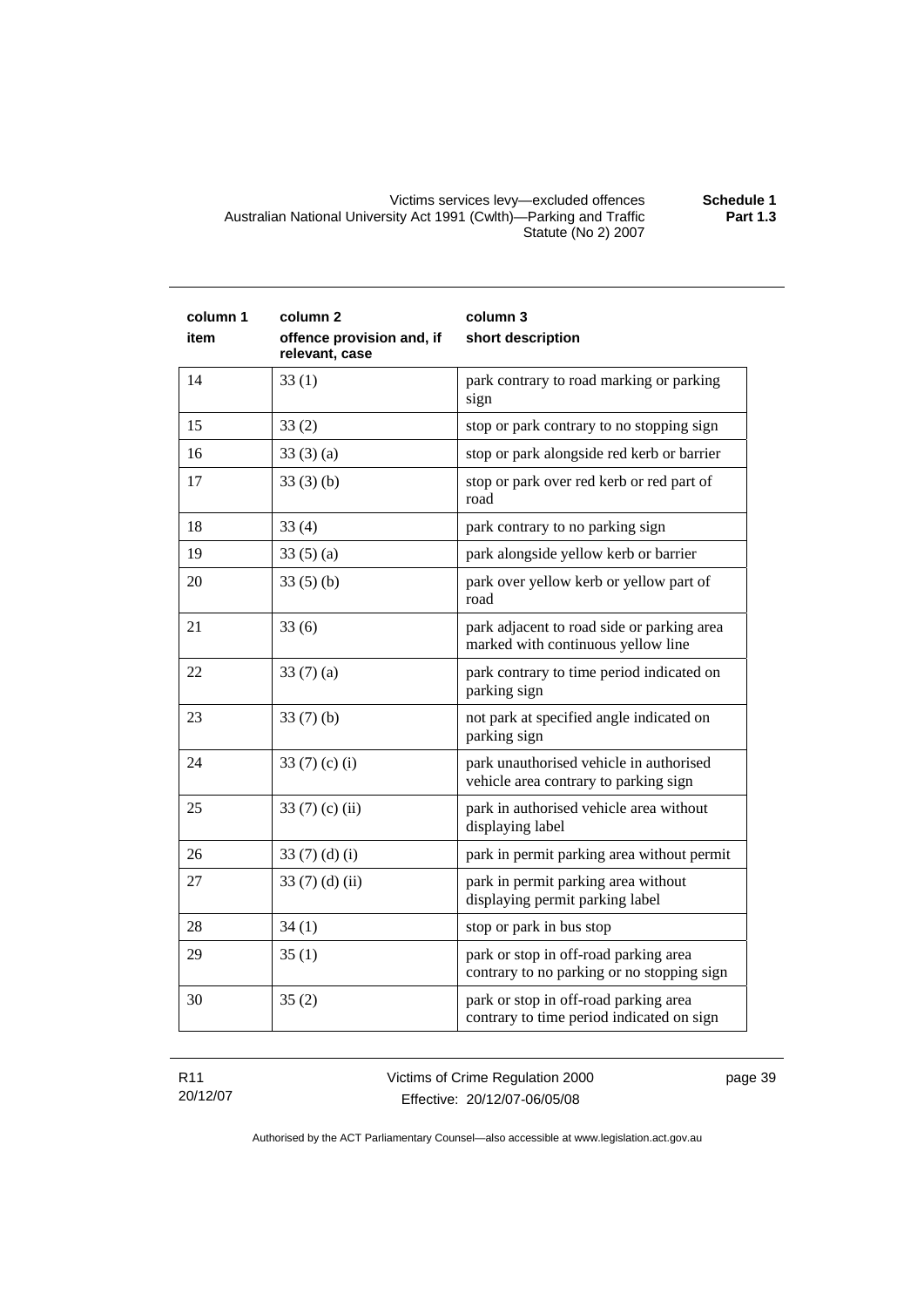**Schedule 1** Victims services levy—excluded offences **Part 1.3 Australian National University Act 1991 (Cwlth)—Parking and Traffic** Statute (No 2) 2007

| column 1<br>item | column 2<br>offence provision and, if<br>relevant, case | column 3<br>short description                                                                  |
|------------------|---------------------------------------------------------|------------------------------------------------------------------------------------------------|
| 31               | 35(3)(a)                                                | park unauthorised vehicle in off-road<br>authorised vehicle area contrary to sign              |
| 32               | 35(3)(b)                                                | park in off-road authorised vehicle area<br>without displaying label                           |
| 33               | 35(3)(c)                                                | park in off-road disabled driver vehicle<br>area without displaying valid disability<br>permit |
| 34               | 35(4)                                                   | park in off-road permit parking area<br>without displaying permit parking label                |
| 35               | 36(1)                                                   | stop or park so as to cause<br>danger/obstruction/inconvenience                                |

page 40 Victims of Crime Regulation 2000 Effective: 20/12/07-06/05/08

R11 20/12/07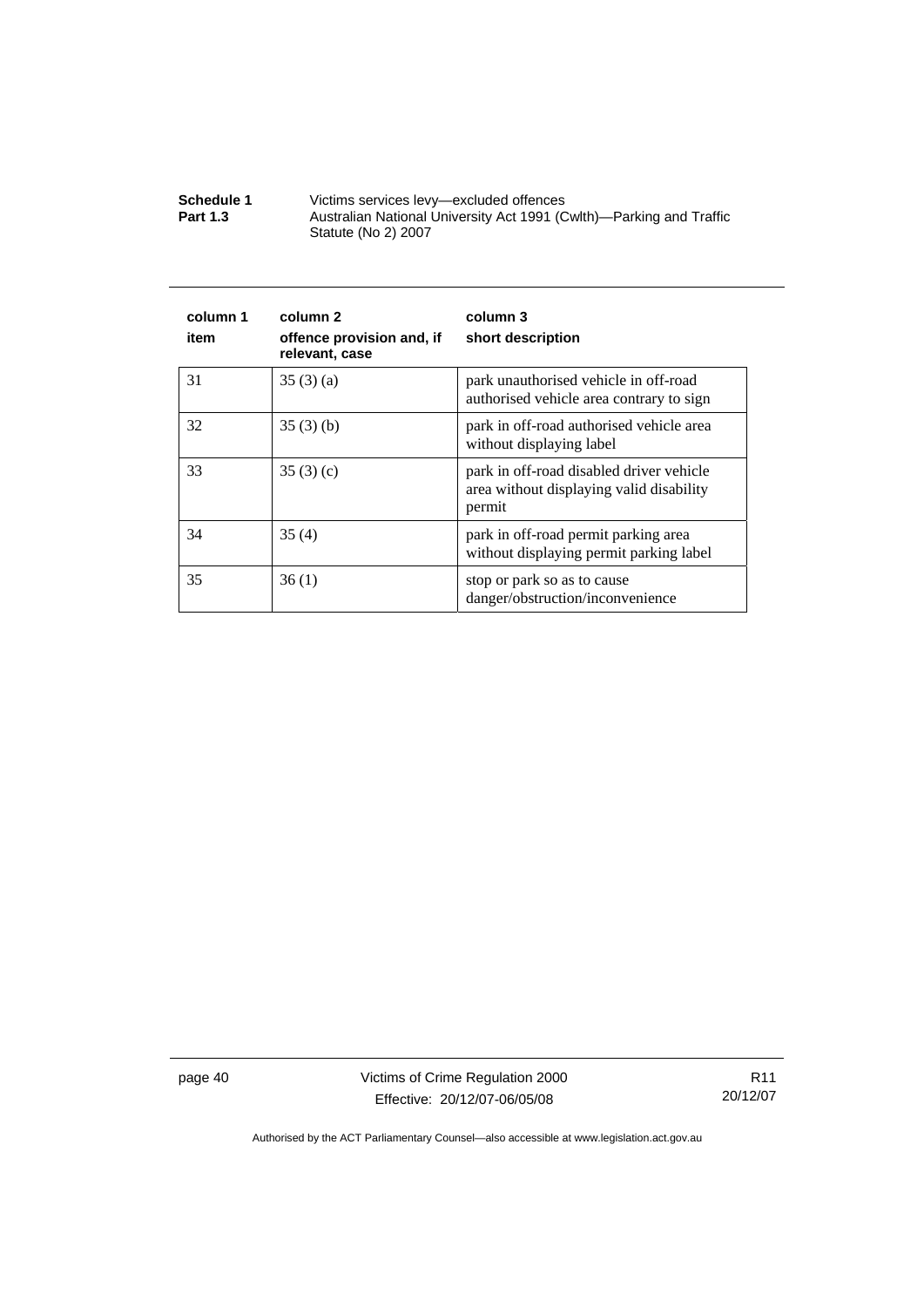# <span id="page-46-0"></span>**Dictionary**

(see s 3)

*Note 1* The Legislation Act contains definitions and other provisions relevant to this Act.

*Note 2* For example, the Legislation Act, dict, pt 1, defines the following terms:

- administrative appeals tribunal
- chief executive
- chief police officer
- dentist
- disallowable instrument
- doctor
- DPP
- entity
- found guilty
- human rights commission
- lawyer
- Magistrates Court
- **Minister**
- Supreme Court.
- *Note 3* Terms used in this regulation have the same meaning that they have in the *Victims of Crime Act 1994* (see Legislation Act, s 148). For example, the following terms are defined in the *Victims of Crime Act 1994*, dict:
	- harm
	- victim.

*affected person*, in relation to a reviewable decision—see section 25 (1) (Notice to be given of eligibility decisions).

*AFP member*—see section 8 (1) (a) (ii) (Appointed members of board).

*appointed member*, of the board, means a member of the board other than the coordinator.

| R <sub>11</sub> | Victims of Crime Regulation 2000 | page 41 |
|-----------------|----------------------------------|---------|
| 20/12/07        | Effective: 20/12/07-06/05/08     |         |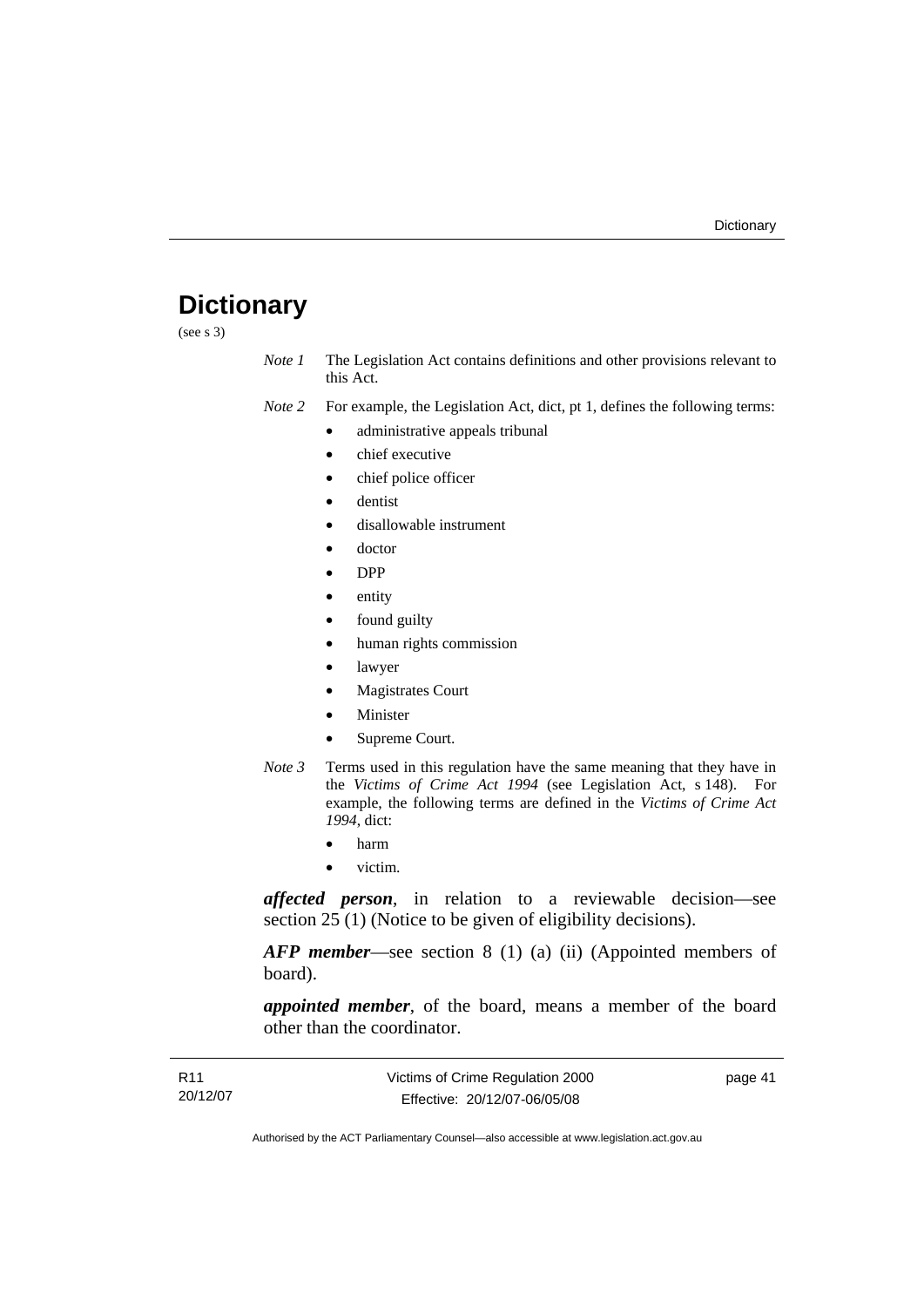*approved service provider* means a person approved as a service provider under section 40 (Approved service providers).

*board* means the Victims Assistance Board.

*chairperson* means the chairperson of the board.

*committee* means the Eligibility Review Committee.

*community support member*—see section 8 (1) (a) (v) (Appointed members of board).

*courts member*—see section 8 (1) (a) (iii) (Appointed members of board).

*deputy chairperson* means the deputy chairperson of the board.

*DPP member*—see section 8 (1) (a) (i) (Appointed members of board).

*eligible victim*—see section 24 (2) (Eligible victims under the victims services scheme).

*health professional* means a person registered under the *Health Professionals Act 2004*.

*health professions member*—see section 8 (1) (e) (Appointed members of board.

*health professions service* means psychiatry, psychology, podiatry, nursing, optometry, physiotherapy, chiropractic or osteopathy.

*independent arbitrator* means a person approved under section 18 (Independent arbitrators).

*indigenous member*—see section 8 (1) (b) (Appointed members of board).

*internal reviewer*—see section 26 (2) (Who may apply for internal review of decisions).

*justice member*—see section 8 (1) (a) (iv) (Appointed members of board).

R11 20/12/07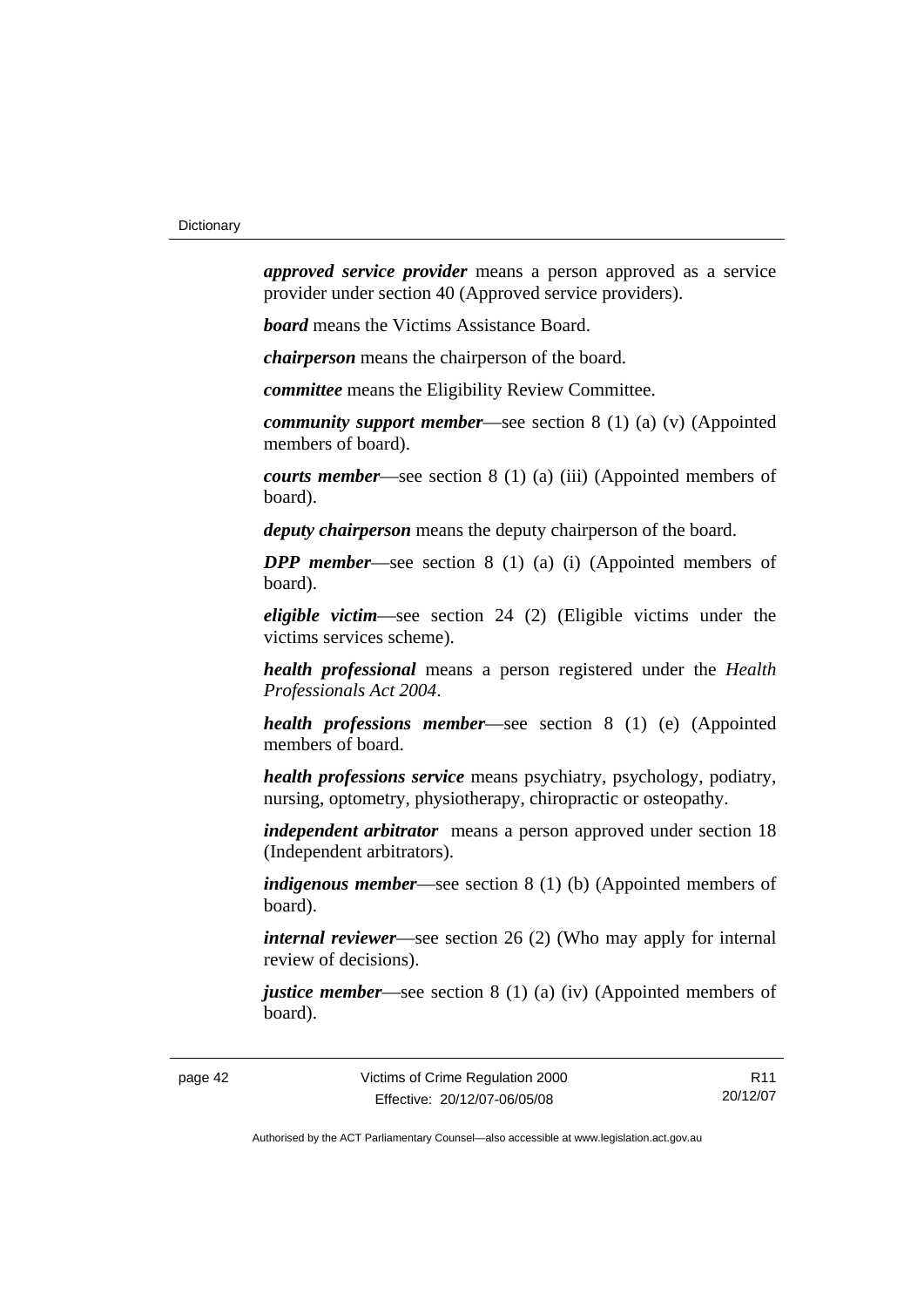*legal profession member*—see section 8 (1) (d) (Appointed members of board).

*manager*, of the responsible service agency, means the person in charge of the agency.

*member* means a member of the board.

*migrant member*—see section 8 (1) (c) (Appointed members of board).

*primary victim*—see the *Victims of Crime (Financial Assistance) Act 1983*, section 9.

*psychiatrist* means a doctor who holds postgraduate qualifications in psychiatry.

*psychiatrist/psychologist member*—see section 8 (1) (g) (Appointed members of board).

*psychologist* means a person registered as a psychologist under the *Health Professionals Act 2004*.

*responsible service agency* means the entity nominated under section 21 (Responsible service agency).

*reviewable decision*—see section 25 (1) (Notice to be given of eligibility decisions).

*serious crime*—see the *Victims of Crime (Financial Assistance) Act 1983*, section 2.

*suspect* means—

- (a) a person whom a police officer suspects on reasonable grounds has committed an offence; or
- (b) a person charged with an offence; or
- (c) a person who has been summonsed to appear before a court in relation to the commission of an offence; or

page 43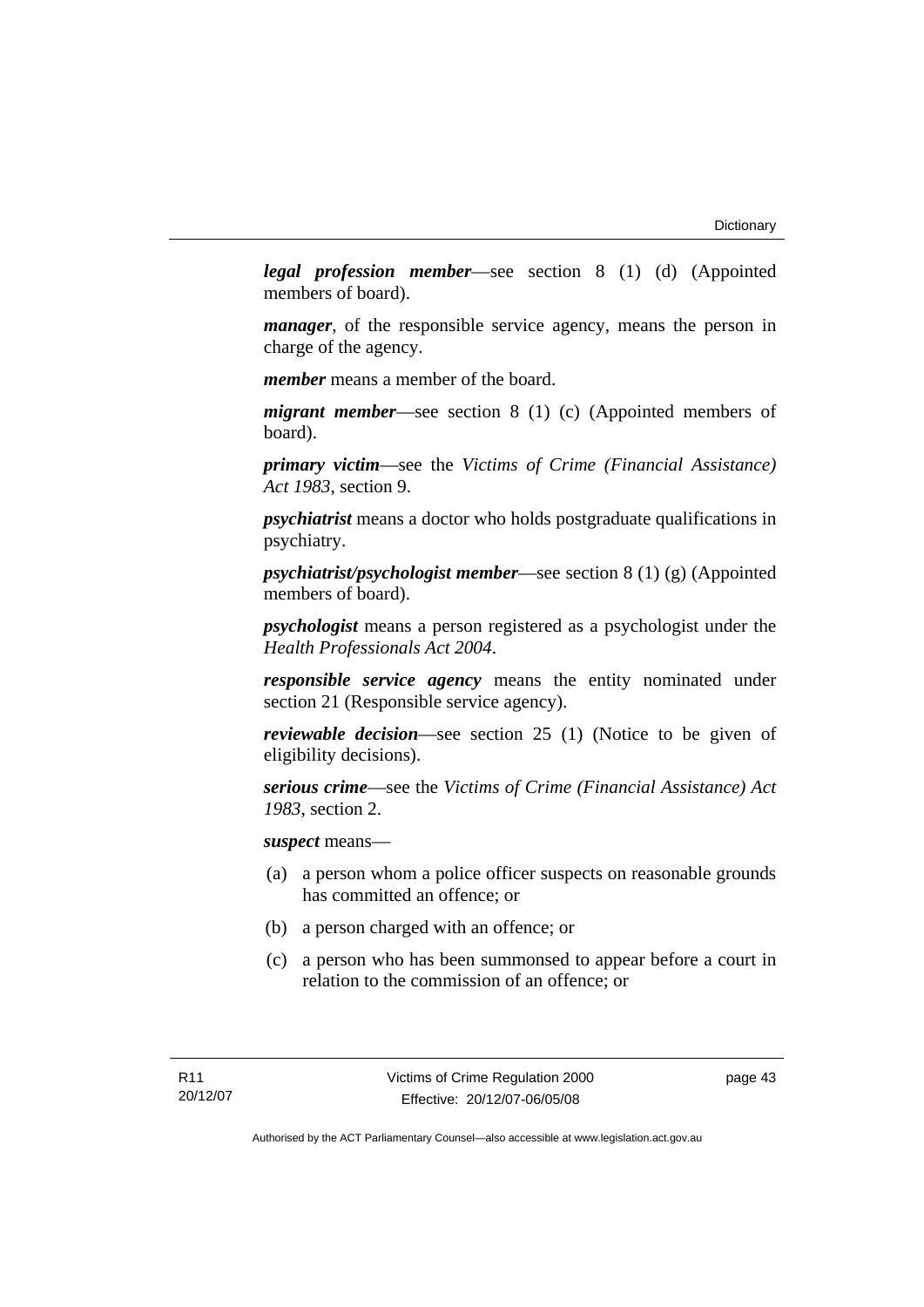(d) a person who has entered into a voluntary agreement to attend court for an offence.

*victims groups member*—see section 8 (1) (f) (Appointed members of board).

*victims services scheme* means the victims services scheme established under section 19 (Victims services scheme).

*youth policy and services member*—see section 8 (1) (a) (vi) (Appointed members of board).

page 44 Victims of Crime Regulation 2000 Effective: 20/12/07-06/05/08

R11 20/12/07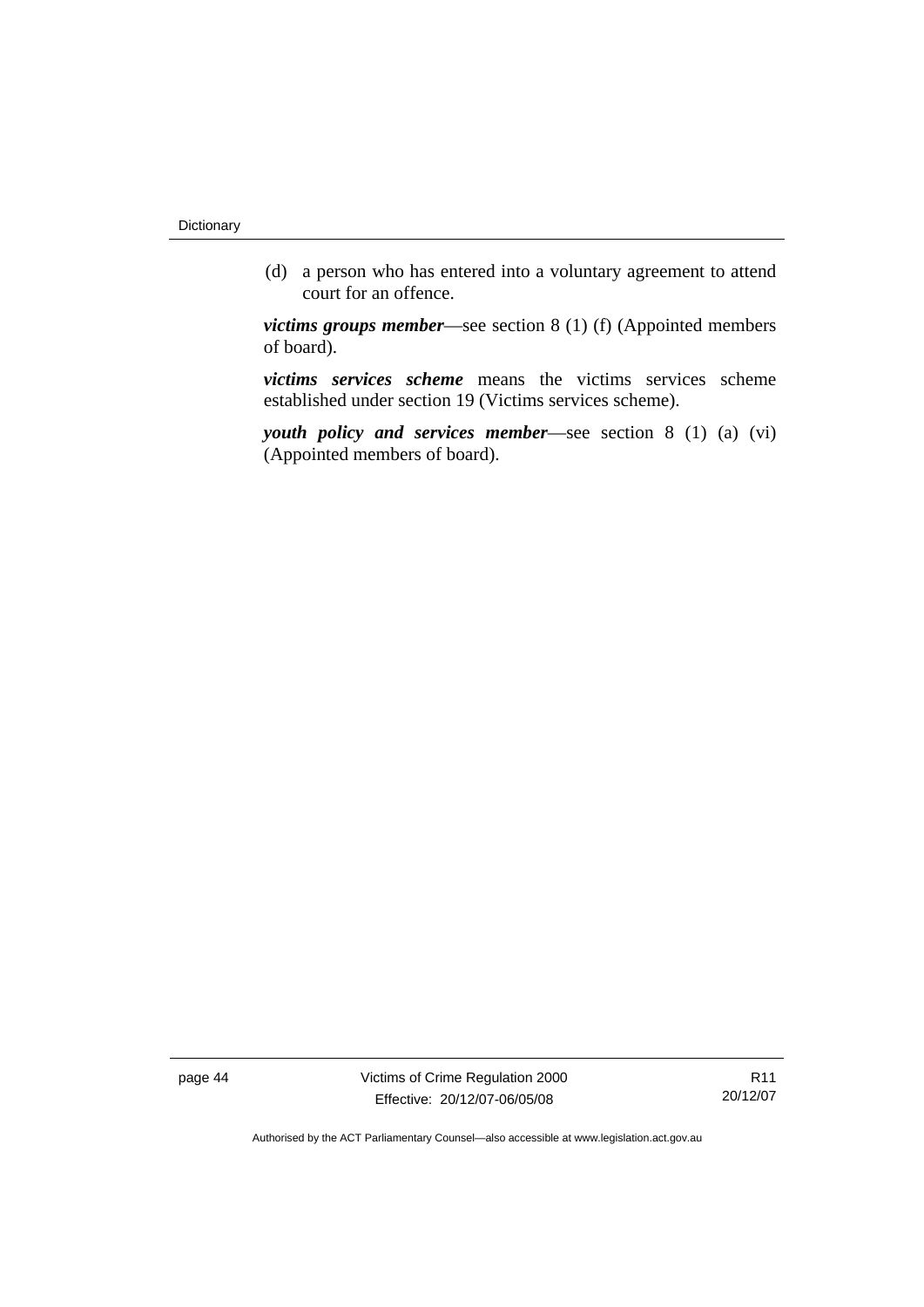### <span id="page-50-0"></span>**Endnotes**

### **1 About the endnotes**

Amending and modifying laws are annotated in the legislation history and the amendment history. Current modifications are not included in the republished law but are set out in the endnotes.

Not all editorial amendments made under the *Legislation Act 2001*, part 11.3 are annotated in the amendment history. Full details of any amendments can be obtained from the Parliamentary Counsel's Office.

Uncommenced amending laws and expiries are listed in the legislation history and the amendment history. These details are underlined. Uncommenced provisions and amendments are not included in the republished law but are set out in the last endnote.

If all the provisions of the law have been renumbered, a table of renumbered provisions gives details of previous and current numbering.

The endnotes also include a table of earlier republications.

| $am = amended$                               | $ord = ordinance$                         |
|----------------------------------------------|-------------------------------------------|
| $amdt = amendment$                           | $orig = original$                         |
| $ch = chapter$                               | $par = paragraph/subparagraph$            |
| $def = definition$                           | $pres = present$                          |
| $dict = dictionary$                          | $prev = previous$                         |
| $disallowed = disallowed by the Legislative$ | $(\text{prev}) = \text{previously}$       |
| Assembly                                     | $pt = part$                               |
| $div = division$                             | $r = rule/subrule$                        |
| $exp = expires/expired$                      | $renum = renumbered$                      |
| $Gaz = gazette$                              | $reloc = relocated$                       |
| $hdg =$ heading                              | $R[X]$ = Republication No                 |
| $IA = Interpretation Act 1967$               | $RI = reissue$                            |
| $ins = inserted/added$                       | $s = section/subsection$                  |
| $LA =$ Legislation Act 2001                  | $sch = schedule$                          |
| $LR =$ legislation register                  | $sdiv = subdivision$                      |
| $LRA =$ Legislation (Republication) Act 1996 | $sub =$ substituted                       |
| $mod = modified/modification$                | SL = Subordinate Law                      |
| $o = order$                                  | underlining = whole or part not commenced |
| $om = omitted/repealed$                      | or to be expired                          |
|                                              |                                           |

#### **2 Abbreviation key**

R11 20/12/07 Victims of Crime Regulation 2000 Effective: 20/12/07-06/05/08

page 45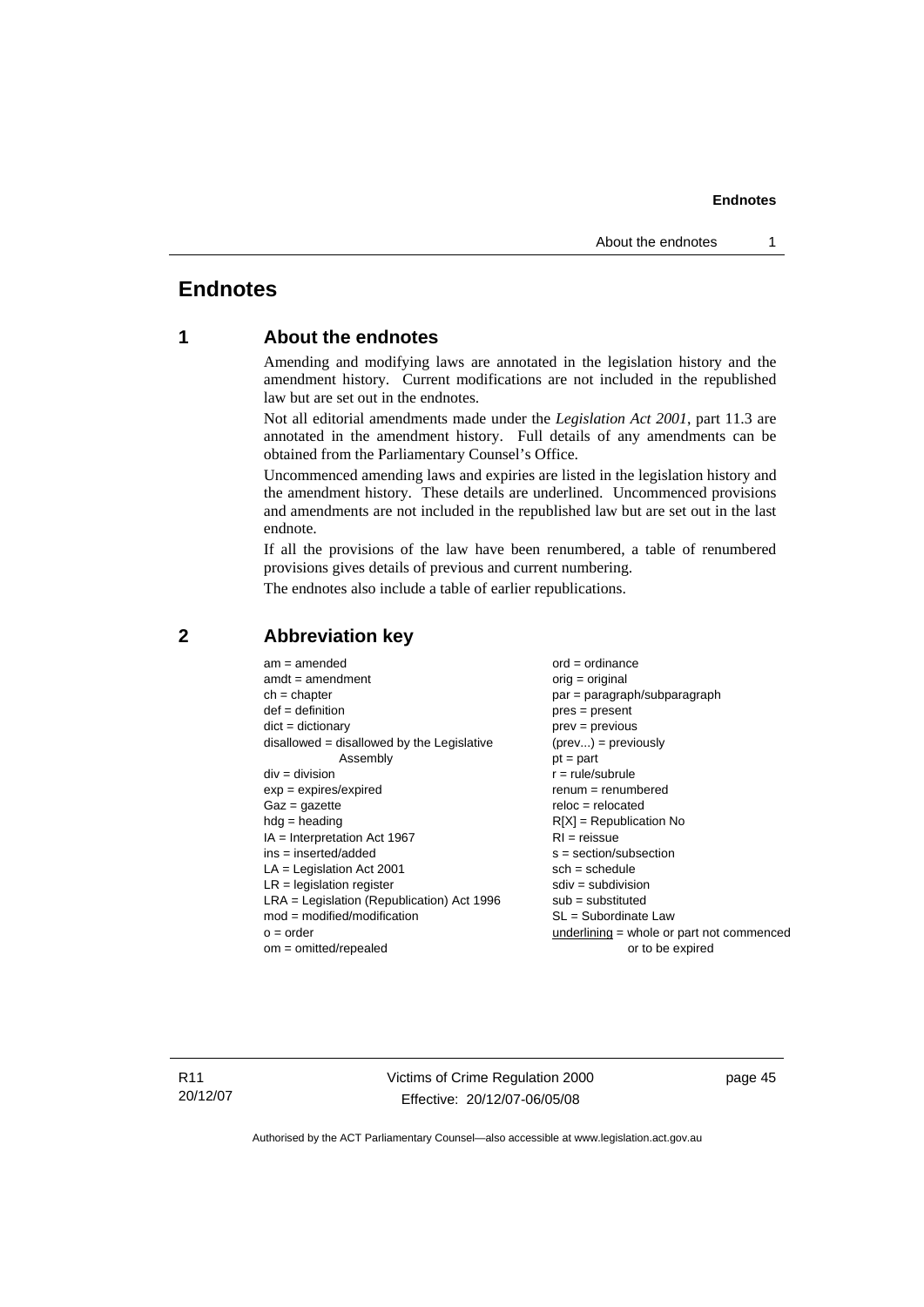<span id="page-51-0"></span>

| 3 | Legislation history |  |
|---|---------------------|--|
|---|---------------------|--|

#### **3 Legislation history**

This regulation was originally the *Victims of Crime Regulations 2000*. It was renamed under the *Legislation Act 2001*.

### **Victims of Crime Regulation 2000 No 51**  notified 14 December 2000 (Gaz 2000 No 50) s 1, s 2 commenced 14 December 2000 (IA s 10B) remainder commenced 1 January 2001 (s 2) as amended by **Legislation (Consequential Amendments) Act 2001 No 44 pt 408**  notified 26 July 2001 (Gaz 2001 No 30) s 1, s 2 commenced 26 July 2001 (IA s 10B) pt 408 commenced 12 September 2001 (s 2 and see Gaz 2001 No S65) **Statute Law Amendment Act 2001 (No 2) 2001 No 56 pt 3.53**  notified 5 September 2001 (Gaz 2001 No S65) pt 3.53 commenced 5 September 2001 (s 2 (1)) **Health and Community Care Services (Repeal and Consequential Amendments) Act 2002 No 47 pt 1.4**  notified LR 20 December 2002 s 1, s 2 commenced 20 December 2002 (LA s 75 (1)) pt 1.4 commences 5pm 31 December 2002 (s 2) **Victims of Crime Amendment Regulations 2002 (No 1) SL2002-40**  notified LR 20 December 2002 s 1, s 2 commenced 20 December 2002 (LA s 75 (1)) remainder commenced 21 December 2002 (s 2) **Statute Law Amendment Act 2003 A2003-41 sch 3 pt 3.22**

notified LR 11 September 2003 s 1, s 2 commenced 11 September 2003 (LA s 75 (1)) sch 3 pt 3.22 commenced 9 October 2003 (s 2 (1))

R11 20/12/07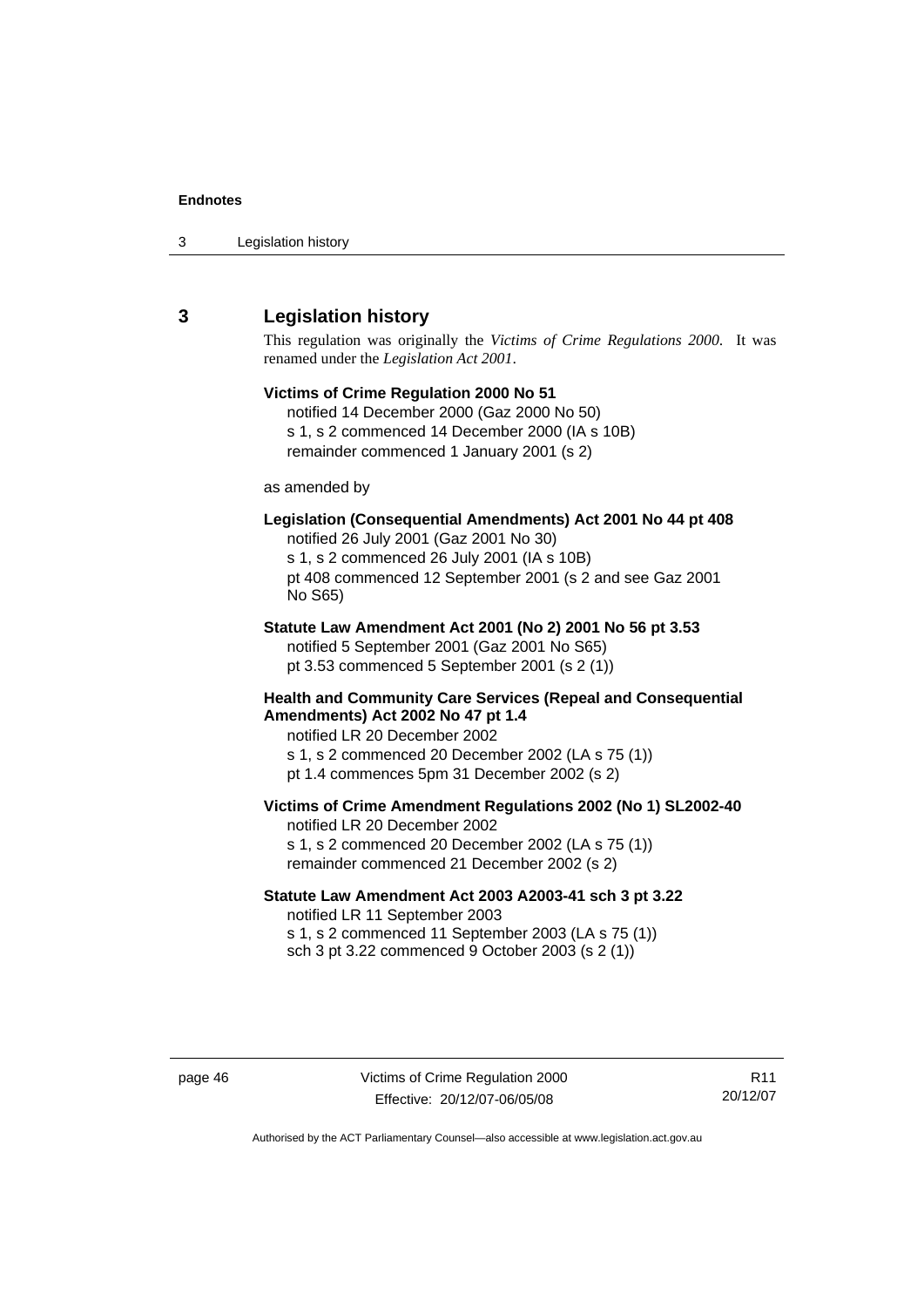#### **Statute Law Amendment Act 2003 (No 2) A2003-56 sch 3 pt 3.29**

notified LR 5 December 2003

s 1, s 2 commenced 5 December 2003 (LA s 75 (1)) sch 3 pt 3.29 commenced 19 December 2003 (s 2)

#### **Health Professionals Legislation Amendment Act 2004 A2004-39 sch 1 pt 1.9**

notified LR 8 July 2004

s 1, s 2 commenced 8 July 2004 (LA s 75 (1))

sch 1 pt 1.9 commenced 7 July 2005 (s 2 and see Health Professionals Act 2004 A2004-38, s 2 and CN2005-11)

#### **Human Rights Commission Legislation Amendment Act 2005 A2005-41 sch 1 pt 1.14 (as am by A2006-3 amdt 1.3)**

notified LR 1 September 2005 s 1, s 2 commenced 1 September 2005 (LA s 75 (1)) sch 1 pt 1.14 commenced 1 November 2006 (s 2 (3) (as am by A2006-3 amdt 1.3) and see Human Rights Commission Act 2005 A2005-40, s 2 (as am by A2006-3 s 4) and CN2006-21)

#### **Human Rights Commission Legislation Amendment Act 2006 A2006-3 amdt 1.3**

notified LR 22 February 2006

s 1, s 2 commenced 22 February 2006 (LA s 75 (1))

amdt 1.3 commenced 23 February 2006 (s 2)

*Note* This Act only amends the Human Rights Commission Legislation Amendment Act 2005 A2005-41

#### **Victims of Crime Amendment Regulation 2006 (No 1) SL2006-61**

notified LR 21 December 2006

s 1, s 2 commenced 21 December 2006 (LA s 75 (1)) remainder commenced 1 January 2007 (s 2)

#### **Victims of Crime Amendment Act 2007 A2007-44 sch 1 pt 1.3**  notified LR 13 December 2007

s 1, s 2 commenced 13 December 2007 (LA s 75 (1)) sch 1 pt 1.3 commenced 20 December 2007 (s 2)

#### **Victims of Crime Amendment Regulation 2007 (No 1) SL2007-40**  notified LR 17 December 2007

s 1, s 2 commenced 17 December 2007 (LA s 75 (1)) remainder commenced 20 December 2007 (s 2 and see A2007-44 s 2)

R11 20/12/07 Victims of Crime Regulation 2000 Effective: 20/12/07-06/05/08

page 47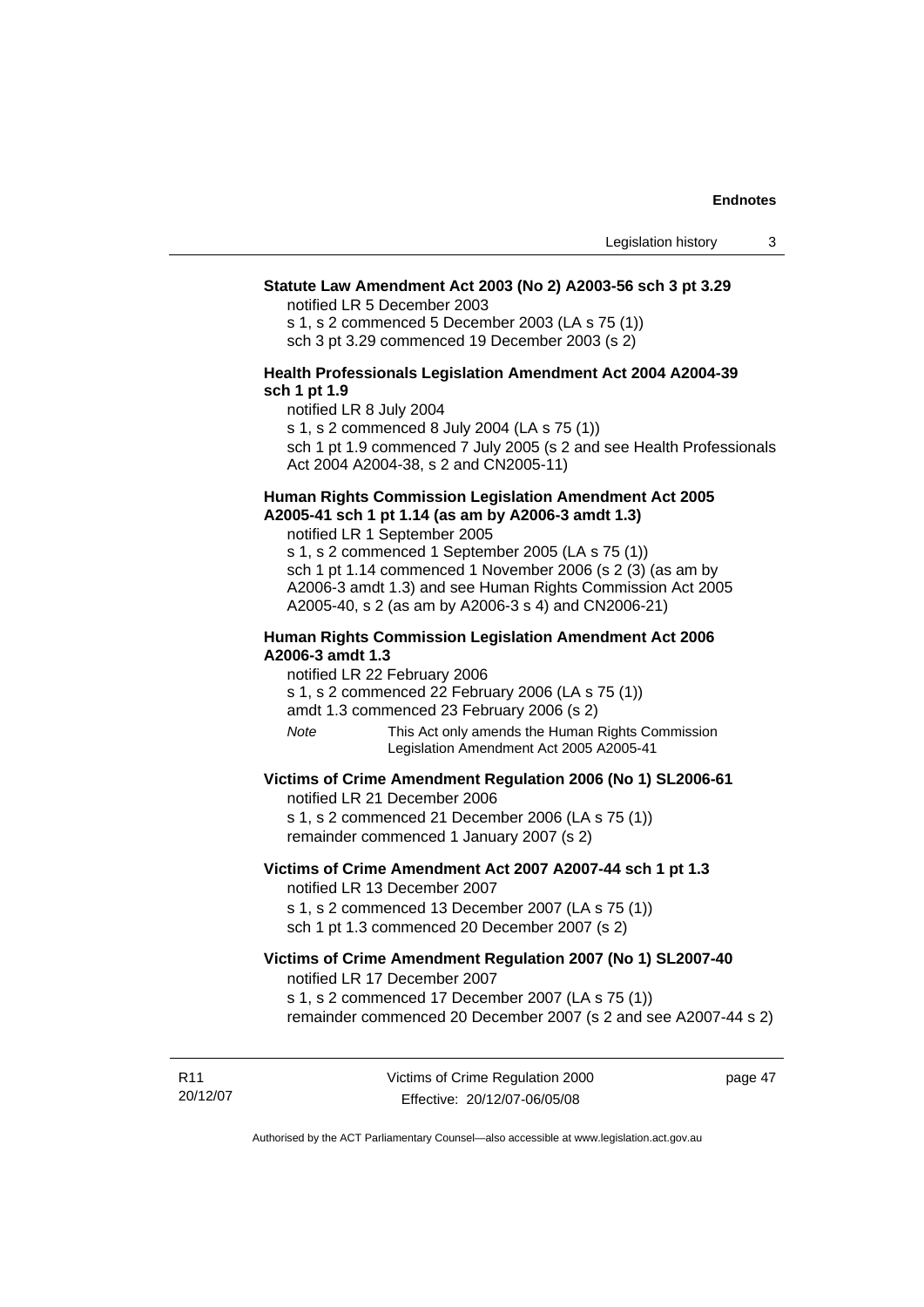<span id="page-53-0"></span>4 Amendment history

#### **4 Amendment history**

**Name of regulation**  s 1 am R7 LA **Commencement**  s 2 om Act 2001 No 44 amdt 1.4234 **Dictionary**  s 3 am Act 2001 No 44 amdt 1.4235 **Notes**  s 4 am Act 2001 No 44 amdt 1.4236 **Functions**  s 6 am 2002 No 40 s 4; pars renum R3 LA (see 2002 No 40 s 5) **Membership of board**  s 7 am A2003-41 amdt 3.489 **Appointed members of board**  s 8 am Act 2001 No 44 amdt 1.4237, amdt 1.4238; 2002 No 40 s 6; A2003-41 amdt 3.490, amdt 3.491; A2003-56 amdt 3.279 **Duration of appointment**  s 11 am Act 2001 No 44 amdt 1.4238; 2002 No 40 s 7; A2003-41 amdt 3.492 **Term of appointment to be included in instrument of appointment etc**  s 12 om A2003-41 amdt 3.493 **Responsible service agency**  s 21 am Act 2002 No 47 amdt 1.33; SL2006-61 s 4 **Eligible victims under the victims services scheme**  s 24 am A2003-41 amdt 3.494 **How contact hours are provided**  s 37 am A2003-41 amdt 3.495 **Suspension of approval**  s 42 am A2005-41 amdt 1.127, amdt 1.128 **Cancellation of approval**  s 43 am 2002 No 40 s 8; pars renum R3 LA (see 2002 No 40 s 9) **Annual reporting authority**  s 49 am 2002 No 40 s 10 **Victims services levy—excluded offences**  s 49A ins A2007-44 amdt 1.5 **Determination of fees for services provided by approved service providers**  s 50 sub Act 2001 No 44 amdt 1.4239

page 48 Victims of Crime Regulation 2000 Effective: 20/12/07-06/05/08

R11 20/12/07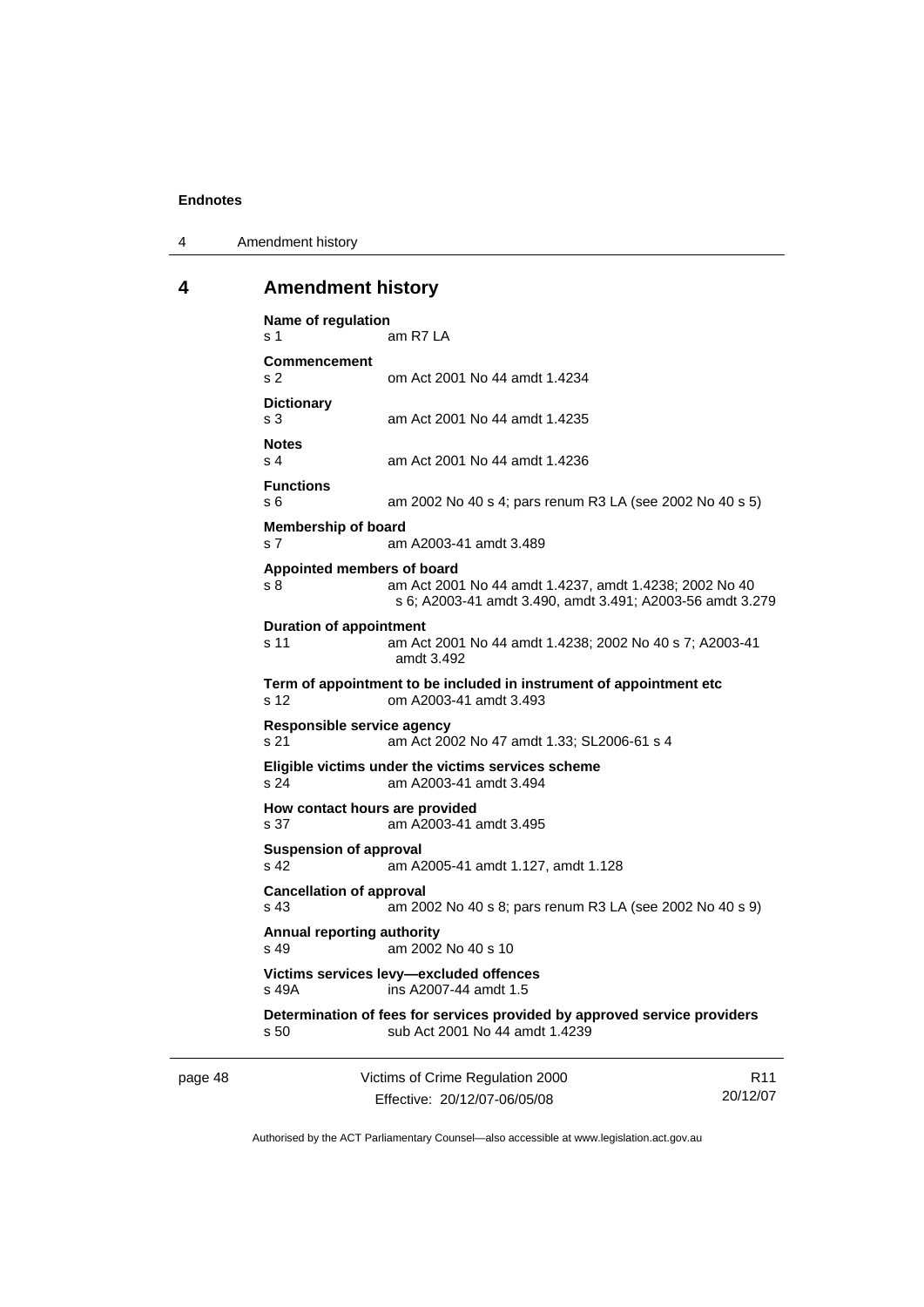| <b>Approved forms</b>             |                                                                                                                               |
|-----------------------------------|-------------------------------------------------------------------------------------------------------------------------------|
| s 51                              | sub Act 2001 No 44 amdt 1.4239<br>am A2003-41 amdt 3.496                                                                      |
| <b>Modification of regulation</b> |                                                                                                                               |
| pt 5 hdg                          | exp 1 July 2001 (s 57)<br>ins A2004-39 amdt 1.40<br>exp on the day the Health Professionals Act 2004, s 136<br>expires (s 55) |
| <b>Application of pt 5</b>        |                                                                                                                               |
| s 52                              | exp 1 July 2001 (s 57)<br>ins A2004-39 amdt 1.40<br>exp on the day the Health Professionals Act 2004, s 136<br>expires (s 55) |
|                                   | Dictionary, definition of health professional                                                                                 |
| s 53                              | om R1 (LRA)<br>ins A2004-39 amdt 1.40<br>exp on the day the Health Professionals Act 2004, s 136<br>expires (s 55)            |
|                                   | Dictionary, definition of psychologist                                                                                        |
| s 54                              | exp 1 July 2001 (s 57)<br>ins A2004-39 amdt 1.40<br>exp on the day the Health Professionals Act 2004, s 136<br>expires (s 55) |
| Expiry of pt 5                    |                                                                                                                               |
| s.55                              | exp 1 July 2001 (s 57)<br>ins A2004-39 amdt 1.40<br>exp on the day the Health Professionals Act 2004, s 136<br>expires (s 55) |
| <b>Existing entitlements</b>      |                                                                                                                               |
| s 56                              | exp 1 July 2001 (s 57)                                                                                                        |
| <b>Expiration of pt 5</b><br>s 57 | exp 1 July 2001 (s 57)                                                                                                        |
| sch 1                             | Victims services levy-excluded offences<br>ins A2007-44 amdt 1.6                                                              |
| <b>Australian Road Rules</b>      | ins A2007-44 amdt 1.6                                                                                                         |
| sch 1 pt 1.1                      |                                                                                                                               |
| sch 1 pt 1.2                      | Road Transport (Safety and Traffic Management) Regulation 2000<br>ins A2007-44 amdt 1.6<br>sub SL2007-40 s 4                  |

R11 20/12/07 Victims of Crime Regulation 2000 Effective: 20/12/07-06/05/08

page 49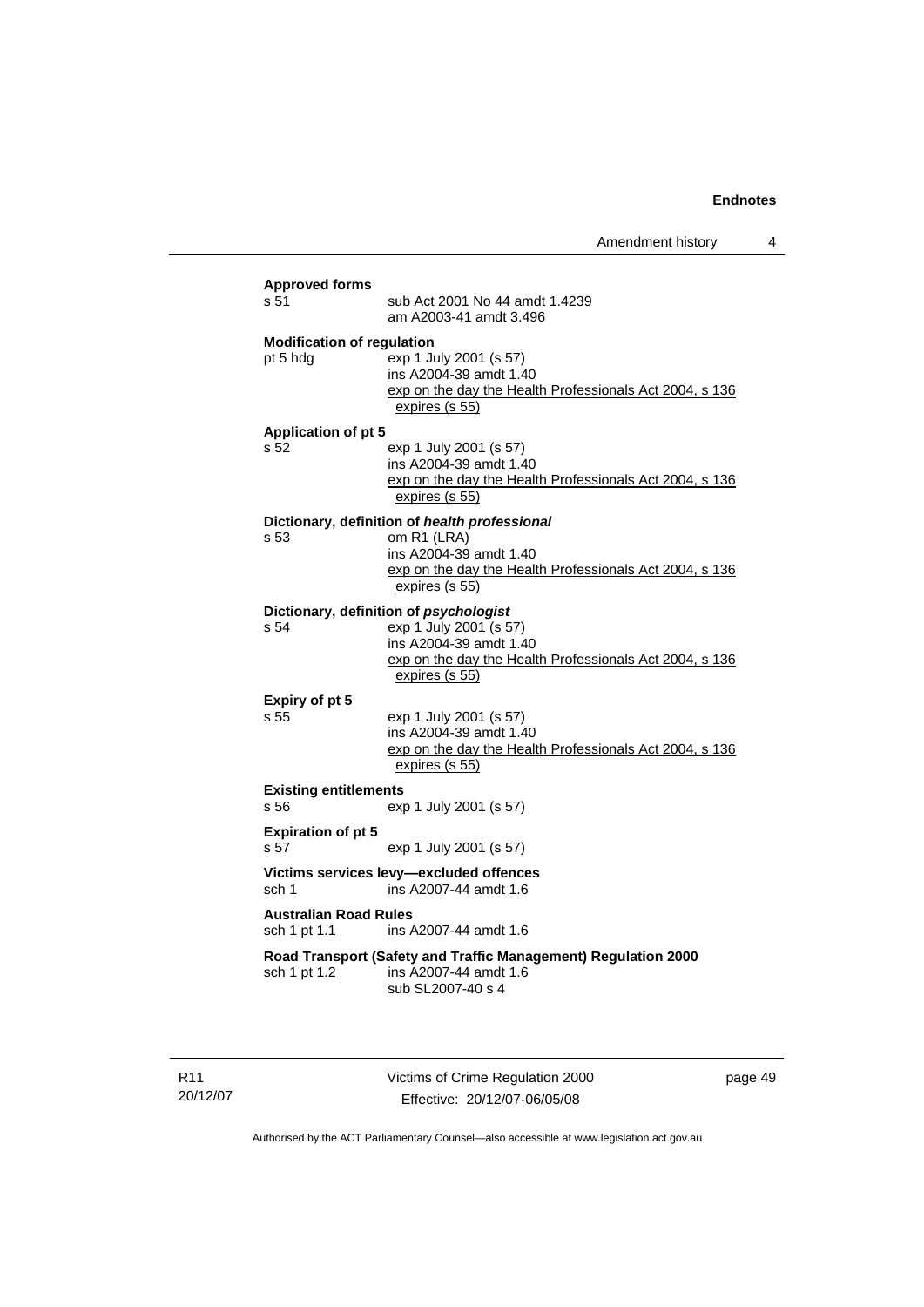4 Amendment history

| (No 2) 2007               | Australian National University Act 1991 (Cwlth)—Parking and Traffic Statute                                                                                                                                                                                                                                                                                                                                                                                                                               |
|---------------------------|-----------------------------------------------------------------------------------------------------------------------------------------------------------------------------------------------------------------------------------------------------------------------------------------------------------------------------------------------------------------------------------------------------------------------------------------------------------------------------------------------------------|
| sch 1 pt 1.3              | ins A2007-44 amdt 1.6                                                                                                                                                                                                                                                                                                                                                                                                                                                                                     |
| <b>Dictionary</b><br>dict | am A2003-41 amdt 3.497; A2005-41 amdt 1.129, amdt 1.130<br>def community support member ins 2002 No 40 s 11<br>def <i>harm</i> om A2003-41 amdt 3.498<br>def health member om 2002 No 40 s 12<br>def health professional sub A2004-39 amdt 1.41<br>def health professions Act om A2004-39 amdt 1.41<br>def psychologist sub A2004-39 amdt 1.42<br>def <i>the Act</i> om Act 2001 No 56 amdt 3.892<br>def <i>victim</i> om A2003-41 amdt 3.499<br>def youth policy and services member ins 2002 No 40 s 11 |

page 50 Victims of Crime Regulation 2000 Effective: 20/12/07-06/05/08

R11 20/12/07